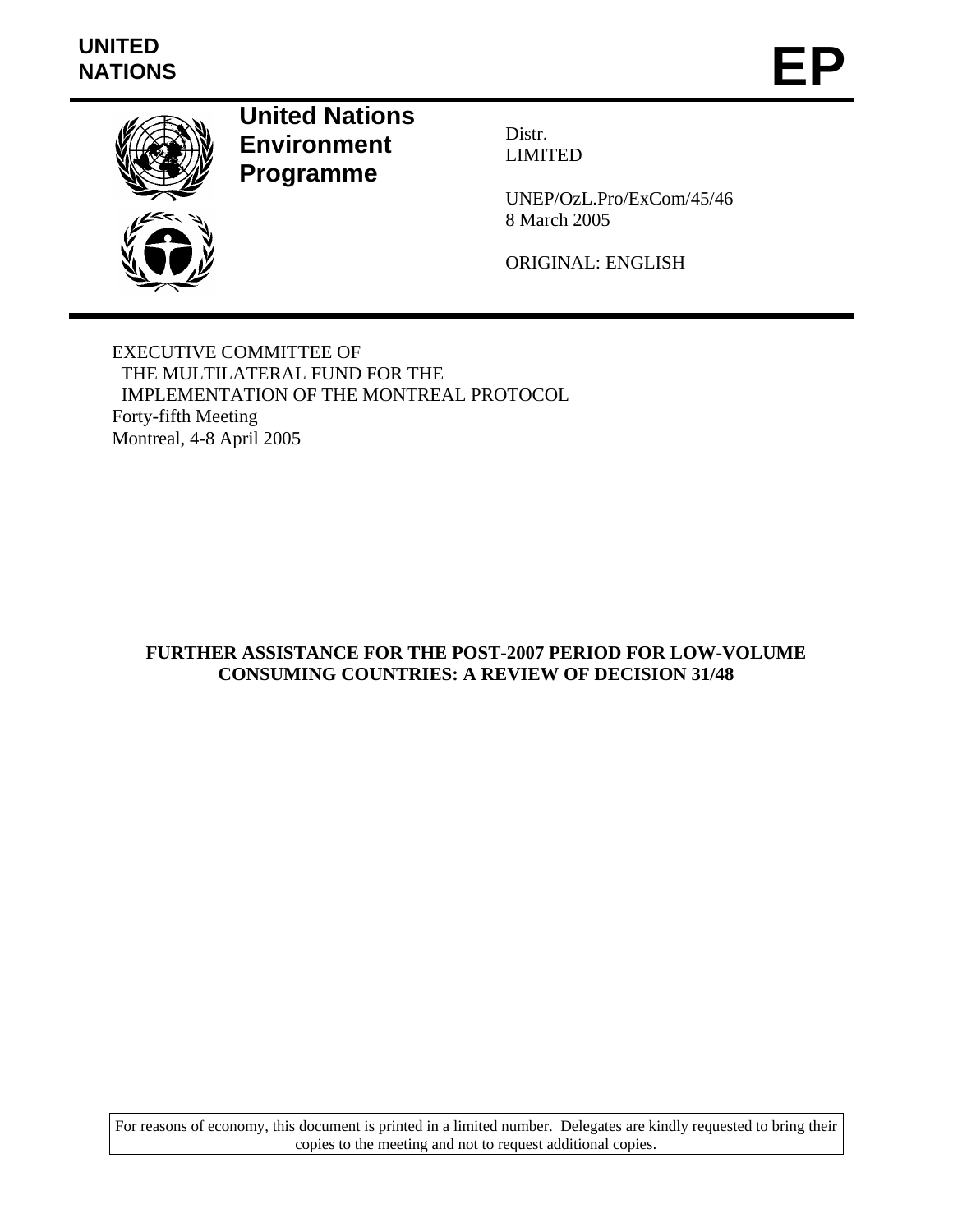# **I. Introduction**

1. Phasing out CFC use in the refrigeration servicing sector has long been one of the Executive Committee's priorities.

2. The Executive Committee was approving training programmes for refrigeration technicians, and recovery and recycling (R&R) projects for this purpose as early as 1991. Since then, R&R projects and stand-alone training programmes have been replaced by refrigerant management plans (RMPs). The main objective of an RMP is to develop and implement a strategy that will manage the use and phase-out of CFCs used in the refrigeration servicing sector. As such, an RMP has been a tool used by Article 5 countries to achieve compliance with the control measures established by the Montreal Protocol.

3. At its 31st Meeting, the Executive Committee decided on the modalities for approving funding for the preparation and implementation of RMP projects (decision 31/48). The Executive Committee also decided to "review in 2005 whether further assistance is needed for the post-2007 period, and what assistance the Fund might consider at that time to enable full compliance with the Protocol's phase-out requirements".

4. The Secretariat has prepared the present paper pursuant to decision 31/48.

### Structure of the paper

5. The paper analyzes the results of RMP projects that have been approved to phase out CFC consumption in the refrigeration sector in LVC countries and analyzes the effectiveness of these projects in assisting countries to achieve compliance.

6. The paper also analyzes the experience gained to date in the implementation of a limited number of terminal phase-out plans (TPMPs) that have been approved in LVC countries and compares the major commitments embodied in RMP and TPMP projects.

7. The paper then examines issues related to the CFC phase-out in the post-2007 period including the role of TPMPs in this phase-out. The paper describes a possible methodology for establishing the level of funding for complete phase-out of CFCs in LVC countries. Consideration is given to whether efforts to phase out minor consumption of other ODSs, in particular TCA, CTC and, where appropriate, small MB consumption, should be covered in TPMPs for CFCs, in order to optimize implementation efficiency and resource use. Finally, a set of recommendations is proposed for consideration by the Executive Committee.

8. The paper does not review the needs of non-LVC countries since the phase-out of CFCs for non-LVC countries has already been addressed by the Executive Committee through the modality of approval and implementation of national ODS phase-out plans.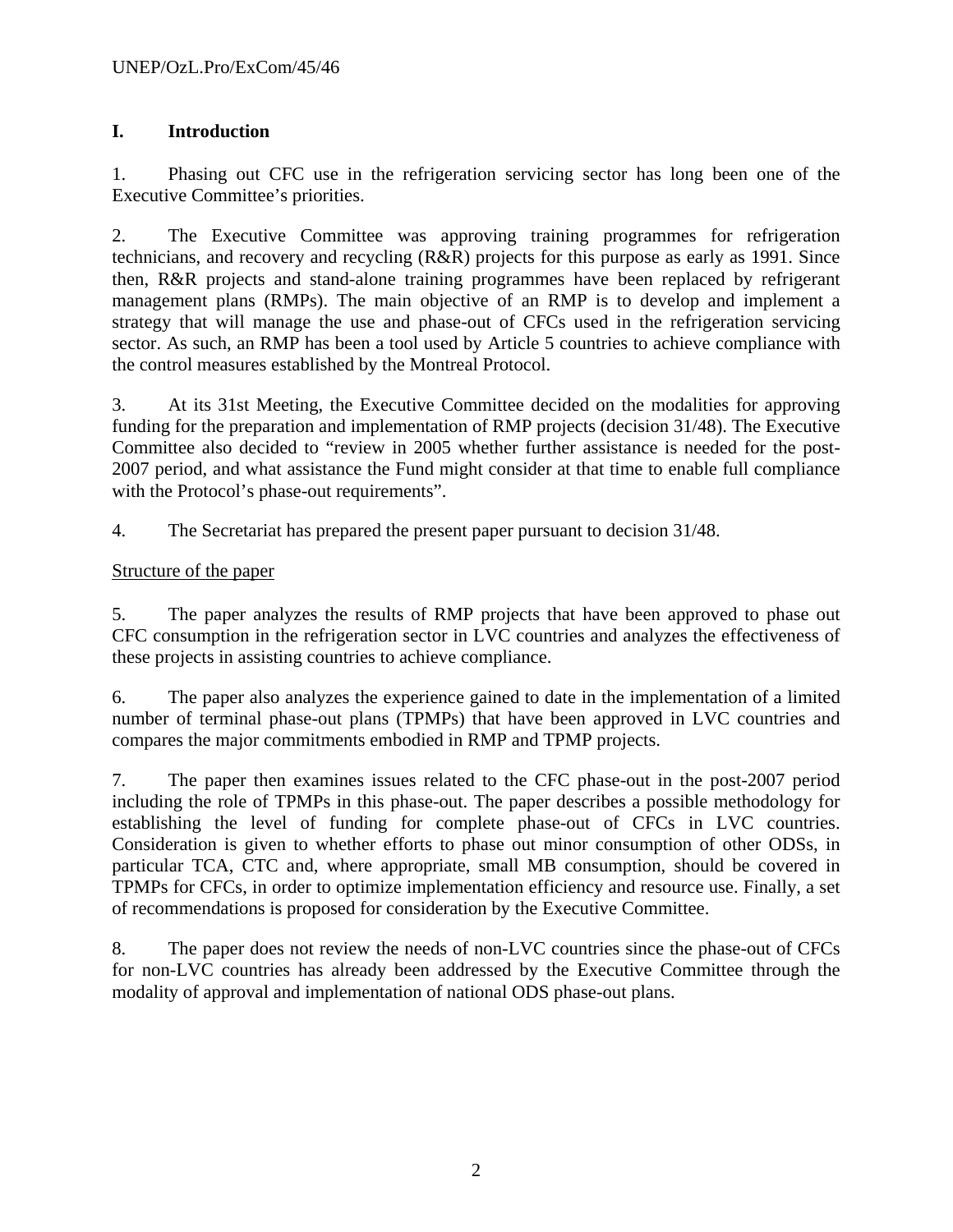- 9. In preparing the present paper, the Secretariat reviewed:
	- (a) All policy papers that have been considered by the Executive Committee on the refrigeration servicing sector (Annex I to the present paper includes a list of those policy papers);
	- (b) Project completion reports on stand-alone training programmes and R&R projects;
	- (c) Progress reports on the implementation of RMPs that were prepared by Article 5 countries; and
	- (d) Evaluation reports on R&R and RMP projects.

10. The quantitative analysis is based on the data reported by Article 5 countries to the Ozone Secretariat under Article 7 of the Montreal Protocol, and on the Inventory of Approved Projects database.

#### Overview of countries and CFC consumption

<u>.</u>

11. Of the current 188 Parties to the Montreal Protocol, 137 that are classified as operating under paragraph 1 of Article 5 of the Protocol are receiving assistance. Additionally, 6 countries have not yet become parties to the Montreal Protocol.

12. Article 5 countries can be classified in two broad categories according to their level of CFC consumption:

- (a) Low-volume consuming (LVC) countries with a CFC baseline consumption below 360 ODP tonnes<sup>1</sup>, and
- (b) Non-low volume consuming (non-LVC) countries, with a CFC baseline consumption above 360 ODP tonnes.

13. The distribution of CFC baselines and latest reported CFC consumption in Article 5 countries is shown in Table 1 below.

 $<sup>1</sup>$  At its 17th Meeting, the Executive Committee decided to take an annual consumption level of 360 tonnes as the</sup> cut-off point below which a country would be considered to be a low-ODS-consuming country.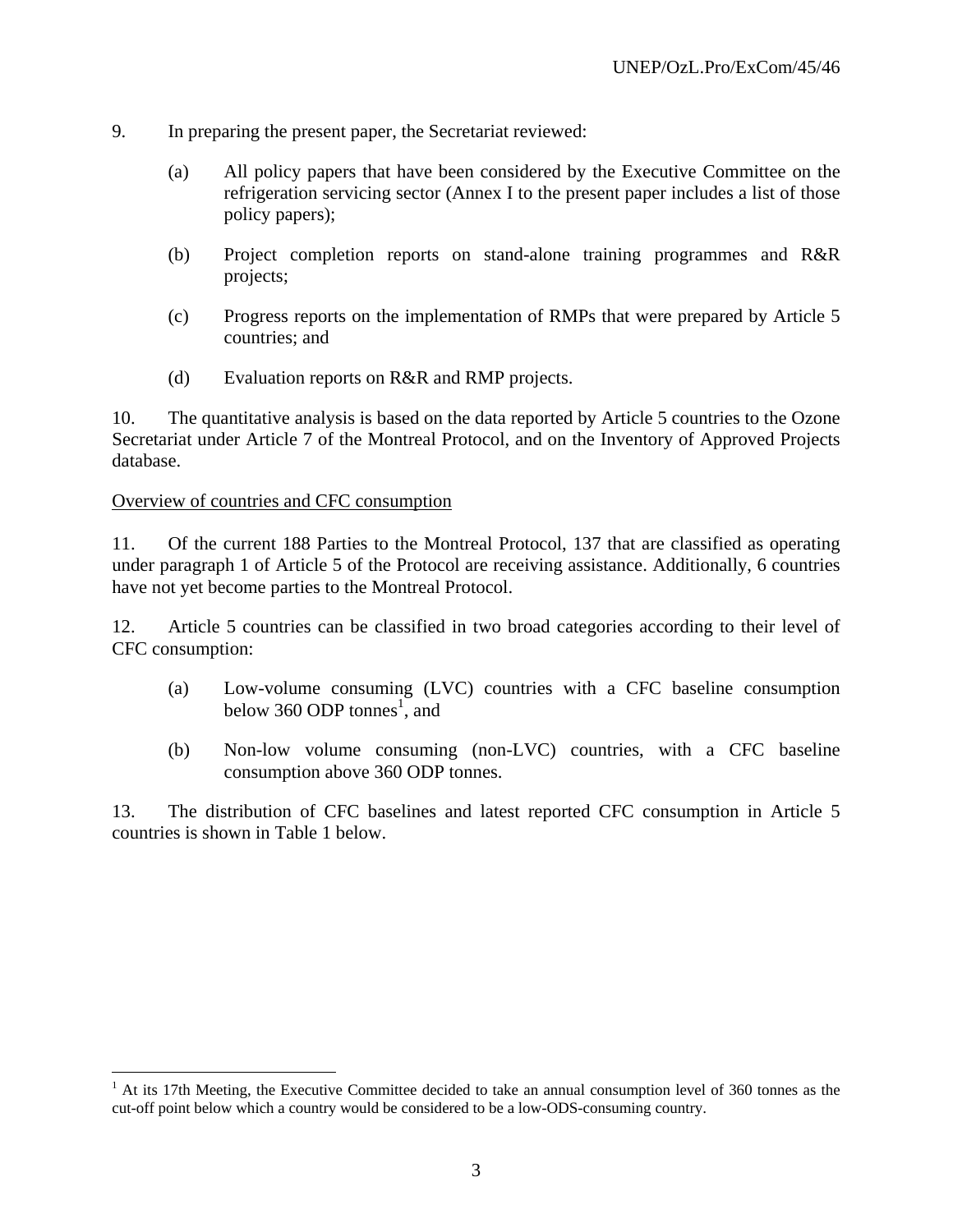|           |                  | <b>Aggregated CFC (ODP tonnes)</b> | Ratio:                |                 |  |
|-----------|------------------|------------------------------------|-----------------------|-----------------|--|
| Category  | No. of countries | <b>Baseline</b>                    | Latest<br>consumption | Latest/Baseline |  |
| $non-LVC$ | 38               | 143,887.8                          | 63,801.3              | 44.3%           |  |
| LVC       | 99               | 7,485.9                            | 4,356.6               | 58.2%           |  |
| Total     | 37               | 151,041.5                          | 67,986.6              | 45.0%           |  |

|  |  |  |  | Table 1. Categories of Article 5 countries according to their CFC baseline for consumption |
|--|--|--|--|--------------------------------------------------------------------------------------------|
|  |  |  |  |                                                                                            |

(\*) 2002 or 2003 (latest) total CFC reported consumption under Article 7 of the Montreal Protocol.

14. The ratio between latest consumption and baseline shows that the progress of phase-out in LVC countries has been slower than in non-LVC countries. This could be partly attributed to the fact that most of the CFCs used in LVC countries are in the refrigeration servicing subsector, a sub-sector characterized by many stakeholders and small users scattered throughout each country. The refrigeration servicing sector is therefore consider to be the most challenging sector of CFC consumption.

15. Most of the 99 LVC countries have received assistance from the Multilateral Fund for the phase-out of part of their CFC consumption.

#### Relevant decisions on the refrigeration servicing sector

16. As early as its 22nd Meeting (June 1997), the Executive Committee began taking decisions relating to the refrigeration servicing sector. The most relevant decisions include the following:

- (a) Revised guidelines for the preparation of RMPs were approved at the 23rd Meeting of the Executive Committee (decision 23/15);
- (b) At its 27th Meeting, the Executive Committee constituted a contact group with a mandate to improve the quality of RMP project preparation and implementation. The contact group submitted its final report to the 31st Meeting, containing draft guidelines on RMPs. On the basis of the report, the Executive Committee adopted decision 31/48 on RMP projects; and
- (c) At its 38th Meeting, the Executive Committee decided that specific requests for funding of TPMPs for LVC countries might be considered on a case-by-case basis (decision 38/64); and
- (d) Subsequent to the evaluation of RMPs in LVC countries by the Executive Committee at its 41st Meeting, the Committee adopted decision 41/100 on ways to reorient the approach to RMP projects to better facilitate compliance by LVC countries.

17. A historical analysis of relevant decisions taken by the Executive Committee related to the refrigeration servicing sector is presented in Annex II to this paper.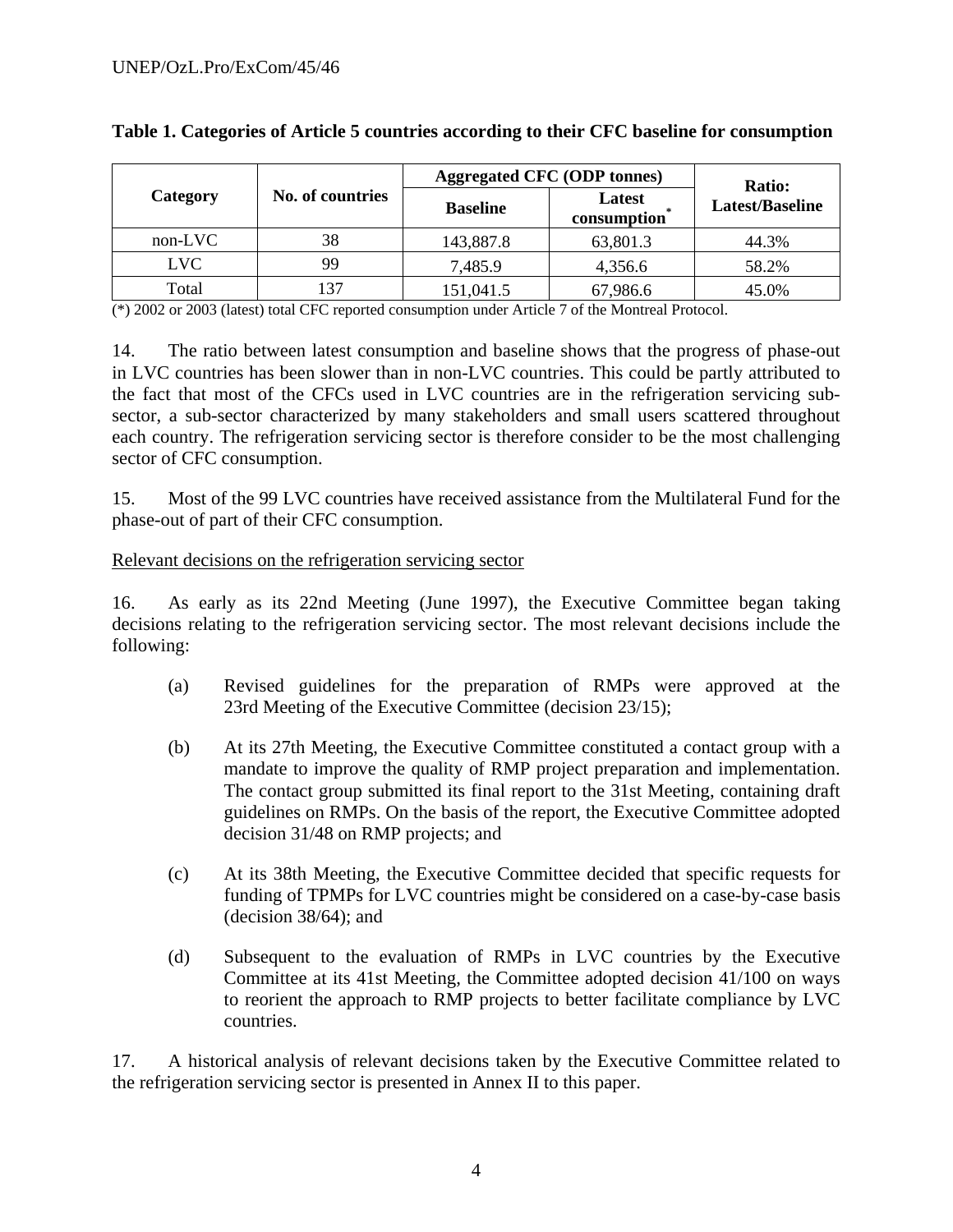## **II. Implementation of RMPs and compliance**

18. Currently, total remaining CFC consumption in LVC countries is linked predominantly to the refrigeration servicing sector, since most CFC-based manufacturing enterprises, where applicable and eligible, have already been converted to non-CFC technologies.<sup>2</sup> RMPs and, more recently TPMPs, have been the means used by LVC countries to phase out their CFC consumption.

19. The design of an RMP is influenced significantly by the prevailing circumstances in the country concerned. Specifically:

- (a) The amount of CFC consumed in the servicing sector and its distribution in the various refrigeration sub-sectors: i.e., domestic, mobile air conditioning, commercial, industrial and, to a lesser extent, air-conditioning and refrigerated transport;
- (b) The size of the country in terms of population and surface area; the number of major cities and towns; and the geographical distribution of main commercial and industrial activities;
- (c) The size and distribution of the refrigeration servicing sector, including the number of refrigeration service technicians, the number of service workshops and their geographical distribution; and
- (d) The existence or otherwise of ODS regulations including a licensing system, and the number of customs officers available to control ODS imports.

#### Components of RMPs

 $\overline{a}$ 

20. The main components frequently included in most RMP projects are: support for development of a regulatory framework for ODS control and its enforcement; training of refrigeration service technicians; supply of basic tools and ancillary equipment for service workshops; and, R&R equipment.

21. With the level of funding provided under decision 31/48, the majority of RMP update proposals included additional training activities for refrigeration service technicians and customs officers and expanding the approved R&R programme. Two new activities were included in more recent proposals: an incentive programme for retrofitting commercial refrigeration equipment, and monitoring the implementation of the activities proposed in the RMP project.

 $2^{2}$  As of the 44th Meeting, the Executive Committee has approved US \$22,984,920 for the phase-out of 2,658 ODP tonnes of CFCs in the manufacturing sector in 27 LVC countries. Annex IV attached to the present report lists the amount of CFCs to be phased-out in the manufacturing sector in each LVC country with manufacturing enterprises.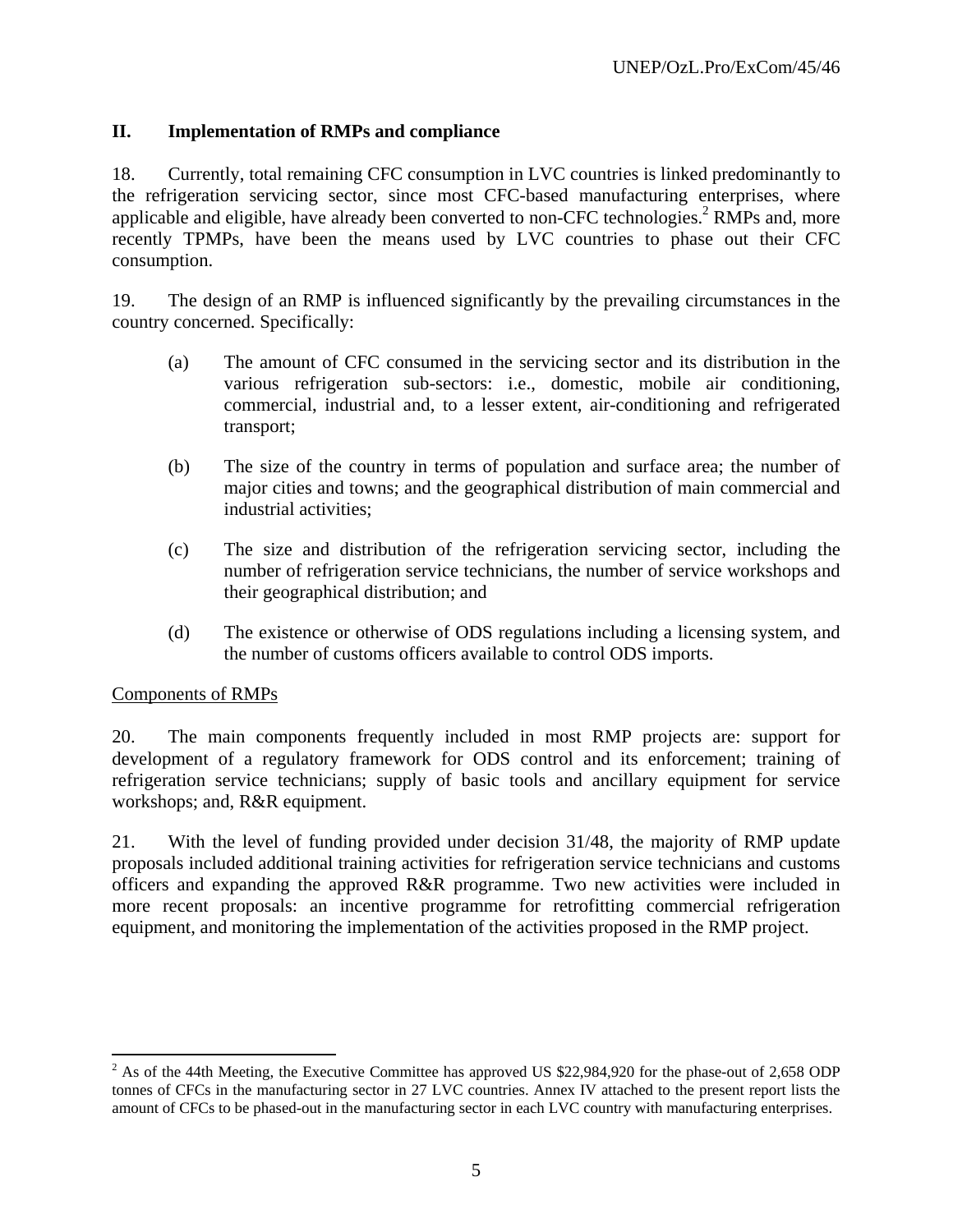<u>.</u>

#### Effectiveness of RMPs in assisting countries achieve compliance

22. To assess the effectiveness of RMPs in helping countries achieve compliance, the Secretariat grouped the 99 LVC countries into four groups according to the level of assistance received in the refrigeration servicing sector, as shown in Table 2 below. The 2001-2003 CFC consumption and the level of funding approved in the refrigeration servicing sector for each LVC country in each of the groups is presented in Annex IV to the present paper.

#### **Table 2. Grouping of LVC countries according to the type of assistance received in the refrigeration servicing sector**

| Group        | <b>Number of countries</b>                                                                                                                                                               | <b>CFC</b> baseline<br>(ODP tonnes) |
|--------------|------------------------------------------------------------------------------------------------------------------------------------------------------------------------------------------|-------------------------------------|
|              | 4 countries that do not have an approved RMP project                                                                                                                                     | 295.9                               |
| $\mathbf{H}$ | 13 countries with an RMP approved prior to decision 31/48, i.e., without<br>a commitment to achieve the 2005 and 2007 CFC limits                                                         | 1,017.9                             |
| Ш            | 57 countries with an RMP approved in accordance with decision 31/48,<br>i.e., commitment to achieve the 50 and 85 per cent reduction targets<br>without further assistance from the Fund | 4,763.9                             |
| IV           | 25 countries with approved total phase-out plans $(TPMPs)^3$ , i.e., the<br>countries will not seek further assistance from the Fund to achieve the<br>total CFC phase-out               | 1,408.2                             |
| Total        | 99 countries                                                                                                                                                                             | 7,485.9                             |

23. In order to associate the reported reductions in CFC consumption in LVC countries (i.e., from a 1995-1997 average CFC consumption of 7,485.9 ODP tonnes to 4,356.6 ODP tonnes in 2003) with approved projects, the Secretariat also considered progress reports on implementation of projects related to the refrigeration servicing sector prepared by LVC countries and bilateral and implementing agencies, as well as desk studies and field evaluations of training programmes, R&R projects, licensing systems and RMP projects.

24. A review of the above reports makes it possible to conclude that several factors have contributed to the reduction in the consumption of CFCs in LVC countries. These factors are:

(a) *ODS legislation and regulations, including an import licensing and quota system and bans on the import of ODS-based equipment*. Enforcement of regulations and application of import licensing quotas<sup>4</sup> has led to a reduction in the availability of ODS and imported second-hand CFC-based refrigeration equipment. It has also contributed to a change in the market price relationship between CFC and non-CFC refrigerants (though to a highly variable degree);

<sup>&</sup>lt;sup>3</sup> Including Armenia and Turkmenistan that received financial assistance from the GEF when these countries were not operating under Article 5(1) of the Montreal Protocol.

<sup>&</sup>lt;sup>4</sup> Most of the existing licensing systems in LVC countries became operational in the recent past and, therefore, there is relatively little experience with their operation and effectiveness.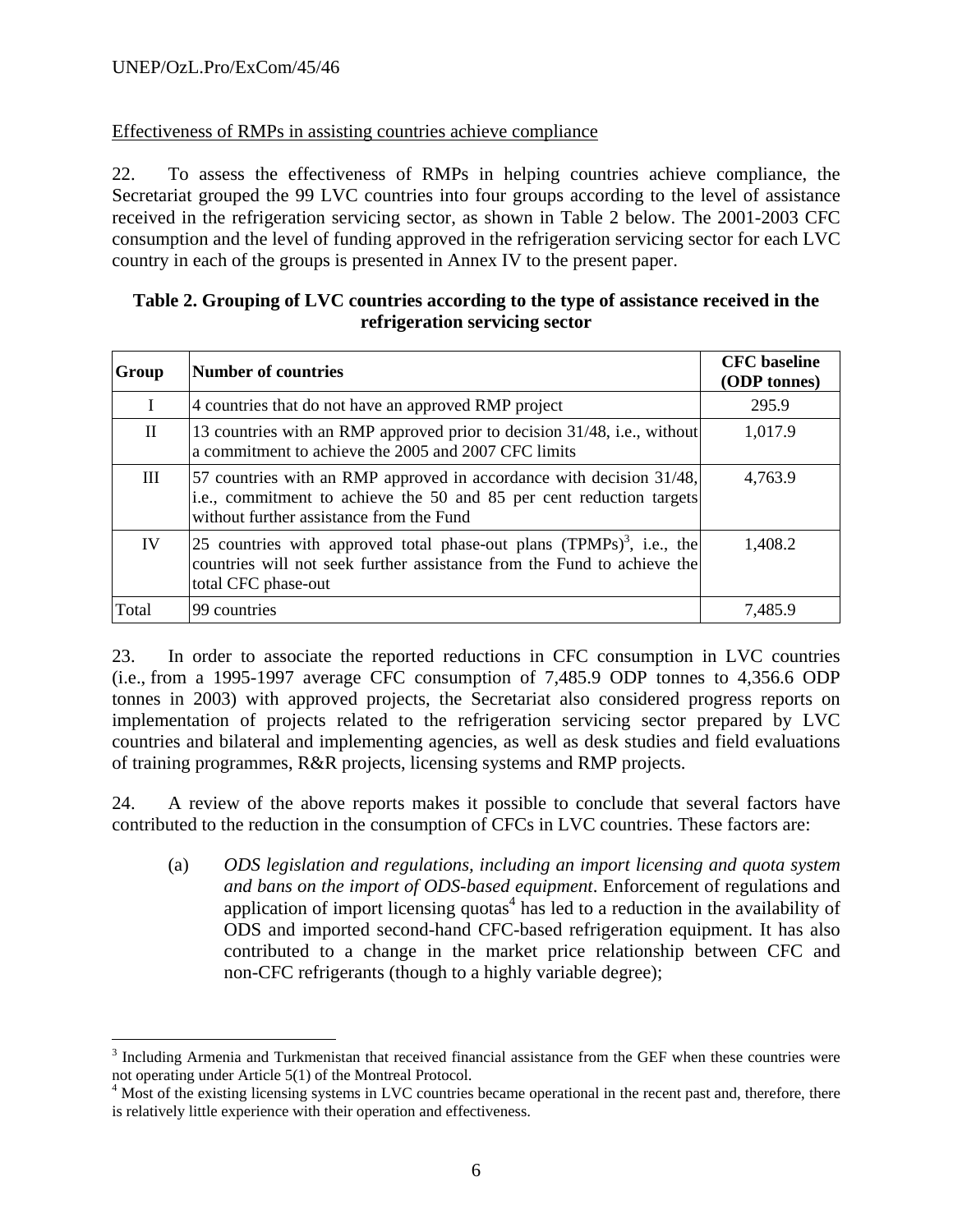- (b) *Implementation of training programmes for customs officers*. In many instances, these training programmes have been useful in establishing a more reliable control mechanism for ODS imports, introducing the ODS legislation and the licensing system, and enhancing awareness on ODS issues among customs officers. Local trainers have been trained and the curricula of customs departments, which are now the basis for ongoing training programmes, have been adapted to include ODS;
- (c) *Implementation of training programmes for refrigeration service technicians in*  good practices. The introduction of good practices in refrigeration servicing<sup>5</sup> has been a decisive factor in reducing CFC consumption. However, there has been no quantification of the actual amount of CFCs not emitted as a result of the introduction of good servicing practices;
- (d) *Market forces that have impact on the prices of refrigerants (both CFC and non-CFC)*. The price differential between CFC and non-CFC refrigerants has decreased in the majority of LVC countries. This tendency will continue as the availability of CFCs is reduced throughout the compliance period;
- (e) *The rate of introduction of refrigeration equipment*. The majority of the refrigeration manufacturing enterprises in LVC countries have already been converted to non-CFC technologies (see Annex III). Also, most of the CFC-based refrigeration equipment discarded in LVC countries is now being replaced by new non-ODS based equipment. Further, the rate of introduction of second-hand CFC-based equipment has been reduced by ODS regulations and by a reduction in supply from non-Article 5 countries;
- (f) *Recovery and re-use of CFC*. This practice is performed in service workshops that have received recovery equipment, if commercial or industrial installations are serviced and large quantities of refrigerants can be recovered and re-used at the site. However, the amount of CFC refrigerants that have been recovered is generally much lower than the amount estimated in the project proposal. In many cases, it has been reported that larger amounts of non-CFC refrigerants are being recovered<sup>6</sup>.

25. From the analysis of the effectiveness of RMPs in assisting LVC countries achieve compliance, it can be concluded that most of the LVC countries might be able to achieve the 2005 allowable CFC consumption level. However, it is too early to assess how many of these countries will actually comply with the 2007 reduction step. Furthermore, during the implementation of RMPs some structural deficiencies have been found which make them less suitable for the challenges of a complete CFC phase-out. These deficiencies are:

 $\overline{a}$ 

<sup>&</sup>lt;sup>5</sup> Good servicing practices include, among others, leak detection and repair, replacement of CFC for flushing systems with nitrogen or compressed air, improved refrigerant charging methods to avoid over-charging the systems with CFC refrigerants, and reduced equipment failures after repairs.

<sup>&</sup>lt;sup>6</sup> In some countries, increasing volumes of recovered contaminated CFCs are stored, waiting for either reclamation or destruction, while such facilities are not available in the country concerned.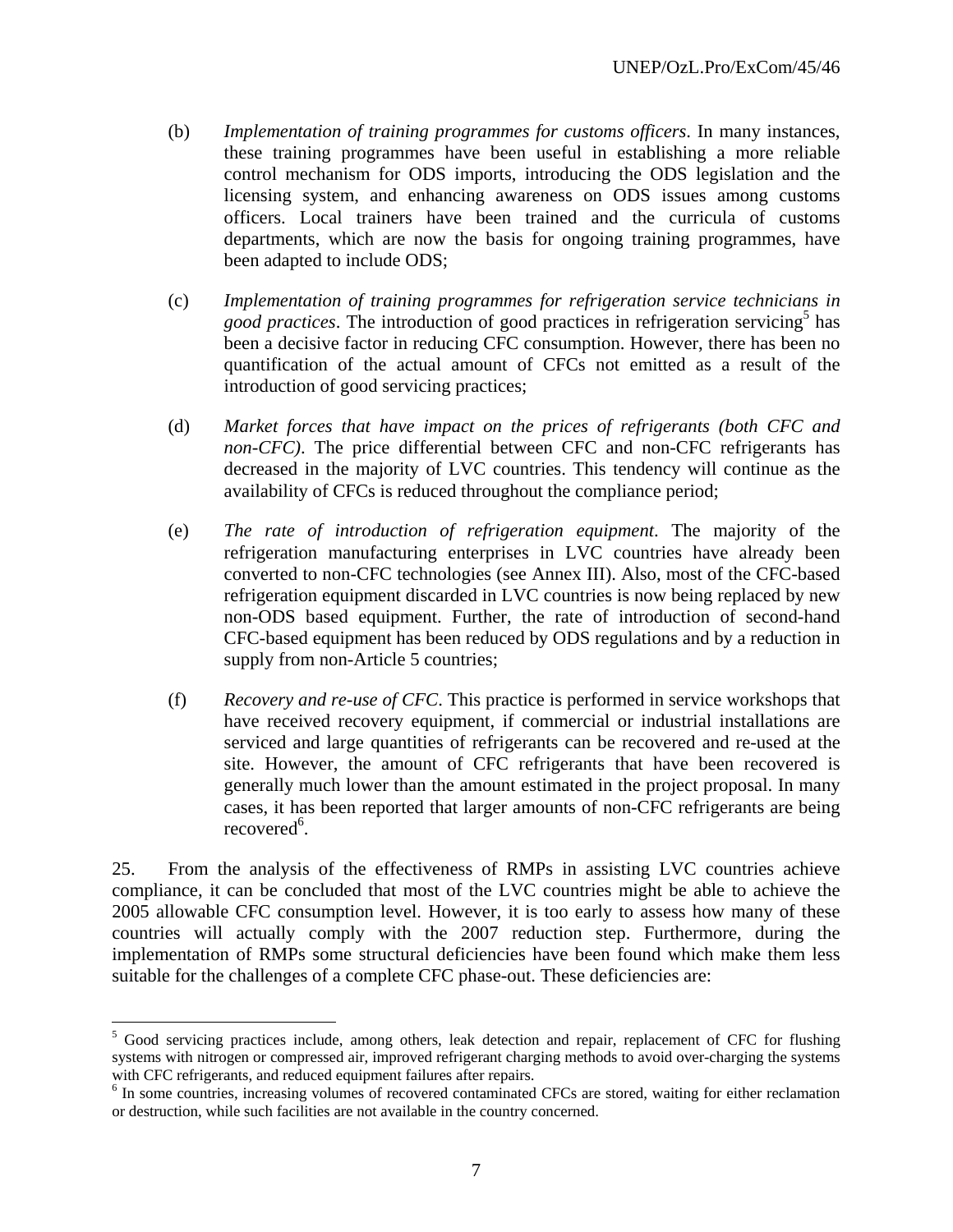- (a) The co-ordination requirements of the different activities in the RMP are not clearly delineated, leading in a number of cases to a lack of co-ordination among the principal stakeholders. This specifically refers to the co-ordination in implementation of activities in cases where two or more agencies are involved, as well as to the co-ordination needs between Government action and agencies' implementation;
- (b) The monitoring and reporting requirements are limited, and have rarely been fulfilled, reducing the ability of the country to observe problematic developments, and the ability of the Executive Committee to address such developments at an early stage to avoid a country being in non compliance with the provisions of the Montreal Protocol;
- (c) The flexibility of RMPs, despite recent improvements, is still insufficient for a multi-year plan aiming to address all remaining uses, thus potentially reducing their capacity/ability to address challenges that are not yet fully known; and
- (d) The lack of clear and binding interim phase-out targets, which have proved in national and sectoral phase-out plans and existing TPMPs to be beneficial in supporting countries in their prioritisation.

### **III. Comparison of RMPs with TPMPs**

26. TPMP proposals for LVC and non-LVC countries that have been approved by the Executive Committee (starting from the 35th Meeting), have been prepared by bilateral and/or implementing agencies on behalf of LVC countries with the objective of phasing out the remaining CFC consumption in the country without causing undue economic hardship. In some cases, TPMPs have also addressed the phase-out of small amounts of other ODS consumption<sup>7</sup>.

27. The plan of action proposed in the TPMPs is supported by several individual activities for which funding is requested. With the exception of institutional strengthening, TPMPs provide the last support from the Multilateral Fund related to CFC phase-out.

### TPMP projects for LVC countries

 $\overline{a}$ 

28. At the time of the submission of a TPMP project, the LVC country concerned would need to have enacted ODS legislation and have in place an ODS licensing system. In some cases, additional support would have been requested to strengthen the institutional capacities in the country, in particular the customs department including enforcement officers; to strengthen the regulatory framework by drafting new/or reviewing existing ODS legislation and enforcing the licensing system; and to increase the sense of ownership of the CFC phase-out plan by local authorities.

 $<sup>7</sup>$  Some TPMPs have also incorporated activities for the total phase-out of other substances, typically related to small</sup> amounts of CTC or TCA consumption in the country.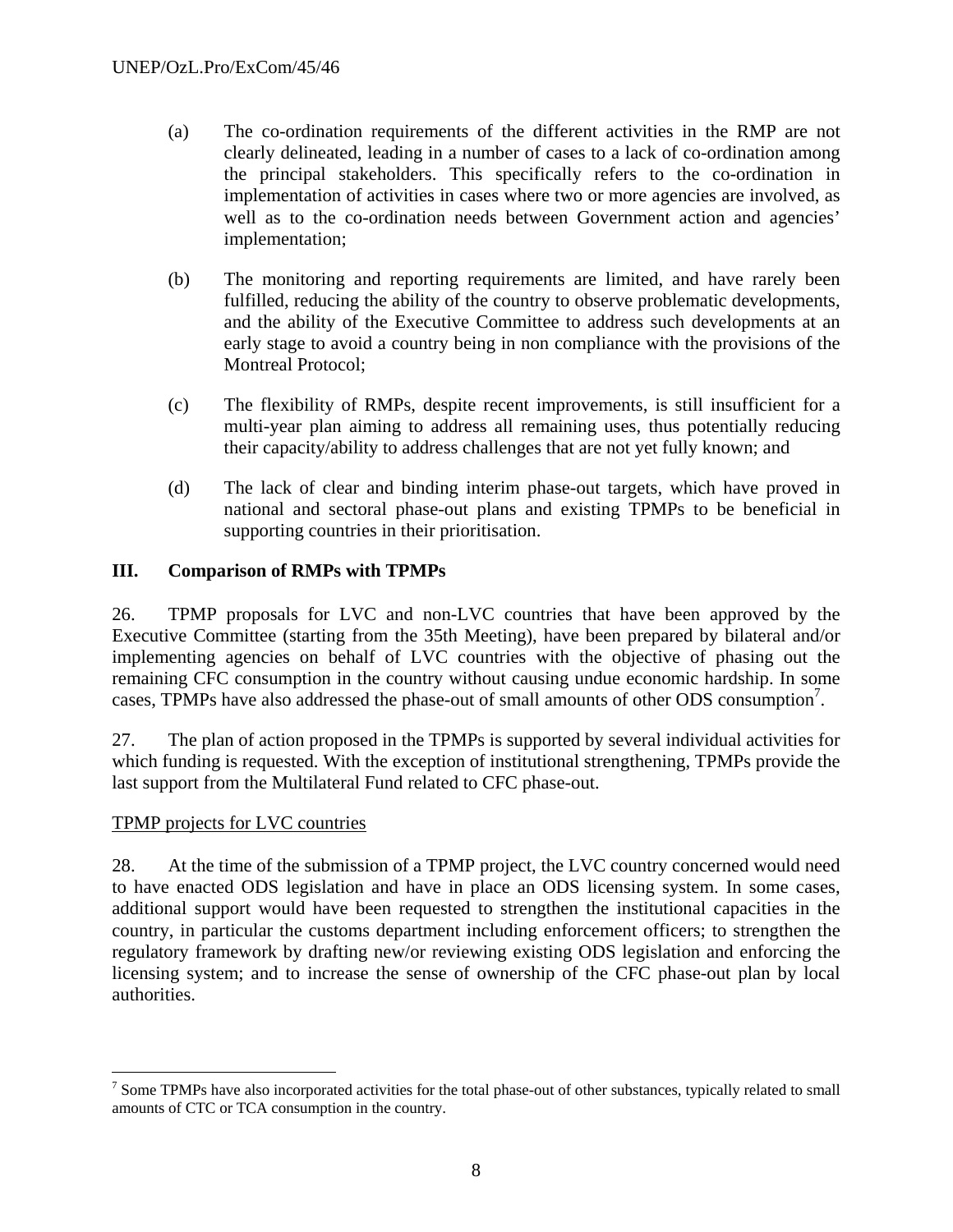29. Additional training and/or retraining of customs officers in monitoring, detection and control of ODSs and ODS-based equipment and assessment of any possible illegal trade in ODS and ODS-based equipment is also requested as a follow-up to previous training programmes under the approved RMP project.

30. TPMP projects usually also include additional support for continuation of training programmes for refrigeration servicing technicians in good service practices that were funded in the original RMP projects.

31. Subsequent to adoption of decision 41/100 on ways to reorient the approach to RMP projects to better facilitate compliance by LVC countries, in several TPMP projects the typical R&R component has been modified into a broader technical assistance programme. This technical assistance programme supplements CFC phase-out activities that were initiated under the approved RMP.

32. In TPMP projects, the roles and responsibilities of major stakeholders, mainly the Ozone Units and the bilateral and implementing agencies assisting Article 5 countries in implementing their phase-out plans, have been re-focussed. Specifically:

- (a) The Ozone Units play a key role in achieving overall ODS phase-out, by co-ordinating and implementing the country's ODS phase-out programme;
- (b) The major co-ordination requirements for implementation of all the activities proposed under the TPMP are fulfilled by project management units (PMU), which are responsible for the preparation of annual action programmes; coordination of phase-out activities with major stakeholders, and monitoring and reporting. Depending on the local circumstances, in the majority of the LVC countries the PMUs can be managed by one staff member working on a part time or full time basis; and
- (c) The lead agency and, where applicable, the cooperating agencies will assist the Ozone Units and PMUs in the implementation of the activities proposed in TPMP projects.

33. The roles and responsibilities of the principal stakeholders implementing TPMP projects are presented in Annex V to the present report.

### Commitments in RMP and TPMP projects for LVC countries

34. A comparison of the major commitments in RMP and TPMP projects for LVC countries is presented in Table 3 below.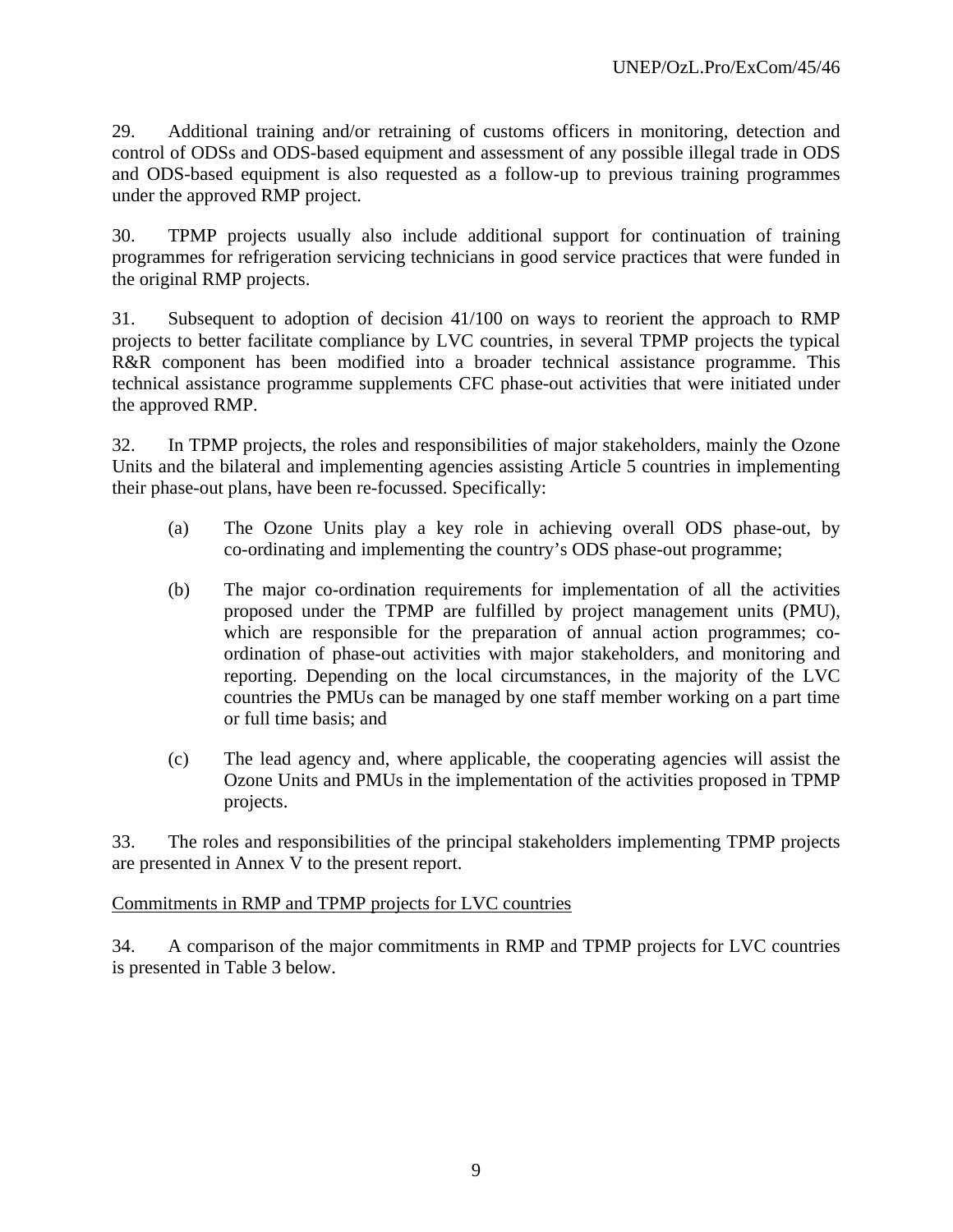|     | <b>RMP</b> projects                                                                                                                                                                                                                                                                                                                                                   | <b>TPMP</b> projects                                                                                                                                                                                                                                                                                                                                                                                                                                                            |  |  |  |
|-----|-----------------------------------------------------------------------------------------------------------------------------------------------------------------------------------------------------------------------------------------------------------------------------------------------------------------------------------------------------------------------|---------------------------------------------------------------------------------------------------------------------------------------------------------------------------------------------------------------------------------------------------------------------------------------------------------------------------------------------------------------------------------------------------------------------------------------------------------------------------------|--|--|--|
| (a) | Phase-out of CFCs to achieve the 2005 and<br>2007 CFC consumption levels                                                                                                                                                                                                                                                                                              | Complete phase-out of CFCs. For some<br>countries, other ODSs are also included in the<br>phase-out plan                                                                                                                                                                                                                                                                                                                                                                        |  |  |  |
| (b) | The phase-out commitments by the beneficiary<br>LVC country are embedded in decision 31/48                                                                                                                                                                                                                                                                            | A bilateral agreement is entered between the<br>beneficiary LVC country and the Executive<br>Committee. This agreement provides for a<br>commitment<br>by<br>the<br>clearer<br>Government,<br>enhances ownership of the phase-out plan by the<br>country (i.e., country-driven approach adopted<br>in the strategic planning for the Multilateral<br>Fund) and delineates the responsibilities of<br>major stakeholders                                                         |  |  |  |
| (c) | Government is<br>committed<br>The<br>to<br>enact<br>regulations and legislation required for the<br>effective implementation of phase-out activities                                                                                                                                                                                                                  | A licensing system must be in operation and the<br>Government has enacted or improved legislation<br>to phase-out ODS consumption                                                                                                                                                                                                                                                                                                                                               |  |  |  |
| (d) | The commitments to achieve the 2005 and 2007<br>CFC consumption levels are based on the CFC<br>baseline consumption and not on the level of<br>CFC consumption in the country at the time of<br>the preparation of the RMP proposal. Therefore,<br>CFC consumption could increase in any given<br>year up to the level of consumption allowable<br>under the Protocol | The phase-out of CFCs is from an established<br>level of consumption (i.e., "starting point")<br>which is typically equivalent to the level of<br>consumption in the country at the time of the<br>preparation of the TPMP proposal.<br>In<br>subsequent years, CFC consumption cannot<br>increase                                                                                                                                                                              |  |  |  |
| (e) | Additional funding might be approved for the<br>post-2007 period (i.e., addressing the remaining<br>15 per cent consumption of the CFC baseline)                                                                                                                                                                                                                      | No further funding for the phase-out of CFCs<br>(or other ODSs if included)                                                                                                                                                                                                                                                                                                                                                                                                     |  |  |  |
| (f) | The total level of funding is completely<br>disbursed (i.e., in one tranche) to a relevant<br>bilateral and/or implementing agency at the<br>time the project is approved by the Executive<br>Committee                                                                                                                                                               | The total level of funding is approved in<br>principle. Subsequent to the first tranche of the<br>project (which is usually approved at the time of<br>approval of the TPMP), other tranches must also<br>be individually approved on the basis of a<br>progress report on implementation during the<br>previous period and a plan of action for the<br>following period, both<br>by<br>prepared<br>the<br>Government<br>concerned<br>and<br>the<br>lead<br>implementing agency |  |  |  |
| (g) | Flexibility is given to the beneficiary country<br>selecting<br>implementing<br><b>RMP</b><br>for<br>and<br>components which are deemed most relevant in<br>order to meet its phase-out commitments                                                                                                                                                                   | Total flexibility is given in the agreement<br>between the beneficiary LVC country and the<br>Executive Committee to address specific needs<br>that might arise during project implementation                                                                                                                                                                                                                                                                                   |  |  |  |

# **Table 3. Comparison of RMP and TPMP projects in LVC countries**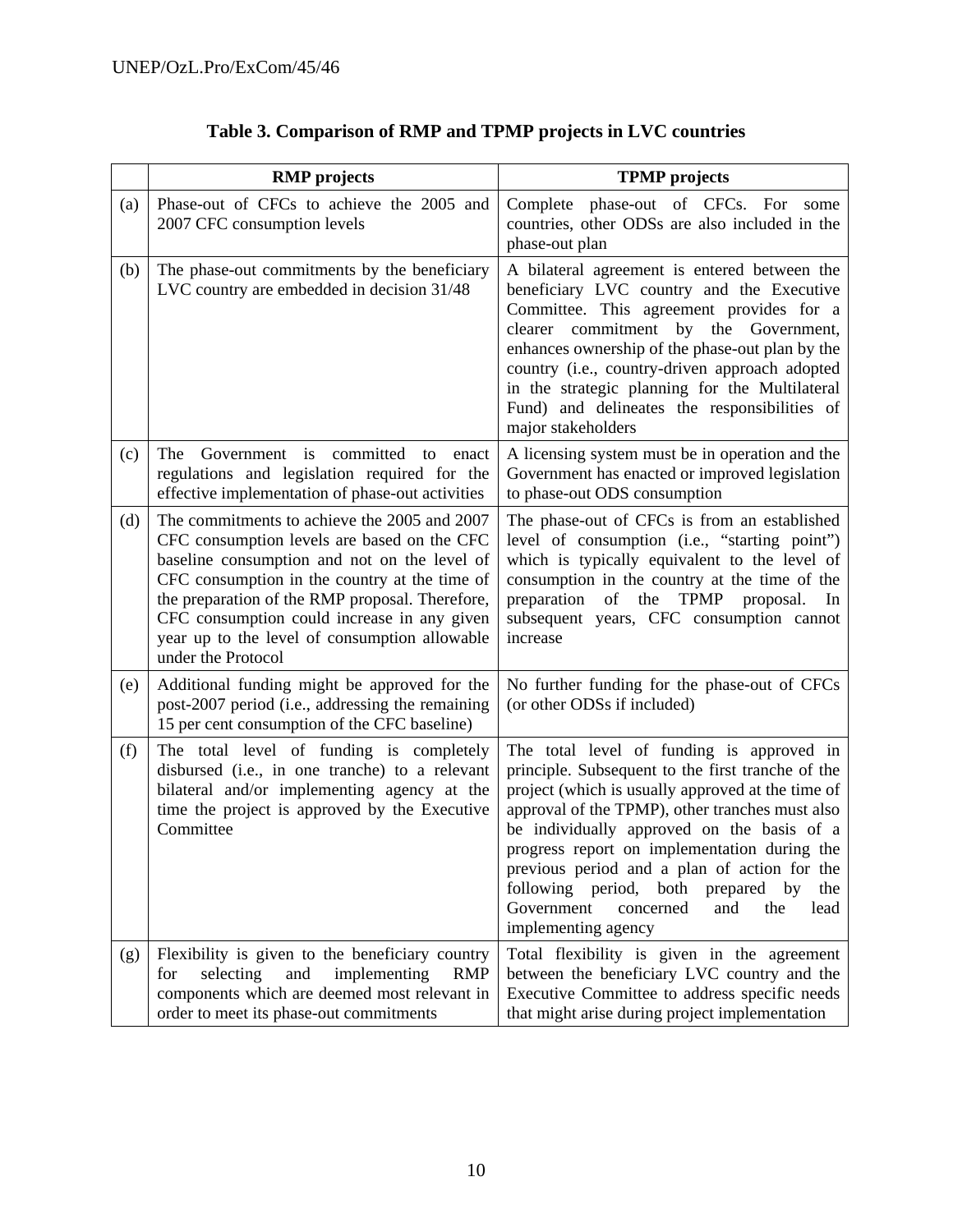|     | <b>RMP</b> projects                                                                                                                                                                                                                                                                                                                                                                                                                                                                                                                                                             | <b>TPMP</b> projects                                                                                                                                                                           |
|-----|---------------------------------------------------------------------------------------------------------------------------------------------------------------------------------------------------------------------------------------------------------------------------------------------------------------------------------------------------------------------------------------------------------------------------------------------------------------------------------------------------------------------------------------------------------------------------------|------------------------------------------------------------------------------------------------------------------------------------------------------------------------------------------------|
| (h) | The beneficiary LVC country has committed to<br>annual reporting of progress in implementing<br>the RMP and meeting the reduction steps.<br>However, the only reports available on the<br>implementation of RMPs are those submitted by<br>LVC countries on the original RMP projects<br>upon requesting funding for the RMP update,<br>prepared by bilateral<br>those<br>and<br>and<br>implementing agencies in the context of their<br>mandatory annual progress reports, which only<br>include a very brief status report on the<br>individual activities comprising the RMP | Mandatory annual reporting as a condition of<br>approval of the next years' funding                                                                                                            |
| (i) | and responsibilities<br>of<br>the<br>The<br>roles<br>implementing agencies are typically related to<br>the specific sub-projects included in the RMP<br>proposal                                                                                                                                                                                                                                                                                                                                                                                                                | Roles and responsibilities of the lead agency<br>and, where applicable, coordinating agencies are<br>clearly delineated in the agreement. The lead<br>agency has an overarching responsibility |

### **III. CFC phase-out in the post-2007 period in LVC countries**

35. For the 57 countries with an RMP approved under decision 31/48 (Group III in Table 2), the total remaining CFC consumption that has not been funded by the Multilateral Fund is relatively small, i.e., 714.6 ODP tonnes equivalent to 15 per cent of their CFC baseline. For the other 17 LVC countries without an approved RMP (Groups I and II in Table 2), the total 2003 reported CFC consumption figure is 590.9 ODP tonnes and the aggregated CFC baseline is 1,313.8 ODP tonnes.

36. Although the CFC consumption to be addressed in LVC countries is small in comparison to CFC consumption in non-LVC countries, the achievement of complete phase-out may still provide challenges. Although the total amount of CFCs that will be available from 2005 (when the level of production will be reduced by 50 per cent of the baseline, with subsequent reductions in 2007 and a complete phase-out by 1 January 2010) is likely to be sufficient to address the consumption needs in all Article 5 countries; on a country-by-country basis, the availability of CFCs might be limited. From 2010, the only CFCs possibly available at that stage would be a limited supply of recycled substances plus any stockpiling.

37. Some governments have expressed their concern about the negative impact of future non-availability and higher prices of CFC refrigerants on local consumers, particularly on the low-income segment of the population. Non-availability of CFCs could force premature replacement of refrigeration systems such as domestic refrigerators, industrial and food storage facilities and the like before the end of their useful life.

### TPMPs for LVC countries in the post-2007 period

38. Since the approval of the first TMPM for LVC countries in 2001, 22 additional TPMPs have been approved including one phase-out strategy for eleven Pacific Island countries. As implementation of TPMPs in LVC countries only started in the recent past, final results on their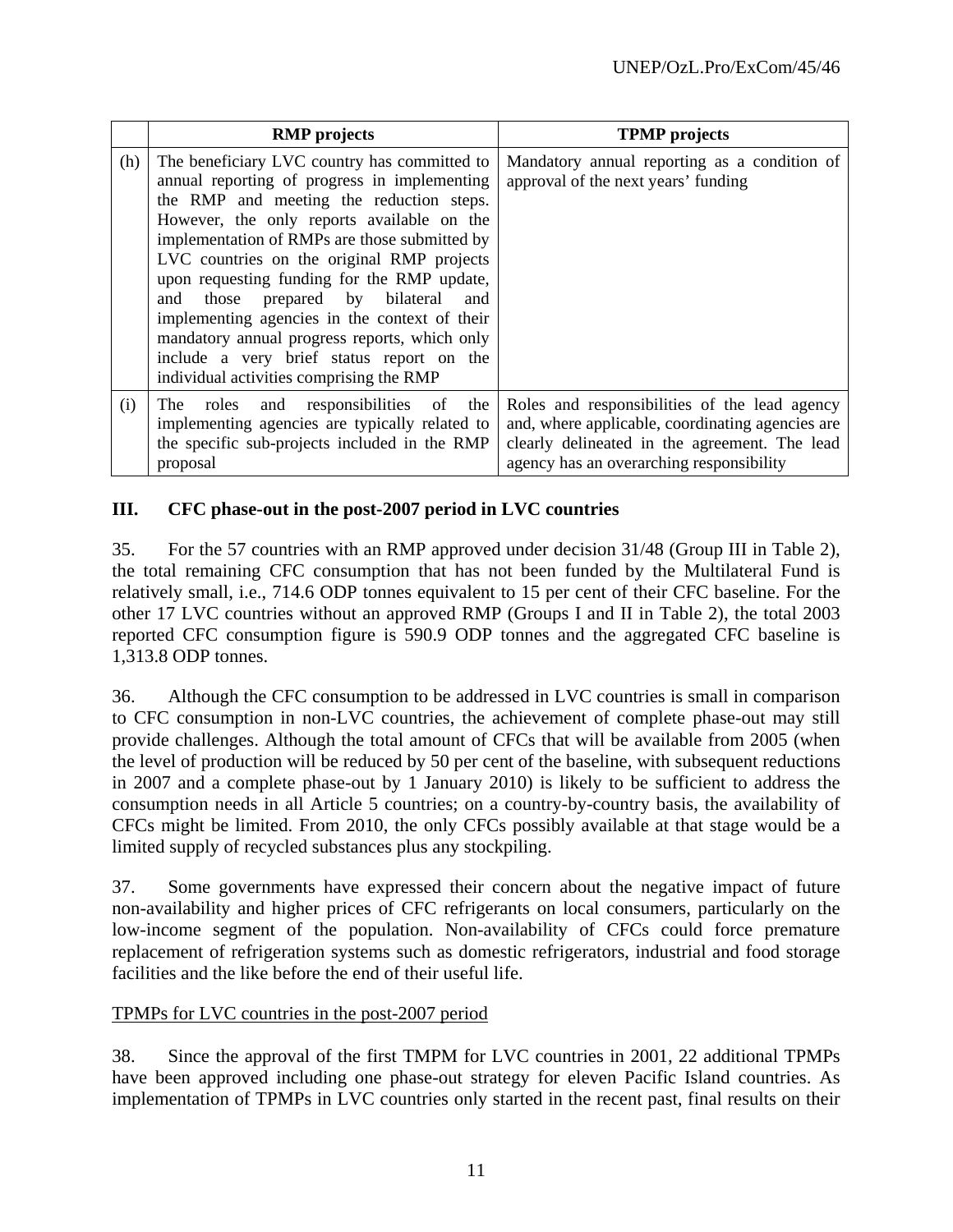performance are not yet available. However, annual reporting on their CFC consumption to date indicates that all LVC countries are so far meeting their commitments.

39. The content and modality of TPMPs has been based on the cumulative experience and knowledge gained in the Multilateral Fund since 1991, through its review of projects in the refrigeration servicing sector, and on the large number of decisions (as shown in Annex II to this paper) that have improved their performance. In regard to performance commitments, TPMPs for LVC countries also draw on the substantial experience gained in the development and implementation of phase-out plans for larger ODS consuming countries.

40. As a result of this evolving process, all TPMP projects approved have indicated a stronger commitment by the Governments concerned; have demonstrated enhanced ownership of the phase-out plan by the country (i.e., country-driven approach adopted in the strategic planning for the Multilateral Fund); and had provided a clearer delineation of the responsibilities of major stakeholders as compared to an RMP. Moreover, the identified structural deficiencies of RMPs have been addressed in TPMP projects.

41. Based on the above findings, the TPMP project modalities should provide an effective framework for the complete phase-out of CFC consumption not so far addressed in LVC countries.

### Submission of TPMPs

42. If final assistance for CFC phase-out in LVC countries was to be based on the TPMP modality, it would include the following:

- (a) The commitment by the Government concerned to the phased reduction and complete phase-out of the consumption of CFCs in the country according to a specific phase-out schedule which is at a minimum consistent with the Montreal Protocol's control measures;
- (b) An agreement that no additional resources would be requested by the country concerned from the Multilateral Fund or bilateral agencies for activities related to the phase-out of CFCs, and other ODS where applicable;
- (c) An understanding of the flexibility accorded to the Government concerned so that activities may be incorporated during implementation of the TPMP to address specific needs that might arise to facilitate the smoothest possible phase-out of ODSs;
- (d) A commitment to annual reporting on the implementation of the activities undertaken in the previous year as well as a thorough work plan for the implementation of next year's activities, being a precondition for the release of annual tranches; and
- (e) The establishment of PMU in the country describing the decision making process and the specific roles and responsibilities of the major national stakeholders, the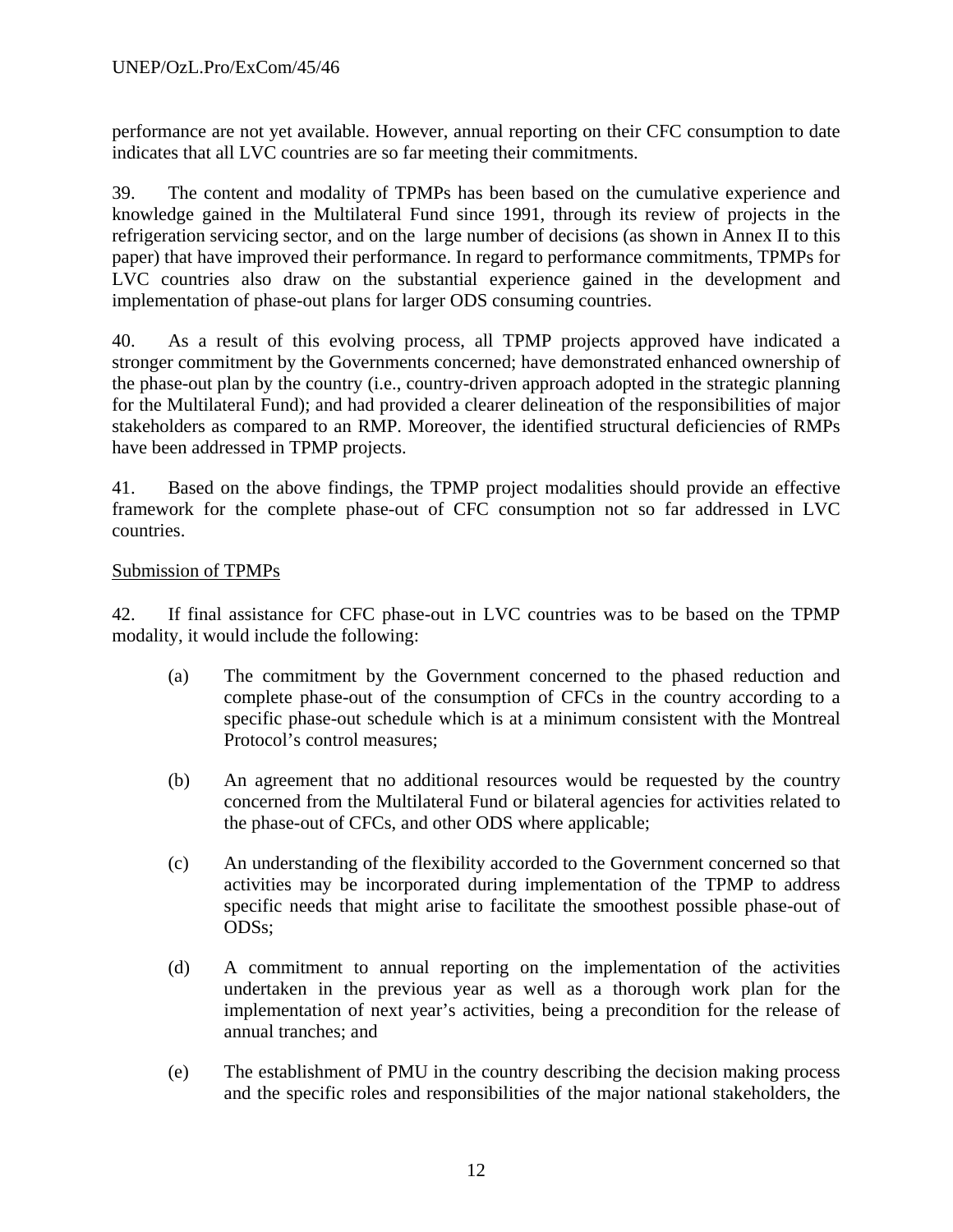responsibilities of the lead implementing agency and the co-operating agencies if applicable.

43. On the basis of experience with the implementation of current RMPs and TPMPs, it may also be relevant to have an agreement that the underlying data on annual consumption could be subject to verification at the request of the Executive Committee.

## **V. Level of funding for complete CFC phase-out in LVC countries**

44. The level of funding of RMP projects is based on the specific circumstances prevailing in each country. In this regard, the Executive Committee has not taken any decision related to the establishment of a threshold level for funding complete CFC phase-out in the refrigeration servicing sector in LVC countries.

### Proposed methodology for determining the level of funding for the post-2007 period

45. The decision taken by the Executive Committee at its 31st Meeting for an increase in the funding level of original RMP proposals was based on the cost of the original RMP project (i.e., the additional funding shall not exceed 50 per cent of the funds approved for the original RMP) and not on the basis of a cost-effectiveness threshold. Similarly, the level of funding for new RMPs (approved after the 31st Meeting) was based on the level of funding typically approved for that type of project.

46. So far, the Executive Committee has approved TPMP projects in 13 LVC countries, nine of which already had an approved RMP project. A phase-out strategy addressing the CFC consumption of 11 LVC Pacific Island countries has also been approved by the Executive Committee.

47. As in the case of RMP proposals, the level of funding approved for TPMPs was based on the specific circumstances of the refrigeration servicing sector in the countries concerned, including:

- (a) The CFC baseline for compliance and the level of CFC consumption at the time of preparation of the TPMP<sup>8</sup>;
- (b) The sectoral distribution of CFCs in the refrigeration servicing sector (e.g., domestic, commercial, MAC, industrial) at the time of preparation of the proposal;
- (c) The status of implementation of previous projects and activities related to the refrigeration servicing sector, in particular the training programmes and the R&R project;

 $\overline{a}$ 

<sup>&</sup>lt;sup>8</sup> Mauritius had a CFC baseline of 29.1 ODP tonnes and a CFC consumption of 2.0 ODP tonnes at the time of submission of the proposal. However, the CFC baseline and the 2003 CFC consumption level in Bosnia and Herzegovina was 24.2 and 230.0 ODP tonnes, respectively.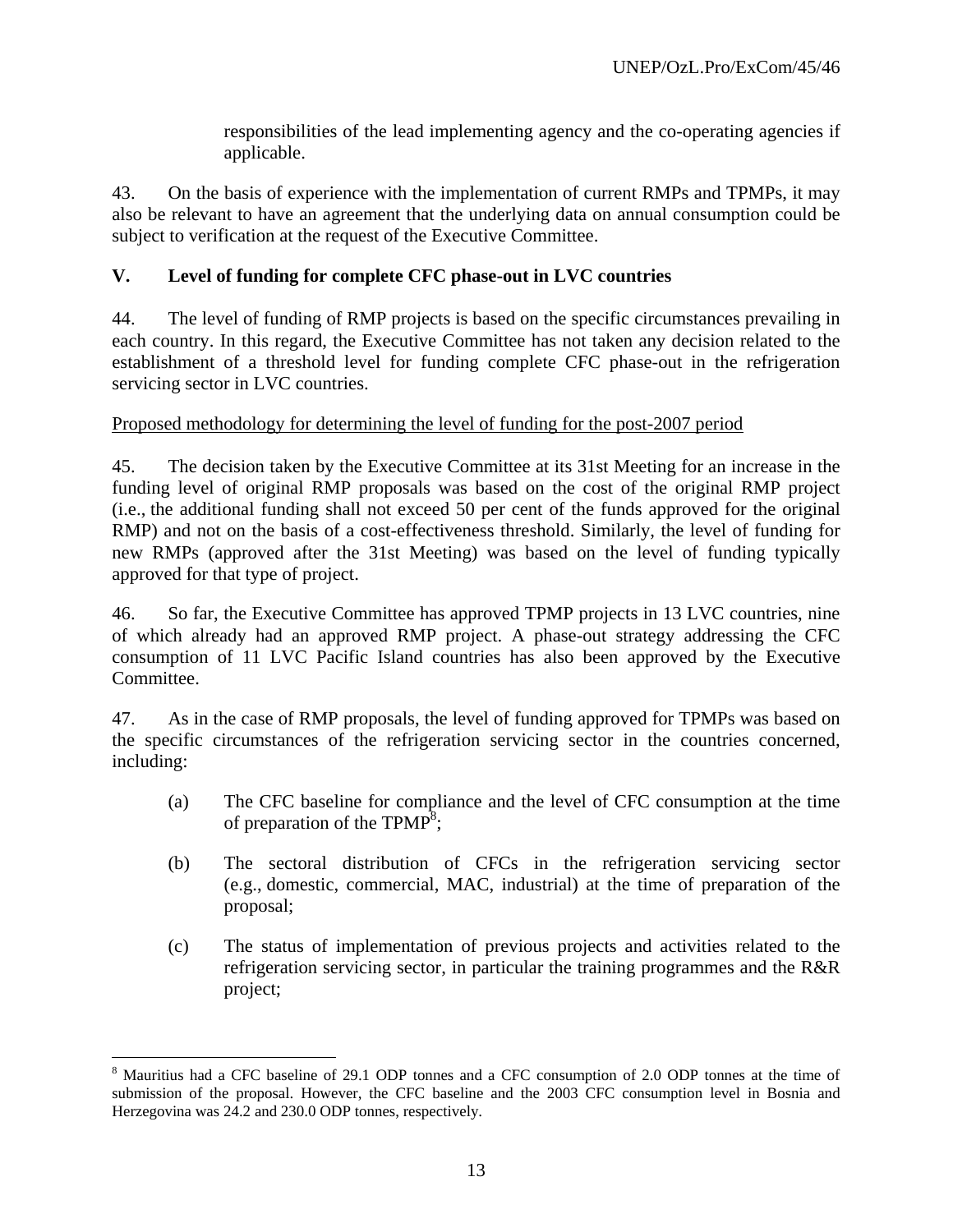- (d) The level of funding approved for projects in the refrigeration servicing sector and the time of their approval<sup>9</sup>;
- (e) The local market conditions that will impact on the prices of CFC and non-CFC refrigerants and their availability;
- (f) The distribution of the remaining CFC consumption in the manufacturing sector and the refrigeration servicing sector<sup>10</sup>; and
- (g) The phase-out of other ODS besides CFCs included in the  $TPMP<sup>11</sup>$ .

48. On the basis of the above observations, it is neither possible nor equitable to establish a simple correlation or to set a threshold level for assessing the level of funding required for the post-2007 period for the LVC countries without an approved TPMP. Instead, the funding level could be determined for each country according to the baseline consumption and the assistance provided so far, including the funding for RMPs, taking into consideration the recent experience with additional funding allocated to LVC countries with TPMPs to complete the final 15 per cent of their phase-out. Improved accountability, continuous monitoring and annual reporting would need to be included within the additional funding allocation.

49. To develop this methodology, the Secretariat first analyzed the level of funding approved by the Executive Committee for the TPMPs in the nine LVC countries that had an RMP project approved prior to decision 31/48. The analysis was as follows:

- (a) The level of funding approved for the original RMP and the additional funding approved for the TPMP was listed in a tabular form;
- (b) The level of funding that each country would have received if an RMP update had been approved was calculated (i.e., 50 per cent of the level of funding approved for the original RMP project); and
- (c) The incremental difference ("%Increase) between the potential total funding of the original RMP plus the estimated RMP update and the actual approved total funding (original RMP plus TPMP) was calculated for each country.
- 50. The results of the analysis are shown in the Table 4 below.

1

<sup>&</sup>lt;sup>9</sup> Recovery and recycling projects for LVC countries have been approved by the Executive Committee since the 8th Meeting.

 $10$  About 40 per cent of the total funding approved for the TPMP for Ecuador was associated with the phase-out of 59 ODP tonnes of CFCs used in the foam and refrigeration manufacturing sectors.

<sup>&</sup>lt;sup>11</sup> The Bosnia and Herzegovina TPMP included the phasing out of 133 ODP tonnes of CFCs and 1.7 ODP tonnes of TCA.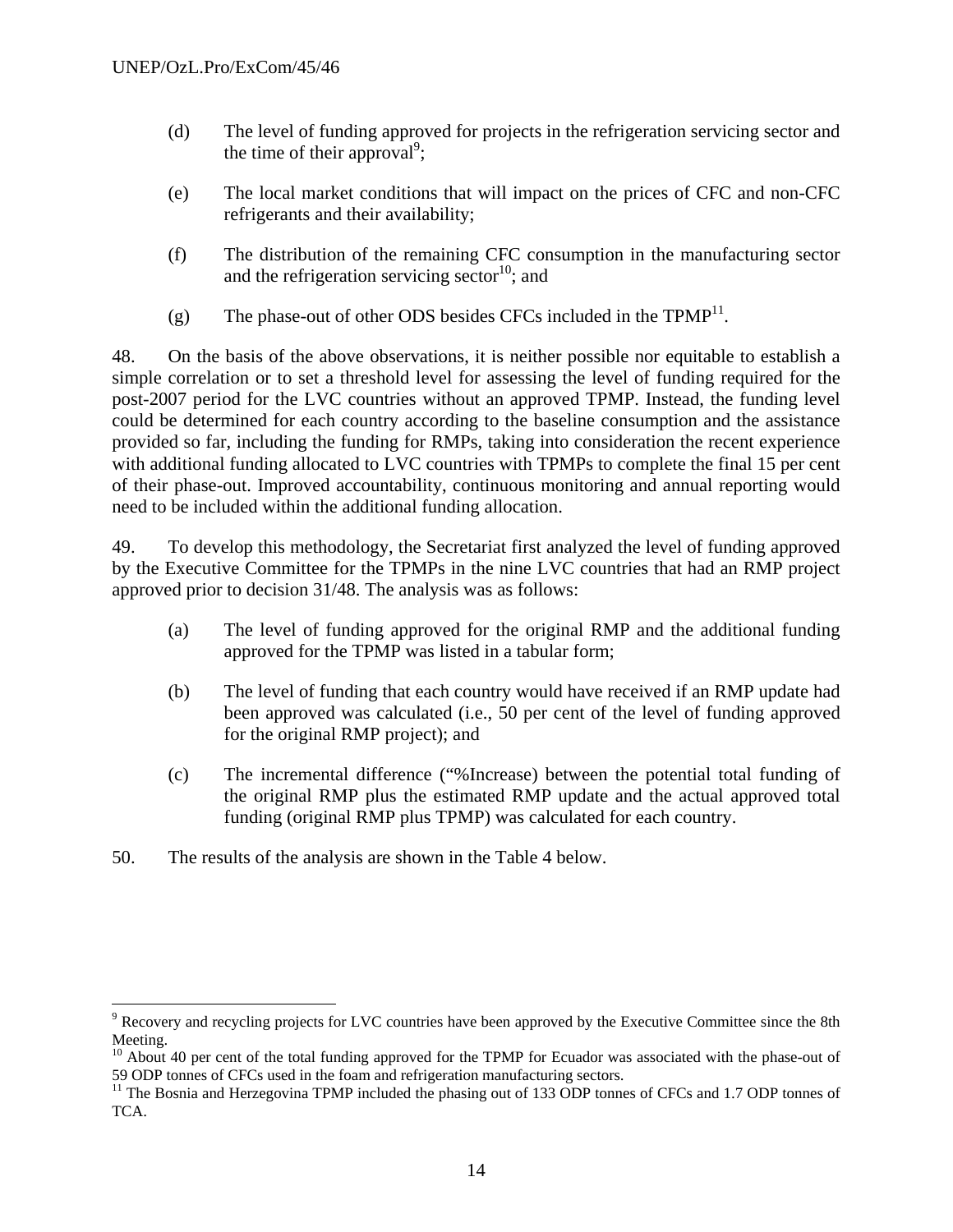|     | $\vert$ No $\vert$ Country <sup>(*)</sup> | <b>RMP</b> | <b>TPMP</b> | <b>Total</b>  | <b>RMP</b> update | <b>RMP+RMP</b> | %Increase       |
|-----|-------------------------------------------|------------|-------------|---------------|-------------------|----------------|-----------------|
|     |                                           | approved   | approved    | $(RMP+TPMP)$  | (estimated)       | update         |                 |
| (a) | (b)                                       | (c)        | (d)         | $(e)=(c)+(d)$ | $(f)=0.5*(c)$     | $(g)=(e)+(f)$  | $(h)=(e-g)/(g)$ |
|     | <b>LVC</b> countries with an approved RMP |            |             |               |                   |                |                 |
|     | Antigua and Barbuda                       | 124,400    | 97,300      | 221,700       | 62,200            | 186,600        | 18.8            |
| 2   | <b>Bahamas</b>                            | 227,900    | 560,000     | 787,900       | 113,950           | 341,850        | 130.5           |
| 3   | Croatia                                   | 398,160    | 379,700     | 777,860       | 199,080           | 597,240        | 30.2            |
| 4   | Jamaica                                   | 407,555    | 380,000     | 787,555       | 203,778           | 611,333        | 28.8            |
| 5   | Kenya                                     | 422,040    | 725,000     | 1,147,040     | 211,020           | 633,060        | 81.2            |
| 6   | Lesotho                                   | 139,310    | 127,300     | 266,610       | 69,655            | 208,965        | 27.6            |
|     | $M$ auritius <sup>(**)</sup>              | 452,942    | 212,030     | 664,972       | 226,471           | 679,413        | $-2.1$          |
| 8   | Namibia                                   | 216,055    | 252,500     | 468,555       | 108,028           | 324,083        | 44.6            |
| 9   | Trinidad and Tobago                       | 407,490    | 460,000     | 867,490       | 203,745           | 611,235        | 41.9            |
|     | <b>Total</b>                              | 2,795,852  | 3,193,830   | 5,989,682     | 1,397,926         | 4,193,778      | 42.8            |

**Table 4: Analysis of the funding approved for TPMPs in 9 LVC countries (US \$)** 

(\*) LVC countries with an approved RMP prior to decision 31/48 and an approved TPMP.

(\*\*) The negative value ("%Increase") obtained for one country indicates that approved level of funding of the TPMP project was below the funding of a RMP update calculated on the basis of decision 31/48

51. From the results presented in the above table, the following observations are relevant:

- (a) The incremental difference between the approval of an RMP/RMP update approach and the approval of the TPMP without an RMP update ranges from a minus 2 per cent (Mauritius) to about 131 per cent (Bahamas);
- (b) The lower range in the percentage increment (i.e., 18.8 per cent for Antigua and Barbuda, and 27.6 per cent for Lesotho) is associated with LVC countries with the lowest current (2003) CFC consumption (i.e., below 4 ODP tonnes);
- (c) The average incremental difference for the nine LVC countries is 42.8 per cent; and
- (d) If the minimum and maximum values were excluded (e.g., TPMPs for Mauritius and Bahamas, respectively), the average incremental difference would be 43.0 per cent.

52. The Secretariat then calculated the additional funding that might be required for the post-2007 period for the 57 LVC countries with an RMP approved according to decision 31/48. The countries were sorted according to their CFC baselines.

53. A funding range was calculated for each LVC country by multiplying both the average funding increase in TPMPs (42.8 per cent, or "lower" limit) and the maximum funding increase (130.5 per cent, or "higher" limit) from Table 4 above by the total level of funding approved for the RMP. The lower range in the percentage increment was not used to calculate the "lower" limit, since it would not be representative of the prevailing circumstances in a large number of LVC countries.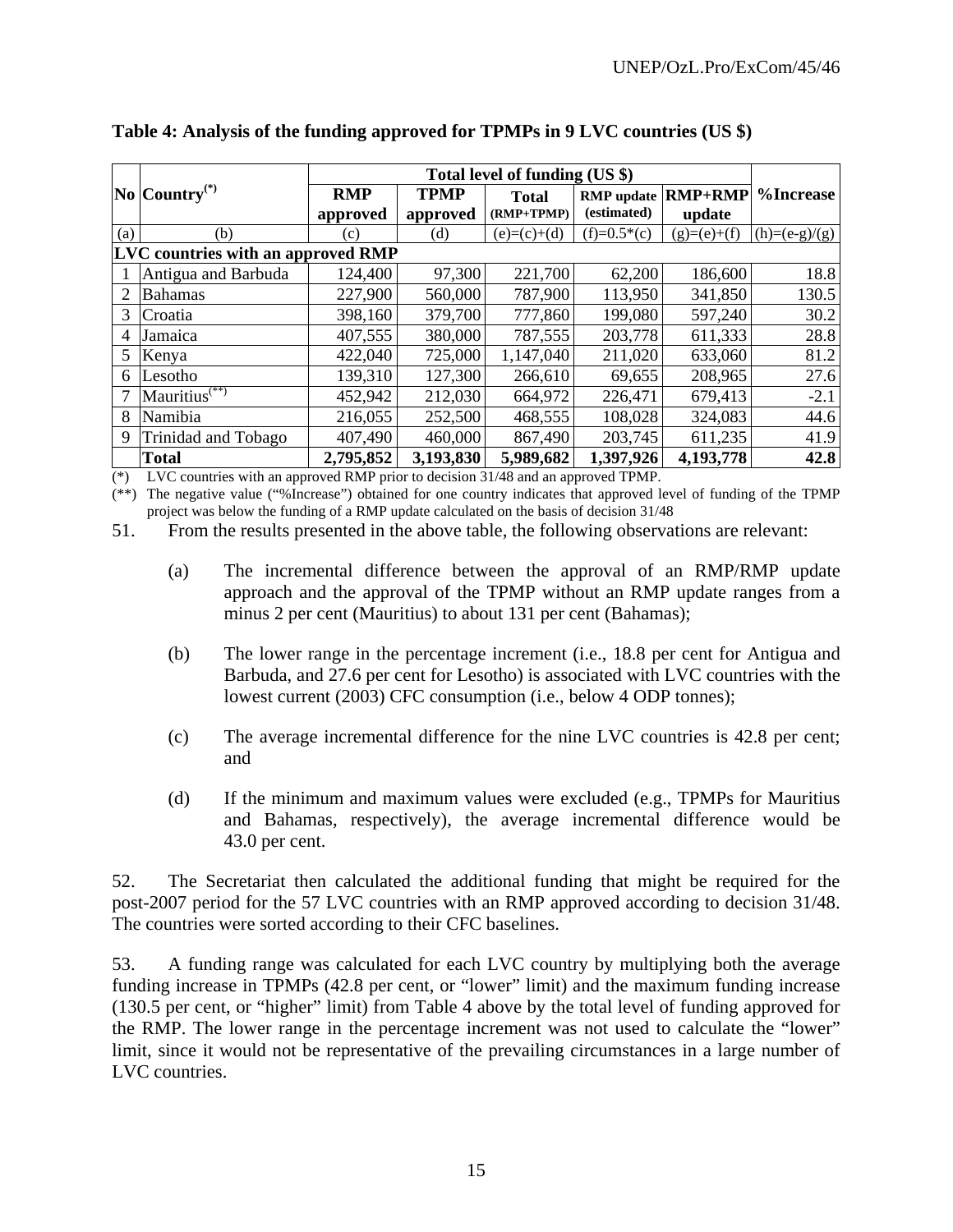$\overline{a}$ 

54. The Secretariat noted, however, that this approach was not equitable for all LVC countries with similar CFC baselines, since LVC countries that received funding for activities in the refrigeration servicing sector prior to the adoption of the RMP guidelines<sup>12</sup> would be receiving proportionately higher levels of funding than other countries that commenced their phase-out programme after the RMP guidelines were adopted or after decision 31/48 was taken.

55. To address this equity issue, the Secretariat "normalized" the additional funding that would be needed for the post-2007 period. This was accomplished by dividing the 57 LVC countries into five sub-groups according to their CFC baseline, as shown in Table 5 below.

| Sub-group | <b>CFC</b> baseline (ODP tonnes) | No. of countries |
|-----------|----------------------------------|------------------|
|           |                                  |                  |
|           | 15 to 30                         |                  |
|           | 30 to 60                         |                  |
|           | 60 to 120                        |                  |
|           | >120                             |                  |

**Table 5: Grouping of the 57 LVC countries with a RMP according to their CFC baseline** 

56. For each sub-group, the Secretariat then calculated a mean "lower value", a "median value" and a mean "upper value" for the entire sub-group<sup>13</sup>. The results of this approach are shown in Table 6 below.

#### **Table 6: Options for additional funding for the post-2007 period in LVC countries with an approved RMP**

| Sub-          | No. of    | <b>CFC</b>                                                  |         | <b>Additional funding (US \$)</b> |         |            |            |            |  |
|---------------|-----------|-------------------------------------------------------------|---------|-----------------------------------|---------|------------|------------|------------|--|
| group         | countries | baseline                                                    | "Lower" | "Medium"                          | "Upper" | "Lower"    | "Medium"   | "Upper"    |  |
|               |           | <b>ODP</b> tonnes   per country   per country   per country |         |                                   |         | per group  | per group  | per group  |  |
| A             | 12        | ${<}15$                                                     | 100,000 | 205,000                           | 305,000 | 1,200,000  | 2,460,000  | 3,660,000  |  |
| B             | 11        | 15 to 30                                                    | 145.000 | 295,000                           | 440,000 | 1.595.000  | 3.245,000  | 4,840,000  |  |
| $\mathcal{C}$ | 14        | 30 to 60                                                    | 170,000 | 345,000                           | 515,000 | 2,380,000  | 4,830,000  | 7,210,000  |  |
| D             | 8         | 60 to 120                                                   | 260,000 | 520,000                           | 780,000 | 2,080,000  | 4,160,000  | 6.240,000  |  |
| E             | 12        | >120                                                        | 280,000 | 565,000                           | 850,000 | 3,360,000  | 6,780,000  | 10,200,000 |  |
| <b>Total</b>  | 57        |                                                             |         |                                   |         | 10,615,000 | 21,475,000 | 32,150,000 |  |

57. It should be noted that the funding level suggested represents a threshold and that individual project proposals would still need to demonstrate that this funding level is indeed necessary to achieve the complete phase-out of CFCs.

<sup>&</sup>lt;sup>12</sup> Stand-alone refrigeration training programmes and R&R projects were approved in several LVC countries. Additional funding was also approved in several LVC countries as part of regional/sub-regional training programmes or R&R demonstration projects.

<sup>&</sup>lt;sup>13</sup> The mean "lower value" was calculated as the sum of the funding approved for the RMP multiplied by the "lower" limit funding increase in TPMPs (42.8 per cent) divided by the total number of LVC countries in the subgroup. The calculated mean "lower value" was applied to all the countries within the sub-group. Following a similar approach, a mean "upper value" was calculated using the "higher" limit funding increase in TPMPs (130.5 per cent). The "median value" was calculated as the arithmetic mean of the "lower value" and the "upper value" and rounded to the closest 5,000.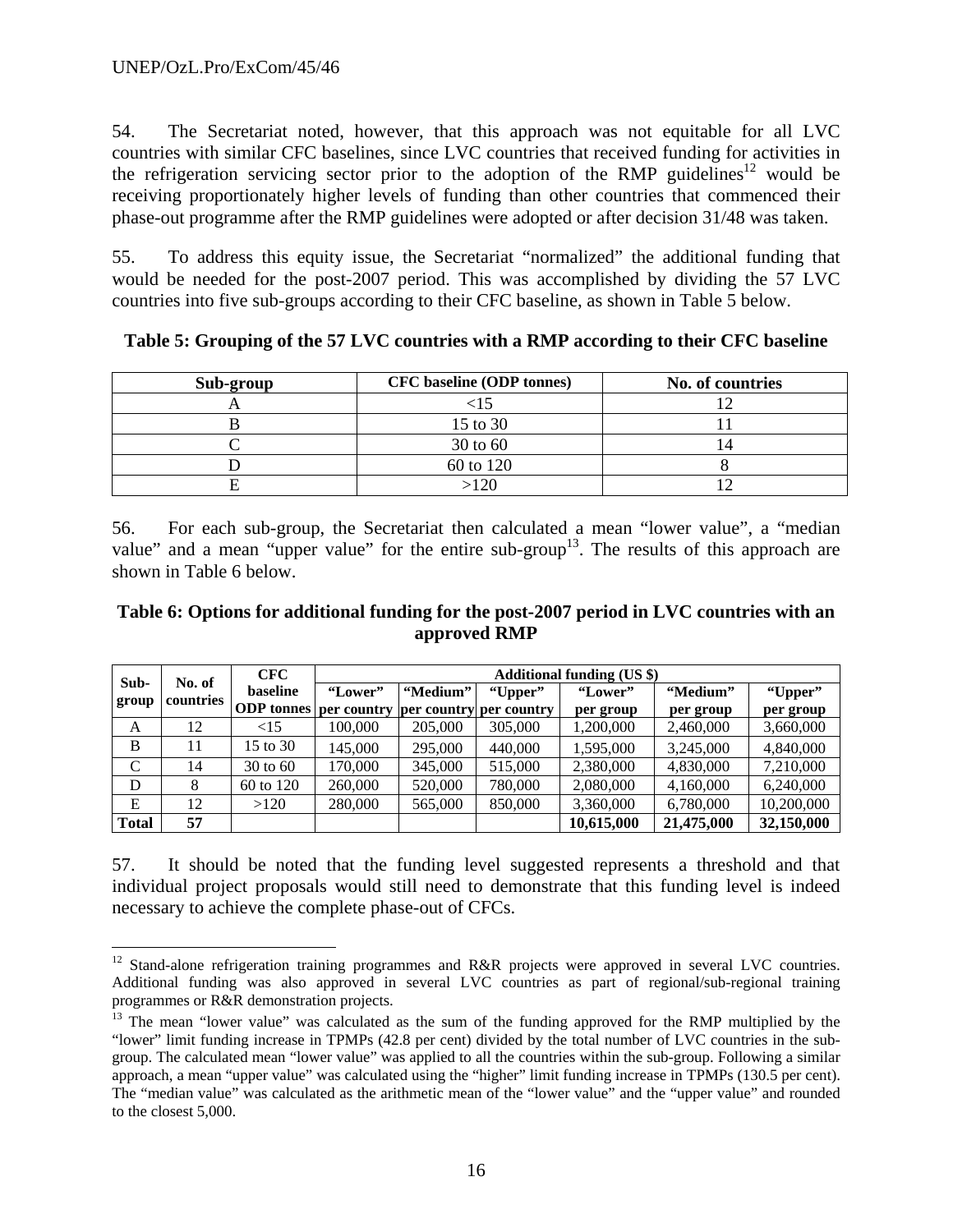58. The Secretariat then calculated the additional funding that might be required for the remaining 17 LVC countries that do not have an approved RMP project. The level of funding was calculated on the basis of the CFC baseline reported in these countries (where available), the level of funding already approved in the refrigeration servicing sector, and the "lower" and "higher" percentage increase in TPMP funding over the funding provided to reach the 2005 and 2007 reduction targets. On this basis, an additional US \$6.56 million ("lower") to US \$12.28 million ("upper") (with a "medium" value of US \$9.42 million) would have to be made available for these 17 LVC countries.

59. Given an immediate start on a post-2007 programme, the project preparation and project approval process will leave only part of 2006 and the years 2007 to 2009 for project implementation and complete phase-out of CFC consumption. Additionally, while funding based on the "lower" funding approach might address the needs of the average country in each subgroup, the requirement of a post-2007 period is to ensure that all countries receive sufficient funding programme support to achieve complete CFC phase-out. On this basis it might be prudent to consider a funding approach which is based on existing experience and which fully covers, with a sufficient degree of certainty, the needs of the countries concerned.

#### Funding for preparation of TPMPs

 $\overline{a}$ 

60. At its 33rd Meeting, the Executive Committee decided to approve additional funding for the preparation of RMP updates on the understanding that the approval of the additional funding would be contingent on submission of a progress report on the status of work being undertaken in the projects contained in the approved RMP, and an explanation of how the additional activities were related to the original RMP and the country's phase-out commitments (decision 33/13).

61. With the additional resources provided for the preparation of the RMP update, the majority of the LVC countries conducted field surveys to better assess the prevailing situation of the refrigeration servicing sector, including CFC consumption. During the survey, the status of implementation of the phase-out activities approved within the original RMP project was also reviewed. With the information obtained from the field, the bilateral and/or implementing agencies assisted LVC countries in designing additional activities suitable for the specific needs in the country.

62. To properly address the complete phase-out of CFCs in LVC countries and following a similar approach used for the preparation of RMP updates, up to US  $$30,000^{14}$  might be considered for approval per country for the preparation of TPMPs. Through this funding, LVC countries would be committed to:

(a) Assessing the prevailing circumstances of the refrigeration servicing sector in the country at the time of the preparation of the proposal (e.g., refrigeration

 $14$  On the basis of decision 31/48, the level of funding that has been approved by the Executive Committee for the preparation of country programmes/RMPs is usually US \$60,000. On the basis of decision 33/13, the level of funding for preparation of RMP update proposals could be up to 50 per cent of the funding approved for the original RMP project.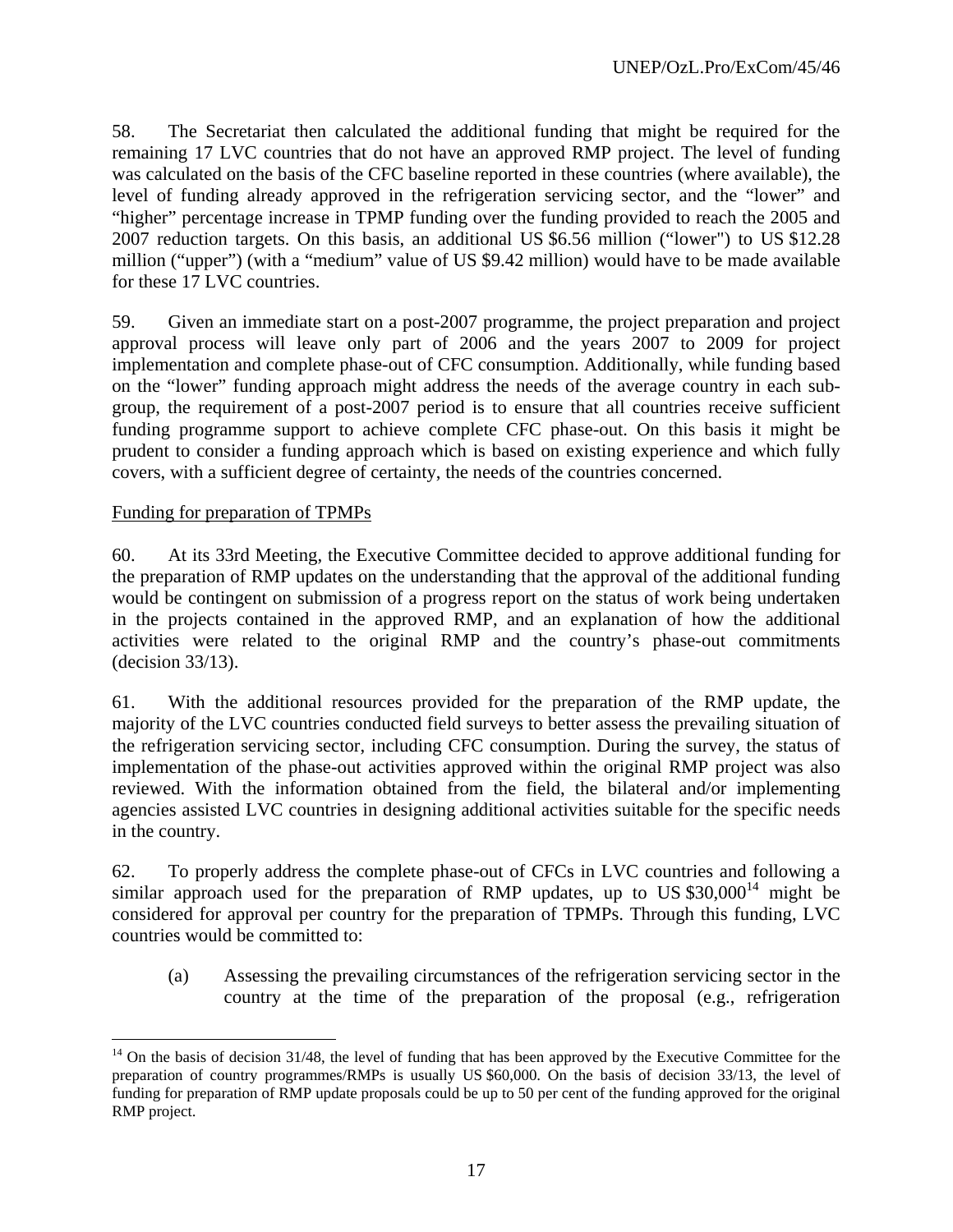equipment in the country, CFC consumption by type of equipment, number of refrigeration service technicians and service workshops, prices of CFC and non-CFC refrigerants and availability of non-CFC refrigerants);

- (b) Conducting a survey of the use of CFC-based metered dose inhalers (MDIs) in the country and whether or not a transitional strategy for CFC-MDIs would be needed. The maximum level of additional funding for the preparation of a transitional strategy would be up to US \$30,000 (based on similar requests so far approved by the Executive Committee);
- (c) Conducting a survey of other ODS consumed in those LVC countries with established halon, CTC and/or TCA baselines and/or recent consumption of any of these substances to ascertain eligibility of funding for phase-out through the Multilateral Fund. The level of additional funding to be provided for the phase-out of these chemicals could in general be up to US \$30,000 (based on similar requests so far approved by the Executive Committee), to be considered on a case-by-case basis;
- (d) Finalizing and enacting legislation to phase-out ODS consumption including a licensing system. TPMP projects can not be submitted for the consideration by the Executive Committee until the licensing system is in place (as required by decision 38/64); and
- (e) Identifying specific activities that will assist the LVC country concerned to achieve a sustainable phase-out of CFCs used in the refrigeration servicing sector.

#### Total additional funding for CFC phase-out in LVC countries

63. On the basis of the proposed methodology used for calculating the threshold level of funding that might be needed to achieve the complete phase-out of CFCs in all LVC countries, an additional funding level ranging from US \$17.17 million to US \$44.43 million might be needed in the post-2007 period (with a medium value of US \$30.80 million). This funding level does not include either the additional funding that might be required for the preparation of TPMP proposals or the funding that might be needed for the phase-out of other ODSs.

64. If the additional funding level that might be needed to achieve the complete phase-out of CFCs in all LVC countries was added to funding that has already been approved for the phase-out of CFCs in these countries, since the inception of the Multilateral Fund, the resulting total cost would be from US \$78.28 million to US \$105.54 million (with a medium value of US \$91.91 million). Cost-effectiveness is not an appropriate tool for LVC countries, and it has never been used as a basis for establishing the eligible incremental costs of addressing the phase-out of CFCs in such countries by means of RMPs/TPMPs. However, for the information of Executive Committee members, the theoretical overall cost-effectiveness value of the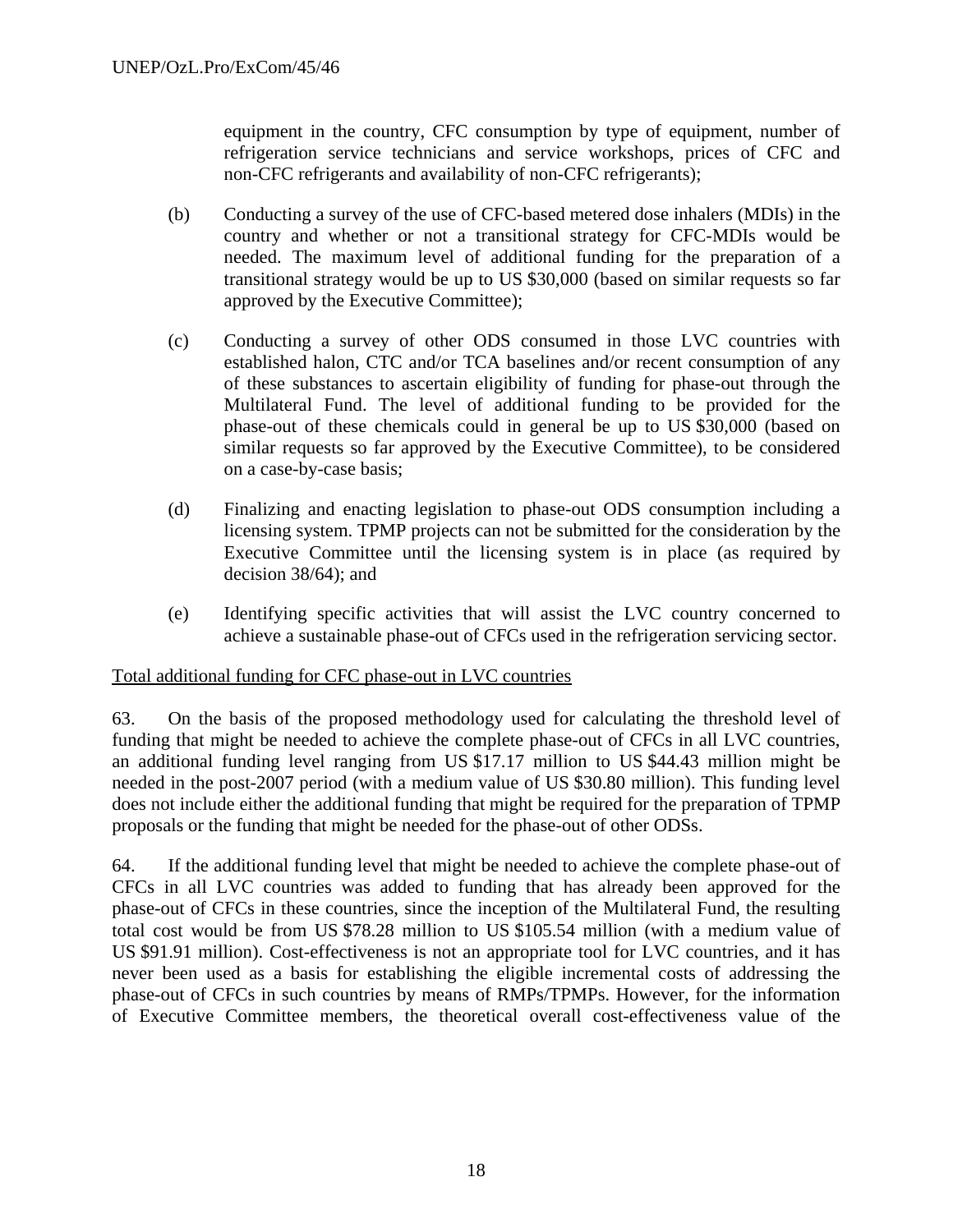phase-out of all CFCs in LVC countries would be between US \$10.27/kg and US \$13.85/kg (with a medium value of US  $$12.06/kg$ ), based on the total CFC baseline<sup>15</sup>.

#### **Recommendations**

 $\overline{a}$ 

65. The Executive Committee may consider whether it wishes to provide assistance to LVC countries for the post-2007 period along the basis indicated in this paper, and in particular to:

- (a) Request bilateral and/or implementing agencies on behalf of LVC countries without an approved TPMP to submit TPMP proposals, on the understanding that:
	- (i) TPMP project proposals should be in conformity with all relevant decisions that have been taken by the Executive Committee;
	- (ii) TPMP project proposals should contain, as a minimum, the commitment by the Government concerned to the phased reduction and complete phase-out of the consumption of CFCs in the country according to a specific phase-out schedule which is at a minimum consistent with the Montreal Protocol's control measures;
	- (iii) No additional resources would be requested from the Multilateral Fund or bilateral agencies for activities related to the phase-out of CFCs and other ODS where applicable;
	- (iv) The Government concerned would have flexibility in utilizing the resources available to address specific needs that might arise during project implementation to facilitate the smoothest possible phase-out of ODSs;
	- (v) Annual reporting on the implementation of the activities undertaken in the previous year as well as a thorough and comprehensive work plan for the implementation of next year's activities are mandatory; and
	- (vi) The roles and responsibilities of the major national stakeholders, as well as the lead implementing agency and the co-operating agencies when applicable, must be defined;
- (b) Decide that additional funding of up to US \$30,000 could be requested for the preparation of a TPMP proposal;
- (c) Decide that future TPMP proposals for the post-2007 period may include requests for funding up to the levels indicated below, on the understanding that individual project proposals would still need to demonstrate that the funding level is necessary to achieve complete phase-out of CFCs:

<sup>&</sup>lt;sup>15</sup> As a comparison, the cost effectiveness threshold values adopted by the Executive Committee for the refrigeration sector are US \$13/76/kg for commercial refrigeration sub-sector and US \$15.21/kg for the domestic refrigeration sub-sector.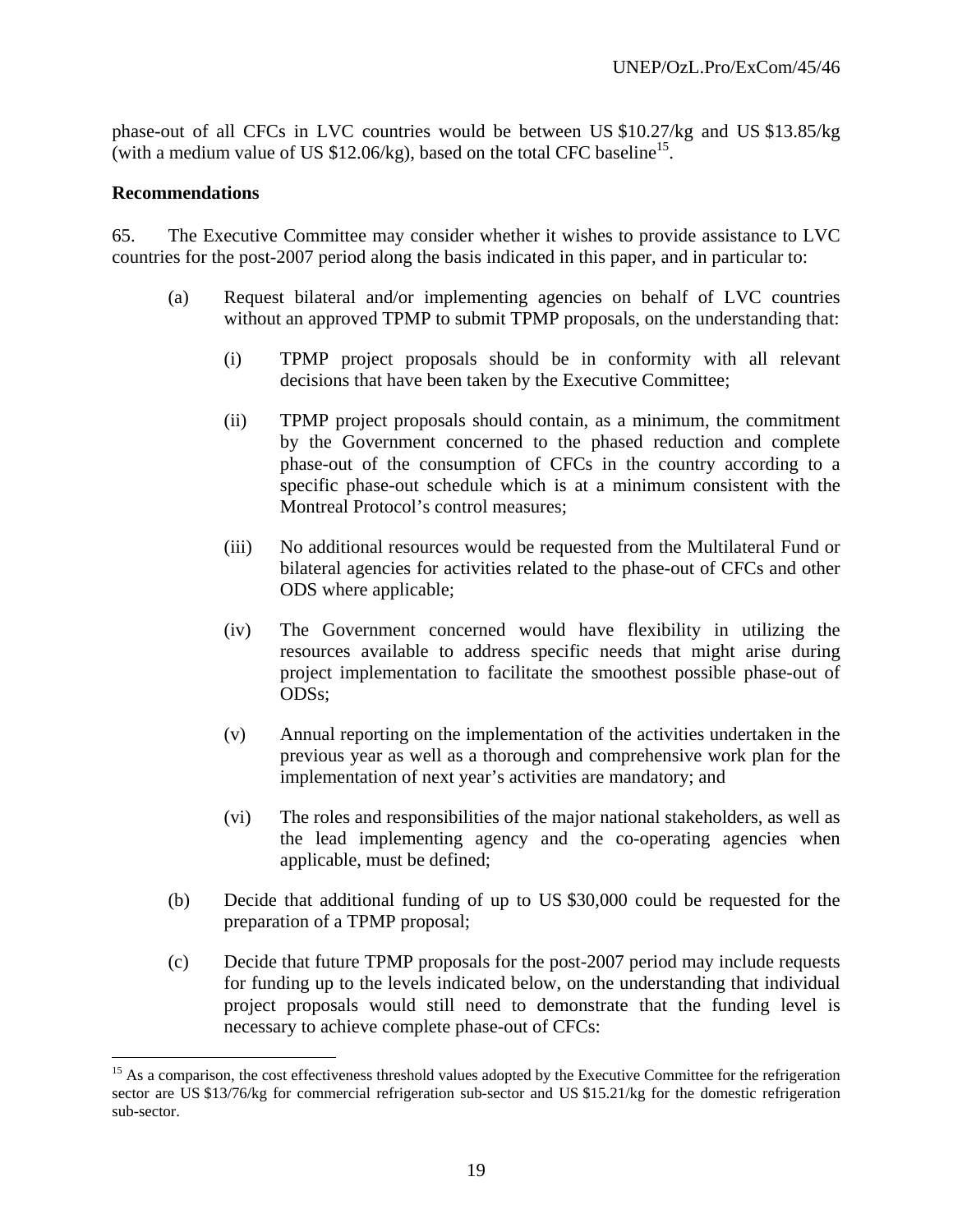| <b>CFC</b> baseline<br><b>Funding level based on:</b> |               |                |               |  |  |
|-------------------------------------------------------|---------------|----------------|---------------|--|--|
| (ODP tonnes)                                          | "Lower" value | "Medium" value | "Upper" value |  |  |
| $\leq 15$                                             | [100,000]     | [205,000]      | [305,000]     |  |  |
| 15 to 30                                              | [145,000]     | [295,000]      | [440,000]     |  |  |
| 30 to 60                                              | [170,000]     | [345,000]      | [515,000]     |  |  |
| 60 to 120                                             | [260,000]     | [520,000]      | [780,000]     |  |  |
| >120                                                  | 280,0001      | [565,000]      | [850,000]     |  |  |

- (d) Decide to require on an annual basis, verification of a sample of approved TPMPs for LVC countries under implementation (i.e., 10 per cent of approved TPMPs) randomly selected. The costs associated with verification would be added to the relevant work programme of the lead implementing agency;
- (e) Decide to approve, on a case-by-case basis, up to US \$30,000 for the preparation of a transitional strategy for CFC-MDIs in LVC countries where the need for a strategy has been fully demonstrated and documented; and
- (f) Decide to approve, on a case-by-case basis, up to US \$30,000 in technical assistance for the complete phase-out of halons, CTC and/or TCA for those LVC countries with established baselines and/or recent consumption of any of these substances following established Multilateral Fund rules and guidelines.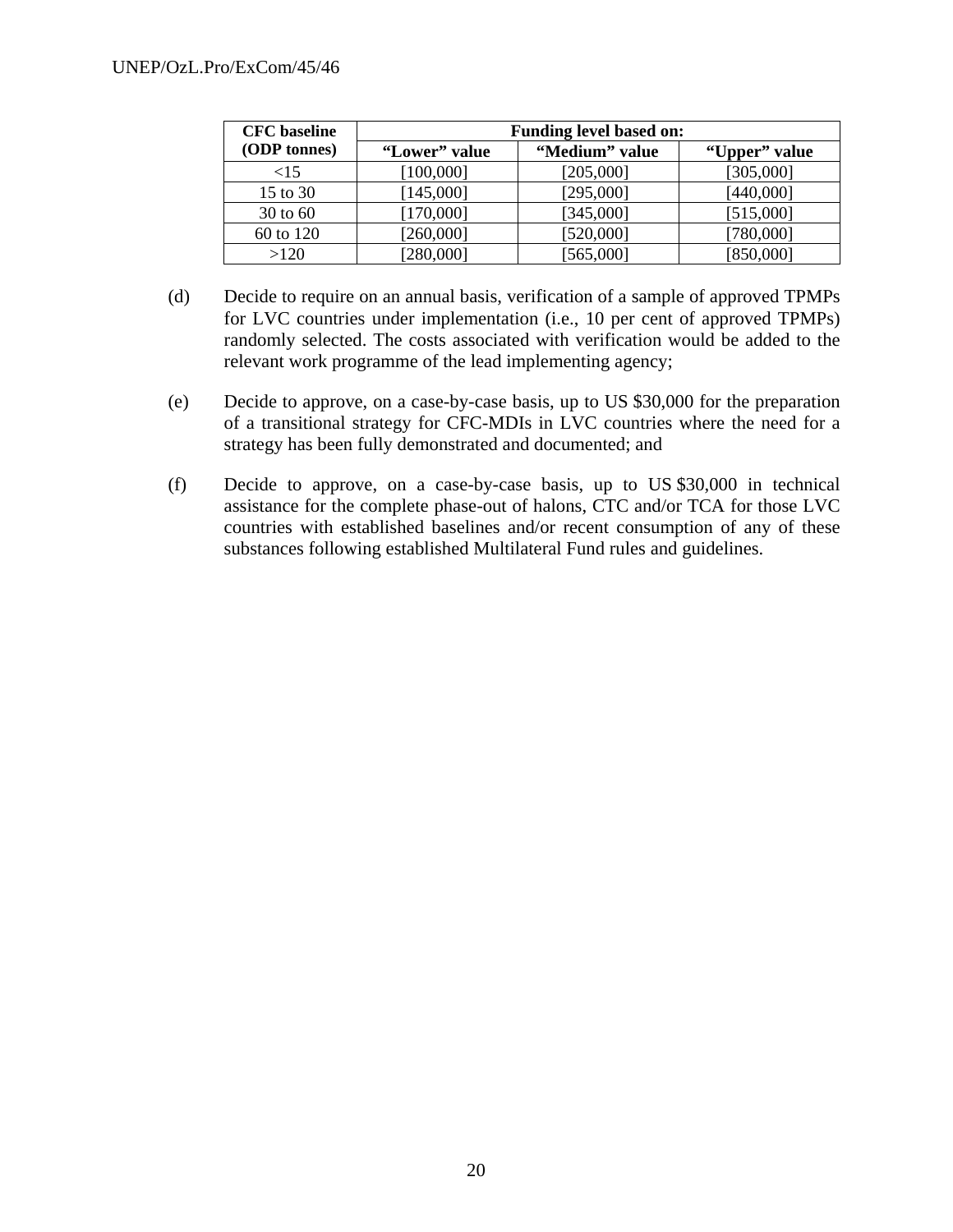# **Annex I**

# **List of policy papers on the refrigeration servicing sector that have been considered by the Executive Committee**

| Title of the document                                                                            | <b>Document number</b>          |
|--------------------------------------------------------------------------------------------------|---------------------------------|
| Strategic options for retrofitting of mobile air conditioners and UNEP/OzL.Pro/ExCom/11/35       |                                 |
| chillers (an interim report)                                                                     |                                 |
| Report on strategic options for retrofitting of mobile air conditioners UNEP/OzL.Pro/ExCom/12/33 |                                 |
| and chillers                                                                                     |                                 |
| Circumstances for the consideration of ODS phase out in the UNEP/OzL.Pro/ExCom/27/39             |                                 |
| commercial refrigeration end-user sector                                                         |                                 |
| Circumstances for the consideration of ODS phase-out in the UNEP/OzL.Pro/ExCom/28/47             |                                 |
| commercial refrigeration end-user sector: additional considerations                              |                                 |
| Desk study on recovery and recycling projects                                                    | UNEP/OzL.Pro/ExCom/31/18        |
| Report on evaluation of training projects                                                        | UNEP/OzL.Pro/ExCom/31/20        |
| Refrigerant management plans and terminal phase-out management                                   | UNEP/OzL.Pro/ExCom/38/56        |
| plans                                                                                            |                                 |
| An extended desk study on RMP evaluation                                                         | UNEP/OzL.Pro/ExCom/39/14        |
| Final report on the evaluation of the implementation of RMPs                                     | UNEP/OzL.Pro/ExCom/41/7         |
| Background note prepared by the Fund Secretariat to assist the open-                             | UNEP/OzL.Pro/ExCom/41/Inf.4     |
| ended working group set up by the Executive Committee to reorient                                |                                 |
| the approach to RMPs to better facilitate compliance                                             |                                 |
| Potential implications of subsequently increasing the amounts UNEP/OzL.Pro/ExCom/43/49           |                                 |
| approved for institutional strengthening projects                                                |                                 |
| Desk study on the evaluation of customs officer training and licensing UNEP/OzL.Pro/ExCom/44/12  |                                 |
| system projects                                                                                  |                                 |
| Model rolling three-year phase-out plan: 2005-2007                                               | UNEP/OzL.Pro/ExCom/44/7         |
| Criteria for the assessment of the progress reports and verification UNEP/OzL.Pro/ExCom/44/70    |                                 |
| audits of multi-year agreements                                                                  |                                 |
| Report of the TEAP Basic Domestic Needs Task Force                                               | Decision XV/2 (15th Meeting of  |
|                                                                                                  | the Parties)                    |
| Report of the TEAP Chiller Task Force                                                            | Decision XIV/9 (14th Meeting of |
|                                                                                                  | the Parties)                    |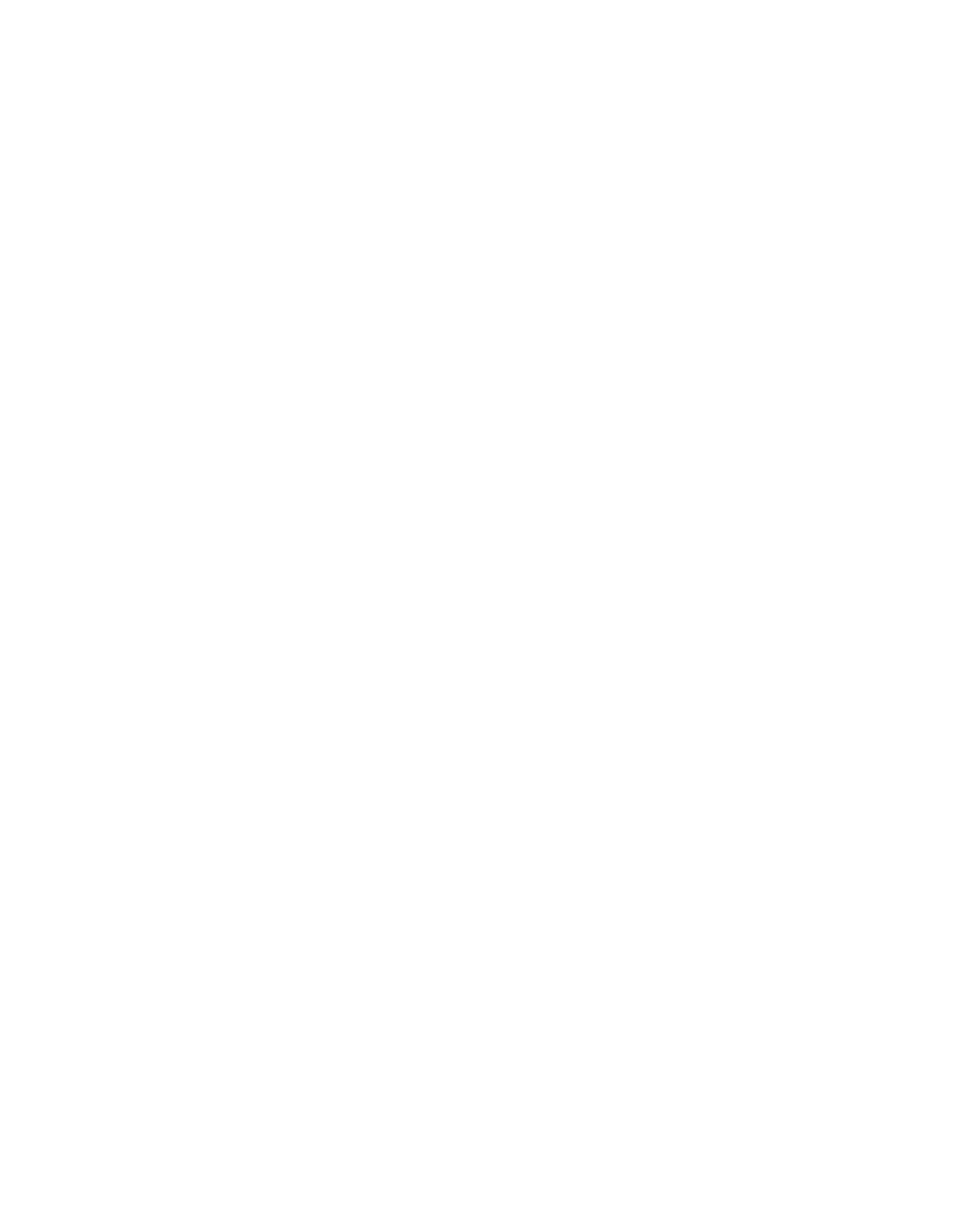## **Annex II**

## **Relevant decisions by the Executive Committee on the refrigeration servicing sector**

## **Introduction**

1. Between 1991 and the end of 1997 (23rd Meeting of the Executive Committee), reductions in CFC consumption in the servicing sector in LVC countries were addressed through training programmes for refrigeration service technicians aimed at enhancing their technical skills in the proper handling of CFC-refrigerants, and through R&R projects for containing and reusing CFCs in refrigeration equipment.

## **Decisions on RMPs**

2. At its 22nd Meeting (May 1997), the Executive Committee started to consider that, in addition to training refrigeration technicians and establishing R&R networks, LVC countries needed activities aimed at strengthening their legislative, regulatory and monitoring frameworks, improving the law enforcement and control techniques of their customs officers and inspectors, and enhancing awareness on ODS-related issues among key stakeholders. In this regard, at its 22nd Meeting, the Executive Committee decided that future R&R programmes should be prepared within the context of the national phase-out strategy of the country concerned, and urged implementing agencies to work with Article 5 countries to ensure that some prerequisites were put in place before R&R projects were implemented (decision 22/23). The concept of a refrigerant management plan (RMP) was adopted for the first time by the Executive Committee.

### Guidelines for RMP projects

3. At the same Meeting, UNEP submitted draft guidelines for the preparation of RMP project proposals for the Executive Committee's consideration. The Executive Committee then requested UNEP, in consultation with the Secretariat, the implementing agencies and members of the Committee, to review the guidelines and submit them to a later meeting; meanwhile, LVC countries could submit RMPs based on the draft guidelines. UNEP was also requested to adjust country programmes under preparation to accommodate the requirements of the draft guidelines for RMPs and to develop RMP/country programme combination documents in countries where the preparation of country programmes had not yet started.

4. Furthermore, the Executive Committee urged the implementing agencies to view the discussion on RMPs as an opportunity to help countries consider appropriate measures for facilitating compliance with the Montreal Protocol. In this regard, recycling projects should not be proposed unless there were incentives or regulatory measures in place to ensure the sustainability of such projects (decision 22/24).

5. Pursuant to decision 22/24, the Executive Committee approved the guidelines for the preparation of RMPs (UNEP/OzL.Pro/ExCom/23/52) at its 23rd Meeting (decision 23/15). Subsequently, at its 24th Meeting, the Executive Committee decided that a strategy for phasing out CFCs in the entire refrigeration sector, including institutional and legislative aspects, should be part of an RMP. The Executive Committee also considered it to be highly important that a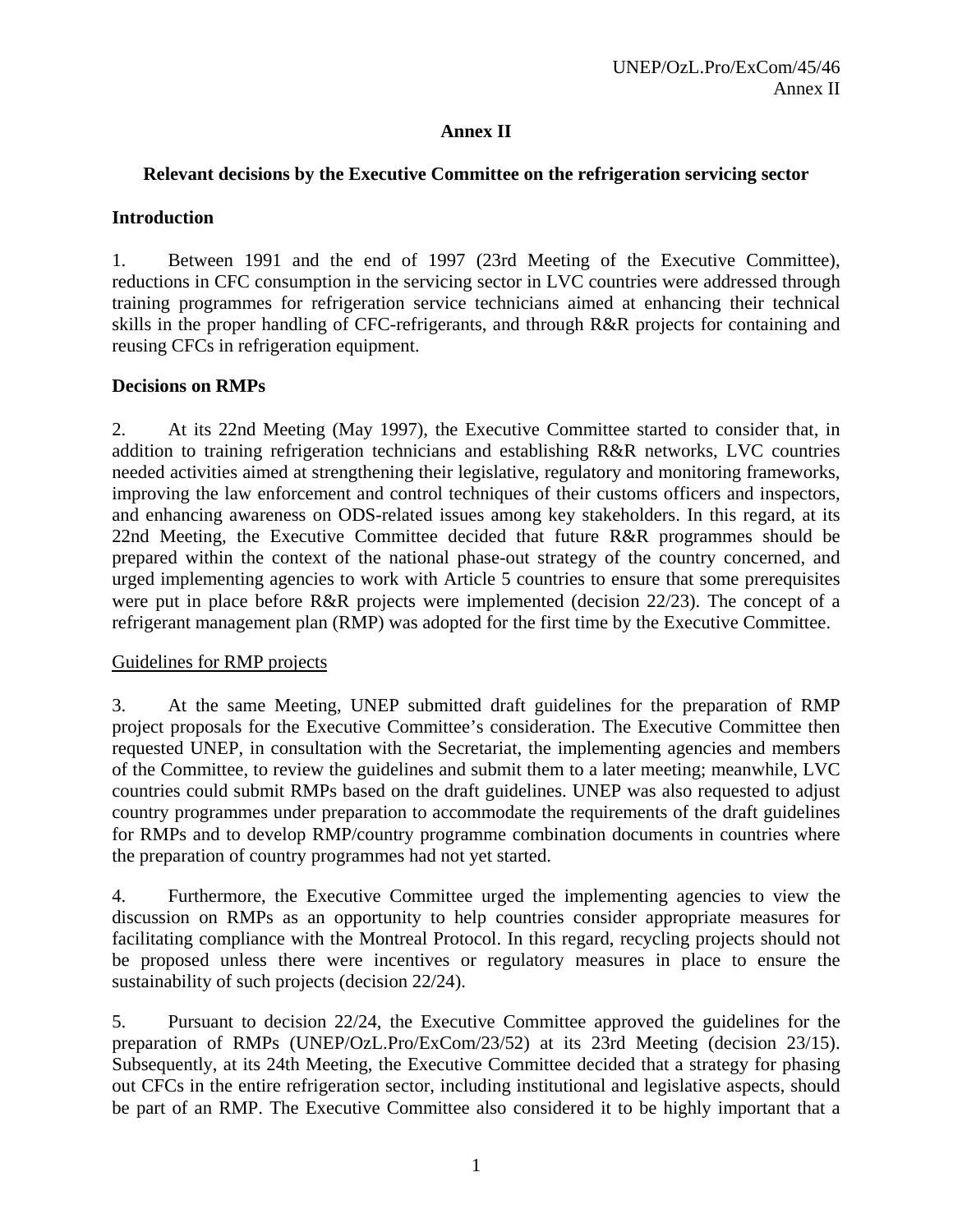<u>.</u>

clear political commitment be shown by the country concerned at the time of approval of its RMP (decision 24/24).

6. In July 1998, after having reviewed and approved funding for RMP projects for 12 Article 5 countries, the Executive Committee decided to improve the quality of the preparation and implementation of RMP projects, and requested UNEP to organize a workshop for that purpose (decision 25/25).

7. Pursuant to this decision, UNEP organized a workshop in November 1998 (Cairo) and submitted a report to the 27th Meeting of the Executive Committee (document UNEP/OzL.Pro/ExCom/27/Inf.4). Subsequently, the Committee constituted a contact group<sup>1</sup> on RMPs. The group, in its first report to the Executive Committee, noted that the approach to RMPs was determined by a number of factors that might have adverse effects on the preparation and implementation of RMPs, such as time constraints, the availability of large amounts of CFCs at low costs, the lack of policies or legislative framework. The group considered that there was a need to collect additional information including field experience and draw conclusions from it.

#### Report of the contact group on RMPs: Decision 31/48

8. The contact group held subsequent meetings (28th to the 31st Meetings of the Executive Committee) including a meeting in Paris, in January  $2000$ <sup>2</sup> and submitted its final report to the 31<sup>st</sup> Meeting of the Executive Committee, containing draft guidelines on RMPs (document UNEP/OzL.Pro/ExCom/31/57).

9. On the basis of this report, the Executive Committee adopted decision 31/48 on RMP projects.

- *A. Already approved refrigerant management plans (RMPs) for low-volume-consuming countries (LVCs)* 
	- (a) To request national ozone officers, with the assistance of the implementing agency concerned, to review and assess the content, implementation to date and expected outcomes of their RMPs against their objective to phase out all consumption in the refrigeration sector according to the Montreal Protocol timetable. In undertaking this review, national ozone officers should:
		- (i) Calculate current and forecast future consumption in relation to the freeze, 50 per cent cut in 2005, 85 per cent cut in 2007 and phase-out in 2010 and calculate the size of consumption cuts in the refrigeration sector required to meet these targets;

<sup>&</sup>lt;sup>1</sup> The contact group was composed of Algeria, Belgium, Burkina Faso, Canada, Italy, Sweden (facilitator), Uganda and the United States of America.

 $2$  The contact group was reconstituted at the 30th Meeting of the Executive Committee from members of the new Executive Committee (Decision 29/70).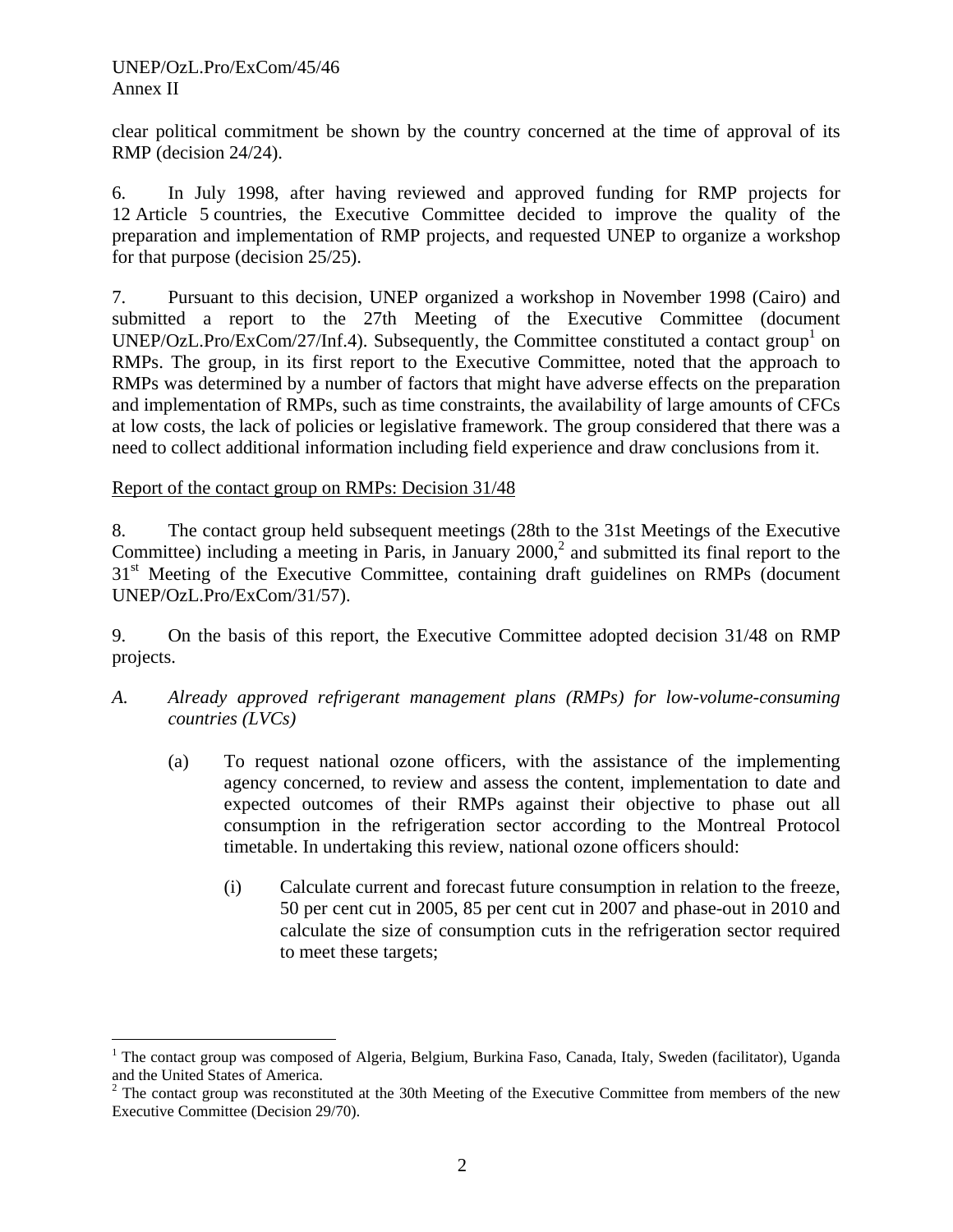- (ii) Include forecast cuts in consumption attributable to the activities already approved under the RMP, including training activities and recovery/recycling;
- (iii) Ensure that the current and expected future consumption of all sub-sectors, including the informal sector, small and medium-sized enterprises and mobile air conditioners, are included in the review;
- (iv) For each activity identified, consider the cost and means of funding, including national financing;
- (v) Ensure that the RMP and government strategy for delivering phase-out includes adequate provision for monitoring and reporting on progress;
- (b) That LVCs (or groups of LVCs) with already approved RMPs may submit to the Executive Committee requests for funding additional activities necessary to reduce consumption and thereby ensure compliance with the Protocol. Such additional activities should be essential parts of their comprehensive strategy for phase-out in the refrigeration sector. Additional funding shall not exceed 50 per cent of the funds approved for the original RMP or, where relevant, RMP components. With the possible exception of the post-2007 period noted in subparagraph (d) below, no further funding beyond this level, including funding related to retrofits, would be considered for activities in this sector;
- (c) That requests for additional funding consistent with subparagraph (b) above should be accompanied by:
	- (i) A justification for the additional activities to be funded in the context of the country's national phase-out strategy;
	- (ii) A clear explanation of how this funding, together with the initial RMP funding and steps to be taken by the government, will ensure compliance with the Protocol's reduction steps and phase-out;
	- (iii) A commitment to achieve, without further requests for funding for the RMP, at least the 50 per cent reduction step in 2005 and the 85 per cent reduction step in 2007. This shall include a commitment by the country to restrict imports if necessary to achieve compliance with the reduction steps and to support RMP activities;
	- (iv) A commitment to annual reporting of progress in implementing the RMP and meeting the reduction steps;
- (d) That it will review in 2005 whether further assistance is needed for the post-2007 period, and what assistance the Fund might consider at that time to enable full compliance with the Protocol's phase-out requirements;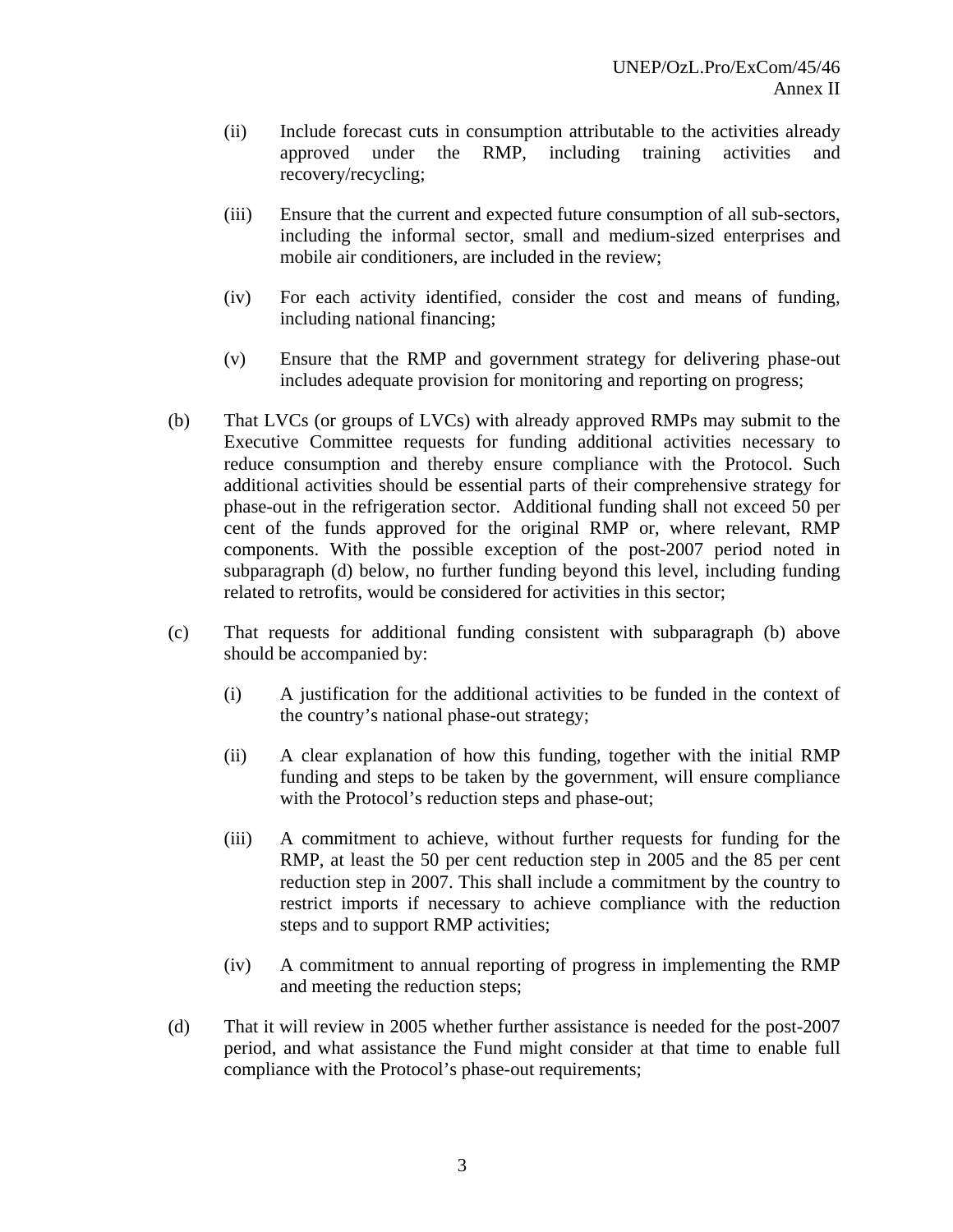#### UNEP/OzL.Pro/ExCom/45/46 Annex II

#### *B. Preparation and approval of new RMPs for LVCs*

- (e) That the project preparation phase for RMPs should, as intended by the existing guidelines, include a full survey of CFC consumption in all sub-sectors, the development of a comprehensive government phase-out strategy and a commitment by the government to enact regulations and legislation required for the effective implementation of activities to phase out the use of CFC refrigerants. To enable these preparatory activities, including the development of legislation and regulations, to be completed in full, the funding provided for the project preparation phase should be double the level traditionally provided;
- (f) That the provisions relating to existing RMPs in section A, subparagraphs (a), (c) and (d) above shall also apply to new RMPs submitted pursuant to this decision;
- (g) That in lieu of the ability given to already approved RMPs to request additional funds, the total level of funding for the implementation of new RMPs could be increased by up to 50 per cent compared to the level of RMP funding typically approved to date, with flexibility for the country in selecting and implementing the RMP components which it deems most relevant in order to meet its phase-out commitments. With the exception of the post-2007 phase noted in section A, subparagraph (d) above, no further funding beyond this level, including funding for retrofits, would be considered for activities in this sector;
- (h) That the following text should be added to the RMP guidelines (decision 23/15) after the last bullet in section 3.1:

"The elements and activities proposed for an RMP, whether they are to be funded by the Multilateral Fund or the country itself, should reflect the country's particular circumstances and address all relevant sectors including the informal sector. They should be sufficient to ensure fulfillment of the countries' control obligations at least up to and including the 85 per cent reduction in 2007, and should include mechanisms for reporting progress."

- *C. RMPs for higher-volume-consuming countries* 
	- (i) That, taking into account the need for large consuming countries to initiate planning for dealing with this large and complex sector, as well as the related decision of the Meeting of the Parties, it will consider requests for funding the development of long-term strategies for the refrigeration sector for high-volume-consuming countries. High-volume-consuming countries that have not yet undertaken country programme updates should undertake this strategic RMP development in the context of such updates, consistent with any Executive Committee guidance on country programme updates;
	- (j) That future Executive Committee decisions on funding the implementation of the elements of such RMP strategies should take into account the relative priority in national government planning of CFC reductions in the refrigeration sector and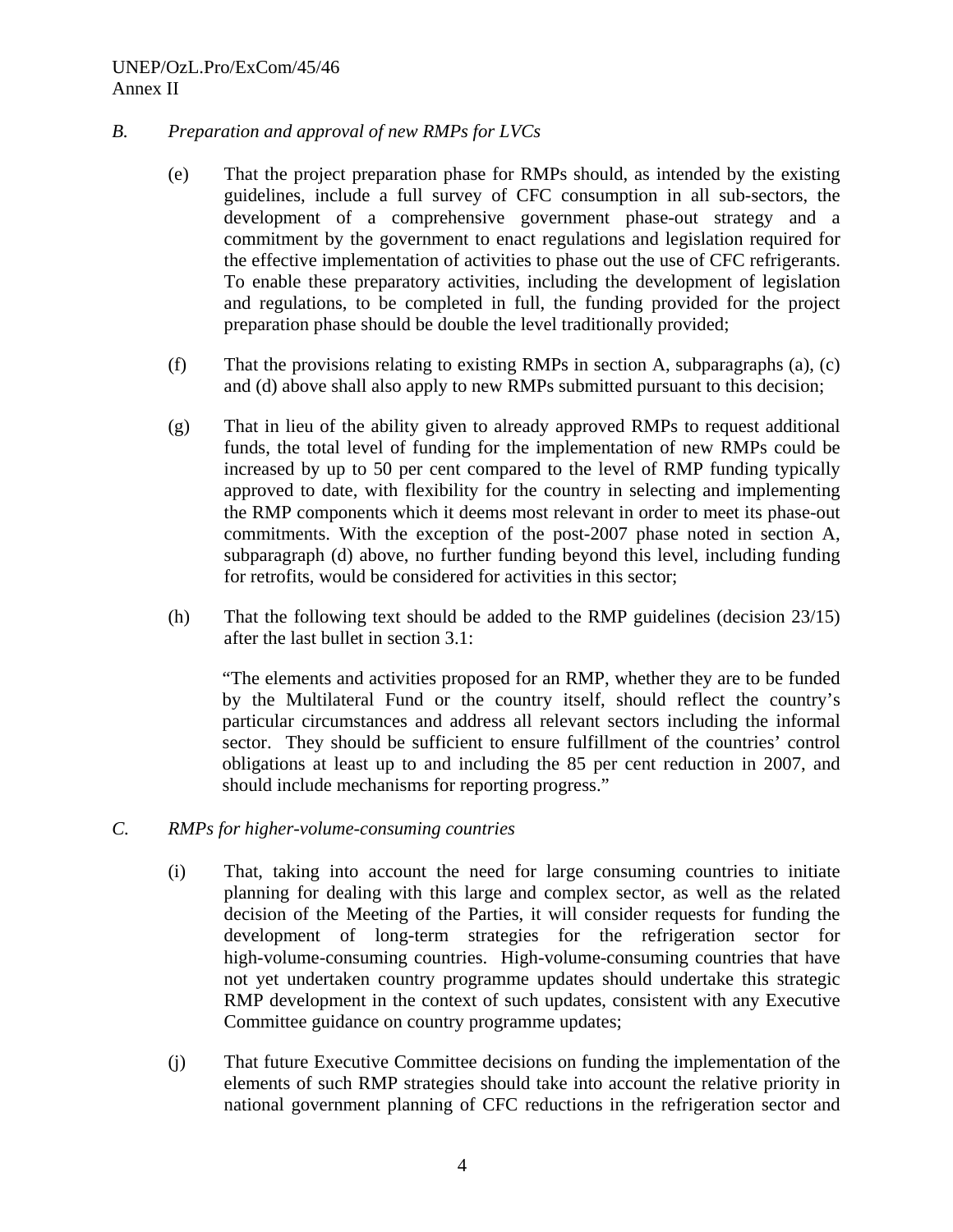the availability of other reduction opportunities in meeting the country's control obligations;

(k) That, in that context, the Executive Committee may consider whether certain activities often considered to be part of an RMP (such as training of customs officers) could be initiated before an RMP was developed.

10. Implementation of decision 31/48 will have the greatest impact on the ODS phase-out process in the majority of LVCs as well as in a large number of medium-sized ODS-consuming countries, where the majority of ODS consumption is in the refrigeration servicing sector.

### Proposals to update RMPs

11. At its 33rd Meeting, the Executive Committee reiterated that proposals to update RMPs should be in conformity with Decision 31/48, and requested Article 5 countries and implementing agencies to submit, together with the proposals to update RMPs, a progress report (from the implementing agencies) on the status of work being undertaken in the projects contained in the approved RMP; and a written justification (from countries) for additional activities, explaining how the additional activities were related to the original RMP and the country's phase-out commitments.

12. The Executive Committee also decided that the level of funding for such requests could be up to 50 per cent of the level of funding approved prior to the 31st Meeting for the preparation of the original RMP; and that the approval of the additional funding would be contingent on submission of the progress report and the written justification (decision 33/13).

#### Terminal phase-out management plans for LVC countries

13. At its 37th Meeting, the Executive Committee considered whether RMP activities included in business plans could instead be submitted as new terminal phase-out management plans (TPMP) if countries requested agencies to do so. The Executive Committee requested that a document be prepared on the issue, taking account of the content of decision 31/48 (decision 37/70). Pursuant to this decision, the Executive Committee decided at its 38th Meeting that specific requests for funding of terminal CFC phase-out plans for LVC countries might be considered on a case-by-case basis, provided that, *inter alia,* the Article 5 country concerned had a licensing system in operation, had enacted or improved legislation to phase out ODS consumption, and the Government was committed to achieve, without further request for funding from the Fund, the complete phase out of CFCs in accordance with its obligation under the Montreal Protocol (decision 38/64).

### Agency responsible for the RMP

14. At its 39th Meeting, in the context of the document on issues identified during project review (document UNEP/OzL.Pro/ExCom/39/20 and Corr.1) the Secretariat pointed out that the guidelines for the preparation of RMPs adopted by the Committee at its 23rd Meeting set out, in substantial detail, the requirements for comprehensive and integrated project preparation activities, which would not seem to be met when investment and non-investment sub-projects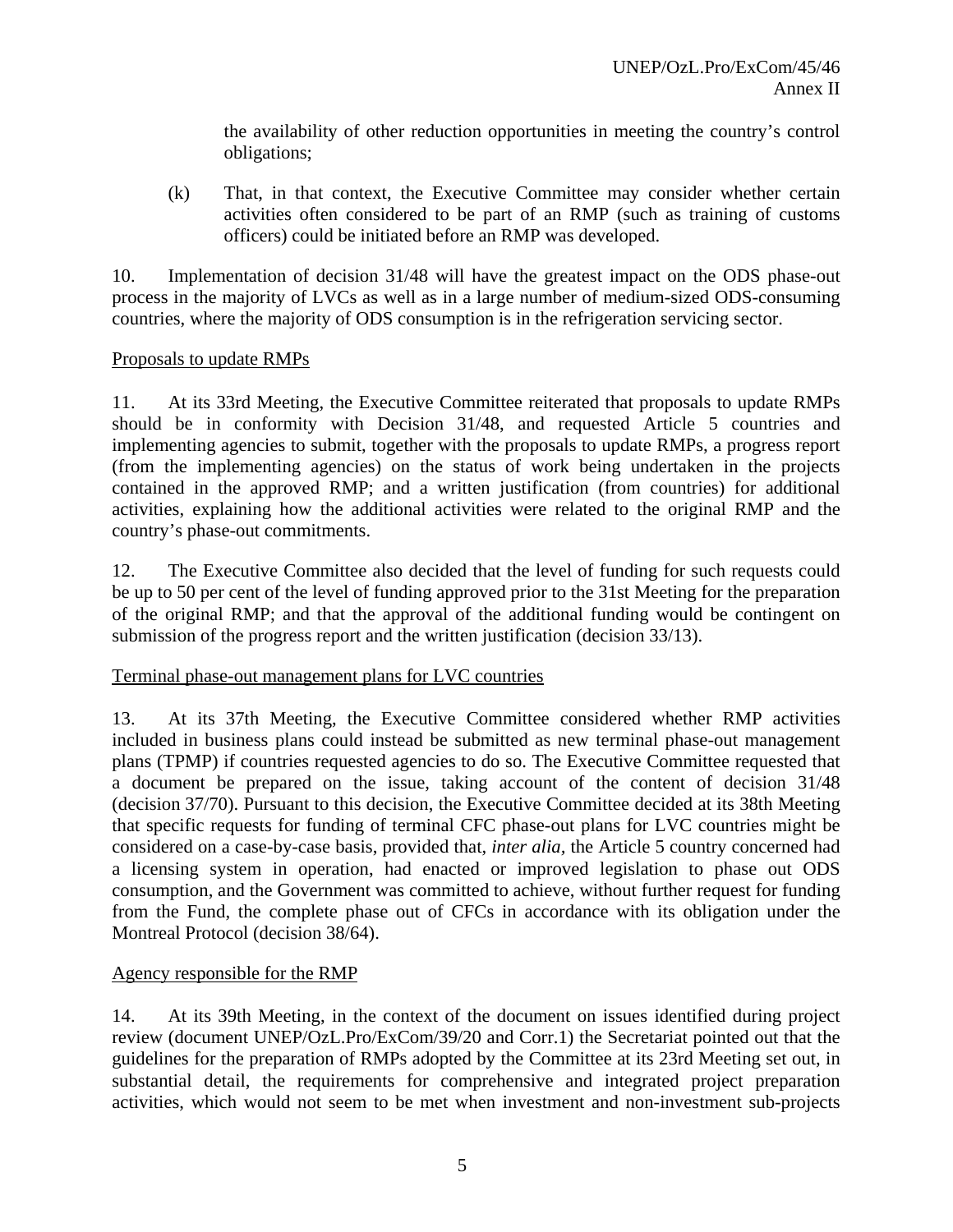#### UNEP/OzL.Pro/ExCom/45/46 Annex II

were prepared and treated as separate entities. Following a discussion, the Executive Committee decided, *inter alia,* to require, with the first project preparation request, nomination of all the agencies that would be involved in the RMP, and of the lead agency that would be responsible for overall RMP implementation, including its phase-out objectives, and for reporting on overall progress and achievement (decision 39/16).

#### Re-orientation of RMPs

15. At the 40th Meeting, in the context of the paper on issues identified during project review (UNEP/OzL.Pro/ExCom/40/27), the Secretariat brought to the attention of the Executive Committee relevant issues associated with RMPs, *inter alia:*

- (a) For the majority of Article 5 countries, and particularly all LVC countries, the extent of their success in reducing CFC consumption in the refrigeration servicing sector will determine their ability to achieve compliance. For LVC countries, the only means for phasing out CFCs is through the successful implementation of their RMPs;
- (b) Project completion reports, progress reports, discussions at network meetings and bilateral discussions with countries and implementing agencies all indicate unambiguously that RMPs are prepared and implemented on a sub-project by subproject basis, the objective being to deliver the relevant product specified in the sub-project, whether it be recovery and recycling machines, training programmes or assistance with development of legislation;
- (c) However, unlike investment projects, the activities in the RMP are ongoing. While a particular component of an RMP such as a training programme or the installation of recovery and recycling machines may be implemented within a short time, the objective of the RMP to reduce consumption will be achieved over a longer period (i.e., the RMP project does not cease when the equipment has been delivered or the core training programme has been completed). Therefore, determining the effectiveness of ongoing implementation presents a challenge;
- (d) For countries with an approved RMP, the only indicator available for determining actual reductions in CFC consumption is the data that the countries concerned report under Article 7. This indicator has, however, a major limitation, since the data reported is typically between six and 18 months out of date;
- (e) The condition in decision 31/48 that the country will meet its 2005 and 2007 obligations without further assistance from the Multilateral Fund does not, of itself, contribute to the achievement of the phase-out objective, even though it obviates the Fund's obligation to provide additional funding; and
- (f) The role of the bilateral and/or implementing agency (or agencies) in providing assistance to Article 5 countries will not cease at the time the recovery machines are delivered, or the first training course has been completed. Rather, the agency or agencies may need to continue their involvement, as technical assistance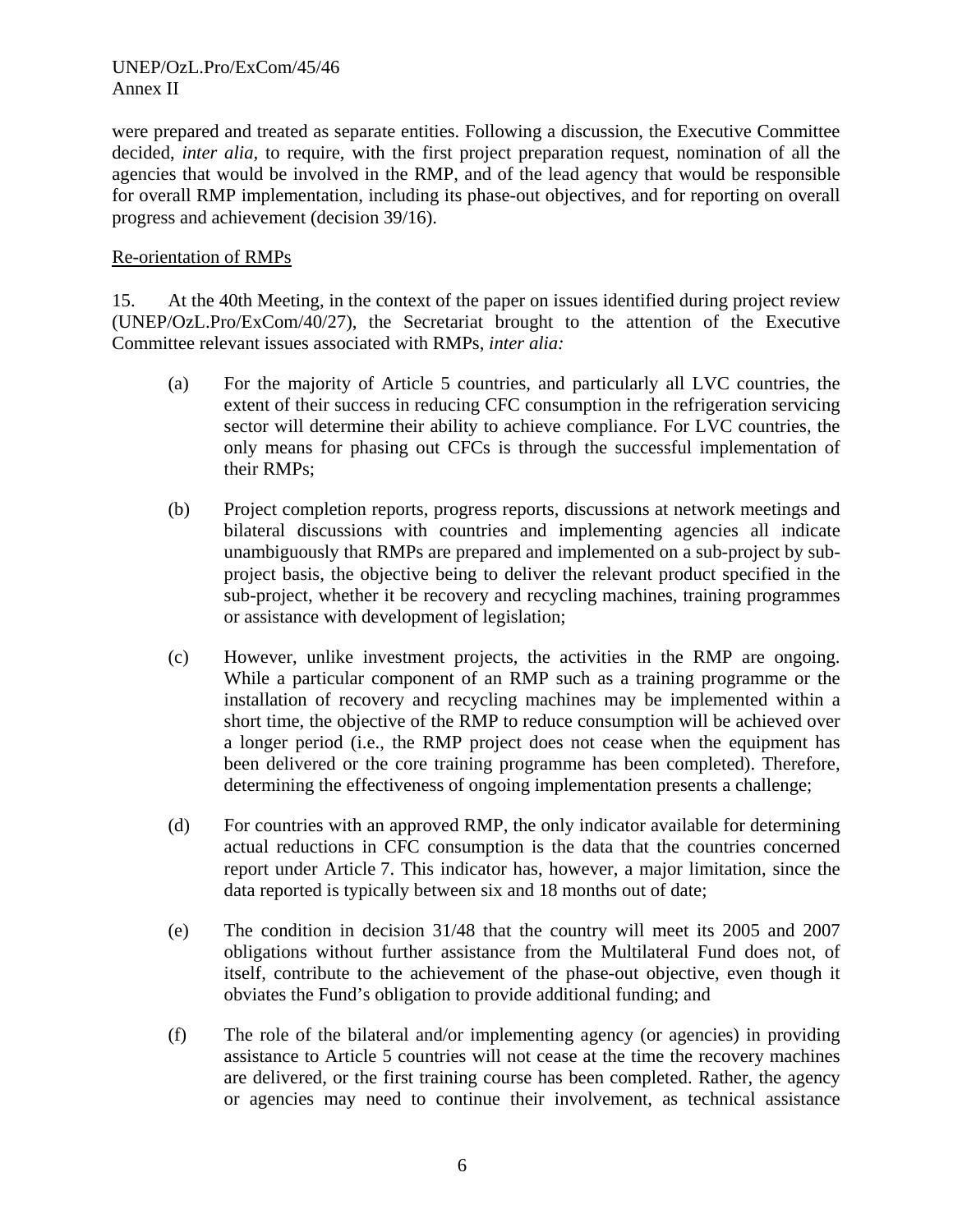bodies, over the whole RMP implementation period to assist in delivery of the overall objective, namely the reductions in consumption to which the country is committed.

16. Based on the above issues, the Secretariat suggested that there was a need for urgent reconsideration of the approach currently being taken to the implementation of RMPs and that the new approach should be based on ensuring that such projects achieved the phase-out and compliance objectives that they were intended to facilitate. The primary focus would shift away from achievement of the narrower goals of the individual sub-projects and towards achievement of compliance.

17. At the 40th Meeting, the Secretariat pointed out that TPMPs typically contained the same sub-project elements as RMP projects, and their approval at that time may not provide the type of assistance needed, while at the same time cutting off any access by the countries concerned to any further support other than institutional strengthening. Subsequently, the Executive Committee urged LVC countries to consider carefully whether it was in their interest at this stage to request final funding to achieve total phase-out of CFCs, and requested agencies to give priority to assisting countries with implementation of the approved RMPs to meet their 2005 and 2007 CFC control targets (decision 40/21).

18. Subsequently, the Executive Committee decided to set up an open-ended working group to discuss, in the margins of the 41st Meeting of the Executive Committee, ways to reorient the approach to RMPs to better facilitate compliance (decision 40/20).

19. At its 41st Meeting, the Executive Committee considered the final report on the evaluation of the implementation of RMPs (UNEP/OzL.Pro/ExCom/41/7) prepared by the Senior Monitoring and Evaluation Officer of the Secretariat, which provided a set of recommendations related to the implementation of RMPs. Subsequently, the Executive Committee decided to refer the recommendations contained in the evaluation report to the openended working group on RMPs set up by decision 40/20 (decision 41/5).

20. At the same meeting, the Executive Committee considered the report of the facilitator of the open-ended working group and decided to recommend that bilateral and implementing agencies, in collaboration with Article 5 countries, be given flexibility to implement RMP components that were adapted to meet the specific needs of relevant Article 5 countries. In developing appropriate interventions, Article 5 countries and bilateral and implementing agencies should give consideration to, *inter alia,* concentrating support on the development of legislation and coordination mechanisms with industry and on further training programmes for refrigeration technicians and customs officers; concentrating recovery and reuse of CFCs on large-size commercial and industrial installations and MAC sectors, if significant numbers of CFC-12 based systems still existed and the availability of CFCs was strongly reduced by the adoption of effective import control measures; further exploring possibilities for facilitating cost-effective retrofitting and/or use of drop-in substitutes and becoming more selective in providing new recovery and, in particular, recycling equipment (decision 41/100).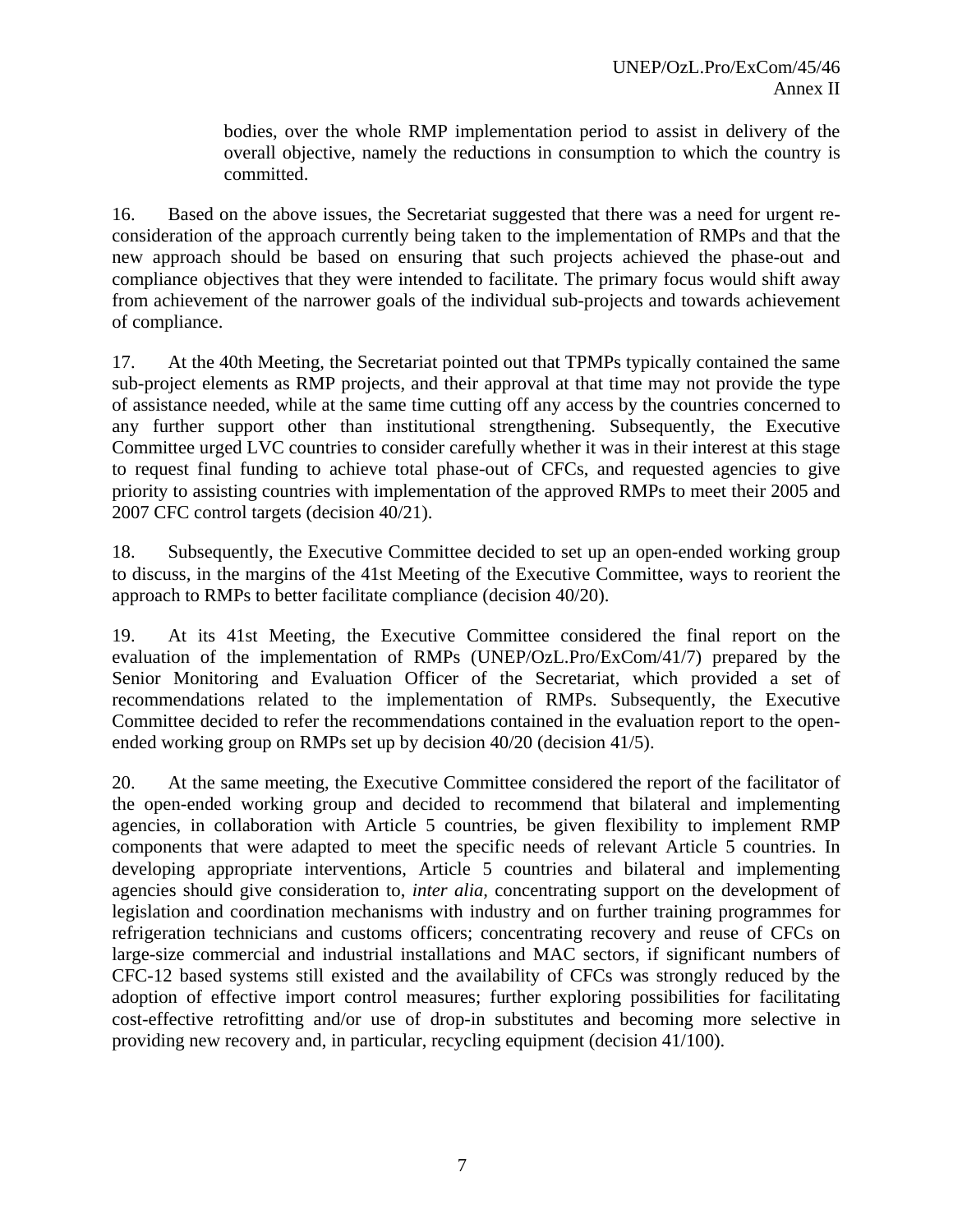### **Other decisions relevant to the refrigeration servicing sector**

21. In addition to the decisions on RMPs, the Executive Committee has also adopted relevant decisions on specific issues related to the refrigeration servicing sector, namely the retrofitting of refrigeration equipment, the mobile air conditioning (MAC) sub-sector and the chiller sub-sector.

#### Retrofitting of refrigeration equipment

22. Since September 1994 (14th Meeting), the Executive Committee decided that projects for the conversion of commercial refrigeration systems should be assessed on a case-by-case basis taking into consideration the importance of the commercial refrigeration sub-sector in the economy of the country. Four years later (26th Meeting) the Executive Committee requested the Secretariat, in conjunction with the implementing agencies, to prepare a paper on the circumstances under which projects to retrofit commercial refrigeration systems could be considered.

23. Subsequently, at its 28th Meeting, on the basis of a document submitted by the Secretariat (UNEP/OzL.Pro/ExCom/28/47), the Executive Committee adopted (for an initial period of 18 months) relevant circumstances which must prevail before priority will be accorded to end-user conversion projects. These circumstances include, among others, that the country has production and import controls on CFCs and CFC-based equipment in place and restricts the deployment of new CFC components, and that the remaining CFC consumption is mainly in the refrigeration servicing sector; that either no other possible activities would allow the country to meet its CFC control obligations, or the comparative consumer price of CFCs, relative to substitute refrigerants, has been high for at least 9 months and is predicted to continue to increase.

24. At the same meeting, the Executive Committee adopted (for an initial period of 18 months) specific guidelines for end-user conversion in the commercial refrigeration sub-sector. The guidelines recognized that training of refrigeration technicians should be a part of end-user conversion projects and the retrofitting of refrigeration equipment would be considered for funding based on the experience gained from implementation of the relevant parts of RMPs. During the initial period, conversion should be proposed for cold stores in the agricultural, fisheries or other food-chain industries important for the economies of the countries concerned and indicated which costs would be eligible incremental costs. The Committee also decided that the funding for the initial period would be limited to US \$10 million (decision 28/44).

25. Retrofit incentive projects for LVCs countries were also considered by the Executive Committee at its 32nd Meeting. At that meeting, the Committee decided that projects for retrofitting of refrigeration equipment could be submitted within an RMP, on the understanding that all of the implementing agencies concerned should consult with the country concerned and that the country was fully informed about all of the investment and non-investment activities which might be available (decision  $32/28$ ).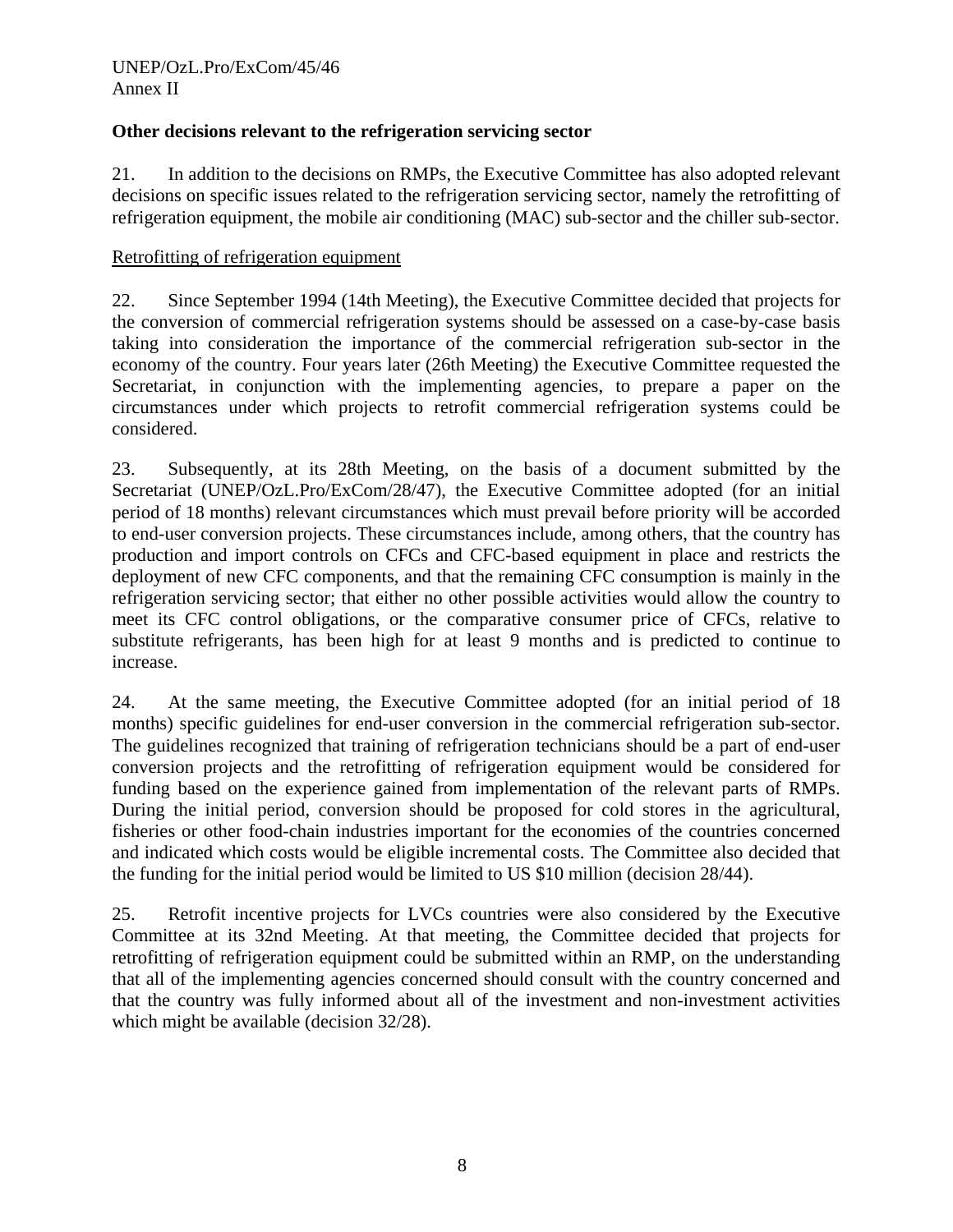#### MAC sub-sector

26. Recommendations on MAC project proposals were addressed by the Executive Committee as early as its 12th Meeting (March 1994). Through these recommendations, the Committee encouraged Article 5 countries to pursue a more aggressive recycling and reclamation programme in the MAC sector, and to convert their CFC-12 MAC production plants to HFC-134a technology for new vehicles.<sup>3</sup> Regarding projects in MAC retrofitting, the Executive Committee decided to delay them until the retrofitting technology was proven cost-effective and adequately mature to be transferred to Article 5 countries.

#### Chiller sub-sector

<u>.</u>

27. At its 11th Meeting (November 1993), the Executive Committee discussed an interim report prepared by the Secretariat on retrofits of MAC and chillers<sup>4</sup> (UNEP/OzL.Pro/ExCom/11/35) and at its 12th Meeting (March 1994), the Committee discussed a revised report incorporating the comments made during the discussion of the interim report (UNEP/OzL.Pro/12/33).

28. In the Secretariat's report it was noted that CFC phase-out in the chiller sector may be achieved by improving refrigerant containment and servicing practices to minimize CFC emissions; replacing of CFC-based equipment with non-CFC systems, and/or retrofitting existing chillers to a non-CFC refrigerant. When considering the options available, factors such as the availability of proven CFC phase-out technology and alternative refrigerants, energy consumption, safety and risk in use, the total equivalent warming impact (TEWI) of the alternative refrigerants, cost-effectiveness and regulatory implications should be taken into account, which may determine the priorities between and within the choices.

29. On the basis of the reports prepared by the Secretariat, the Executive Committee adopted a set of recommendations on chiller project proposals. When selecting an alternative technology, consideration should be given to the refrigerant global warming potential, system energy efficiency, human health and safety aspects. Refrigerant containment and better operation and maintenance practices, including recovery, recycling and reclamation should be considered as a strategic option in ODS phase-out in the chiller sub-sector. The Executive Committee approved replacement of CFC chillers as a first priority of strategic options in ODS phase-out in the chiller sector, taking into consideration energy savings when calculating the incremental costs of replacement; however, the Executive Committee chose to defer consideration of projects to retrofit chillers, except in special cases and when definite substitutes are used. Finally, the Executive Committee encouraged Article 5 countries to give full consideration to appropriate regulatory and legislative action facilitating the implementation of CFC phase-out projects in the chiller sub-sector.

 $3$  As of December 2004, all CFC-12 based MAC manufacturing facilities in Article 5 countries have been converted to HFC-134a technology.

<sup>&</sup>lt;sup>4</sup> Chillers are refrigeration systems that cool a water or a water/antifreeze mixture, which is circulated for use in building comfort air-conditioning, industrial processes, or food preservation.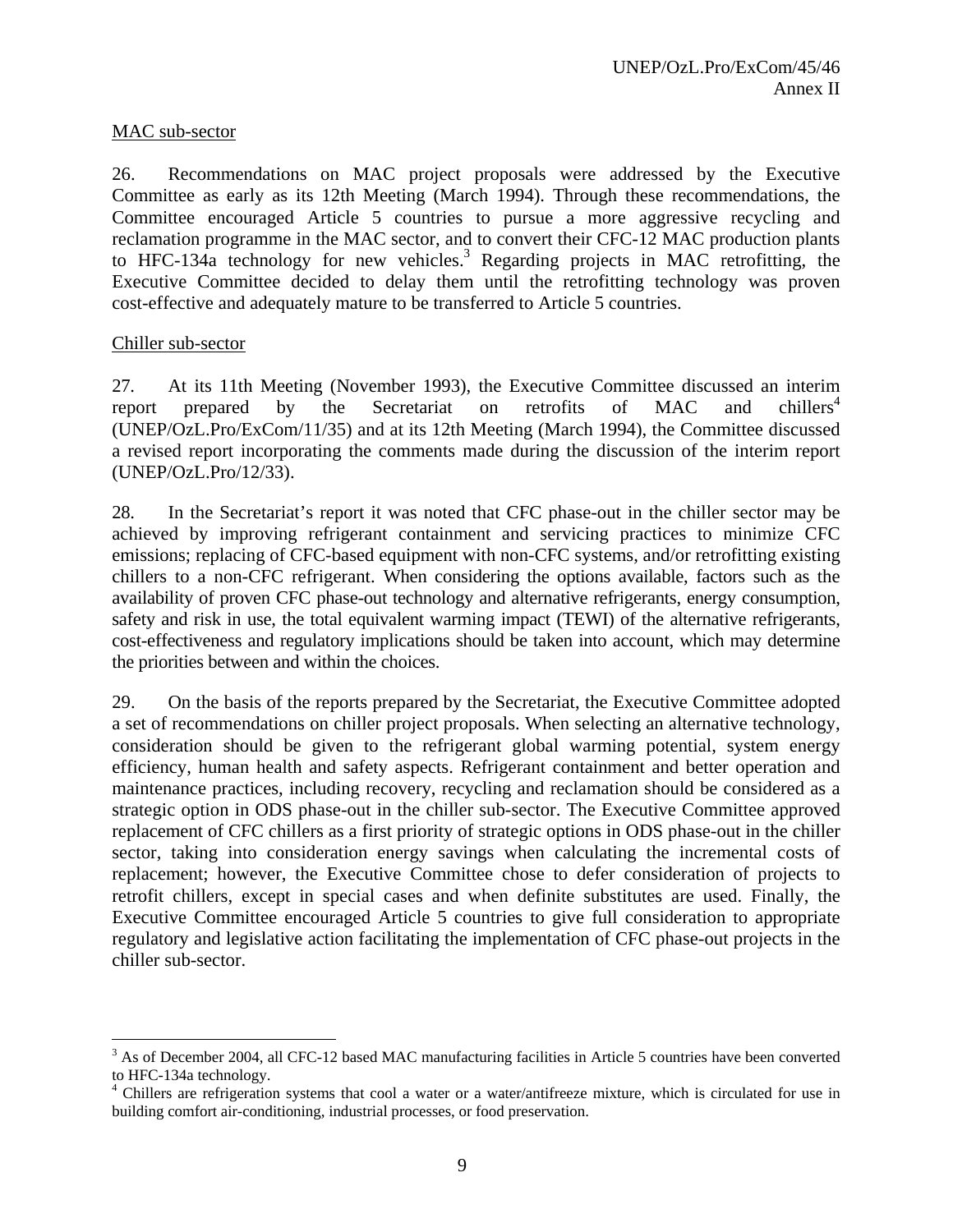30. Since the adoption of the policy guidance for projects to reduce consumption in chillers, little priority was given to the phase-out of CFCs in the chiller sub-sector by the Fund. As of the 28th Meeting, only two chiller projects using loan mechanisms were approved (Thailand at the 26th Meeting and Mexico at the 28th Meeting). One additional chiller project (Côte d'Ivoire) was submitted to the 37th Meeting, however in the absence of more recent guidelines on the chiller sub-sector, the Secretariat was unable to make a recommendation on the project. Subsequently, the Executive Committee approved the project as a demonstration project (decision 37/27), and also decided to request the Secretariat to re-examine the issues raised in the chiller sub-sector providing a clarification of the nature of savings that could be envisaged as a result of increased energy efficiency and how soon those energy savings might be realized (decision 37/21).

31. Issues related to the phase-out of CFCs in the chiller sub-sector have also been discussed by the Parties to the Montreal Protocol. At their 14th Meeting, the Parties requested the TEAP to identify incentives and impediments to the transition to non-CFC based chillers (decision XIV/9). The report by the TEAP Chiller Task Force was presented to the Parties at their 16th Meeting. The Parties then decided to request the Executive Committee to consider funding of additional chiller demonstration projects (pursuant to relevant decisions of the Committee) and funding activities to increase awareness of users in Article 5 countries of the impending phase out and options that may be available for dealing with their chillers. The Parties also requested those countries preparing or implementing RMPs to consider developing measures for the effective use of CFCs recovered from the chillers to meet servicing needs in the sector (decision XVI/13).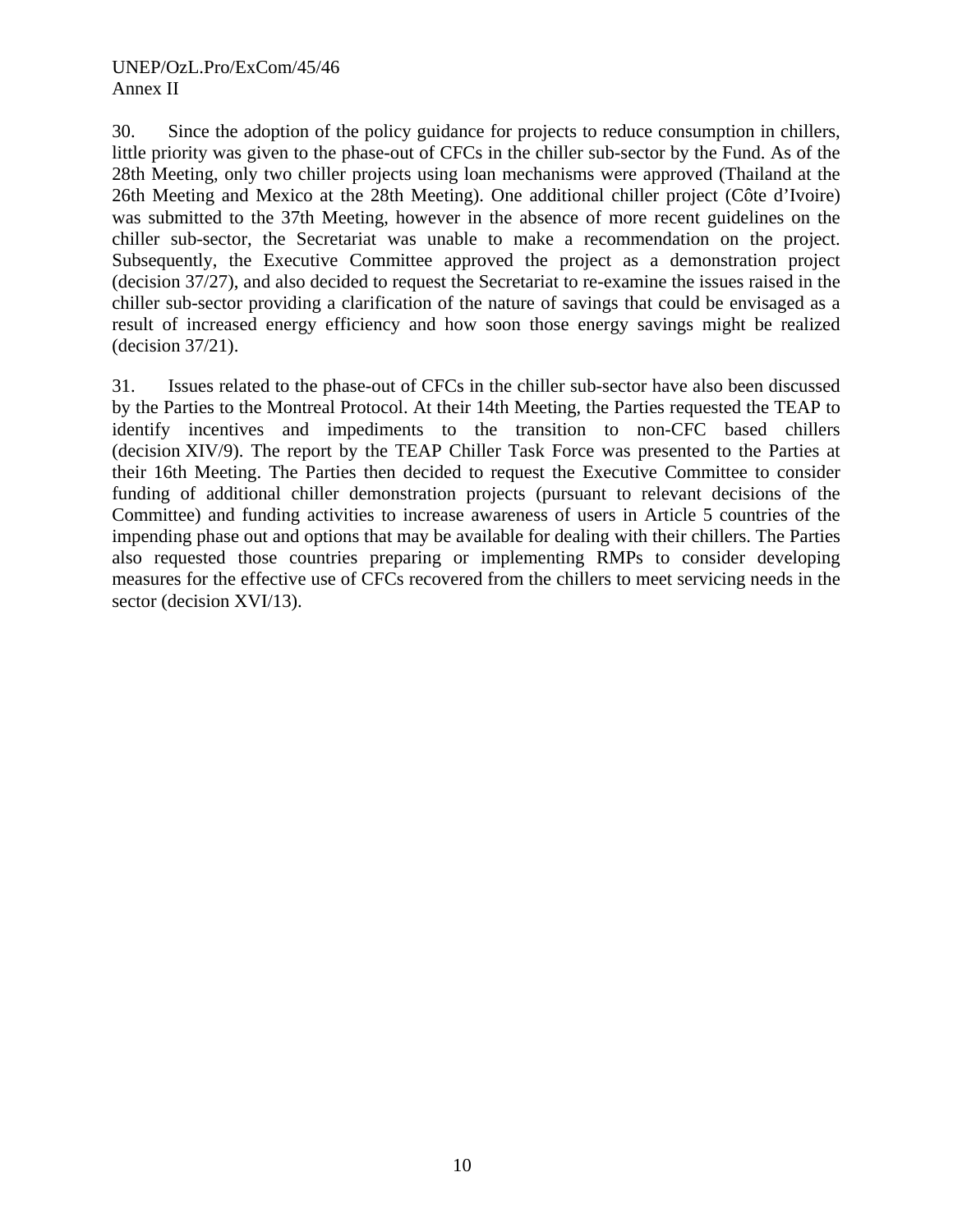# **Annex III**

# **Amount of CFCs to be phased-out from the conversion of CFC-based manufacturing enterprises in LVC countries**

| $\bf{No}$               | <b>Country</b>         | <b>CFC</b> baseline | <b>CFCs</b> to be | <b>CFC</b> phased            | <b>Funds approved</b><br>(US\$) |
|-------------------------|------------------------|---------------------|-------------------|------------------------------|---------------------------------|
|                         |                        |                     | phased out        | out $(*)$                    |                                 |
| $\mathbf{1}$            | Bahrain                | 135                 | 17                |                              | 398,313                         |
| $\overline{2}$          | Benin                  | 60                  | 27                | 27                           | 143,027                         |
| 3                       | <b>Bolivia</b>         | 76                  | 16                | -                            | 358,531                         |
| $\overline{\mathbf{4}}$ | Bosnia and Herzegovina | 24                  | 114               | $\qquad \qquad \blacksquare$ | 1,338,546                       |
| $\overline{5}$          | <b>Burundi</b>         | 59                  | 35                | 35                           | 207,162                         |
| 6                       | Cameroon               | 257                 | 427               | 427                          | 4,304,920                       |
| $\overline{7}$          | Costa Rica             | 250                 | 40                | 40                           | 1,125,698                       |
| $\,8\,$                 | Croatia                | 219                 | 36                | 36                           | 200,559                         |
| 9                       | Ecuador                | 301                 | 417               | 285                          | 1,912,623                       |
| 10                      | El Salvador            | 307                 | 22                | 22                           | 306,229                         |
| 11                      | Gambia                 | 24                  | 11                | 11                           | 63,500                          |
| 12                      | Ghana                  | 36                  | 316               | 304                          | 345,000                         |
| 13                      | Guatemala              | 225                 | 55                | 55                           | 690,383                         |
| 14                      | Guyana                 | 53                  | 7                 | 7                            | 461,000                         |
| 15                      | Jamaica                | 93                  | 82                | 82                           | 596,000                         |
| 16                      | Kenya                  | 240                 | 199               | 199                          | 483,125                         |
| 17                      | Lao, PDR               | 43                  | 29                | $\overline{\phantom{a}}$     | 324,003                         |
| 18                      | Malawi                 | 58                  | 33                |                              | 156,500                         |
| 19                      | Mali                   | 108                 | 20                | 20                           | 151,000                         |
| 20                      | <b>Mauritius</b>       | 29                  | 46                | 46                           | 563,258                         |
| 21                      | Nicaragua              | 83                  | 10                | 10                           | 130,027                         |
| 22                      | Paraguay               | 211                 | 65                | 56                           | 815,979                         |
| 23                      | Peru                   | 290                 | 223               | 223                          | 3,359,762                       |
| 24                      | Tanzania               | 254                 | 268               | 152                          | 1,676,810                       |
| 25                      | Trinidad and Tobago    | 120                 | 18                |                              | 119,570                         |
| 26                      | Uruguay                | 199                 | 127               | 117                          | $\overline{2,}753,395$          |
|                         | <b>Total</b>           | 3,754               | 2,658             | 2,152                        | 22,984,920                      |

(\*) As of December 2003.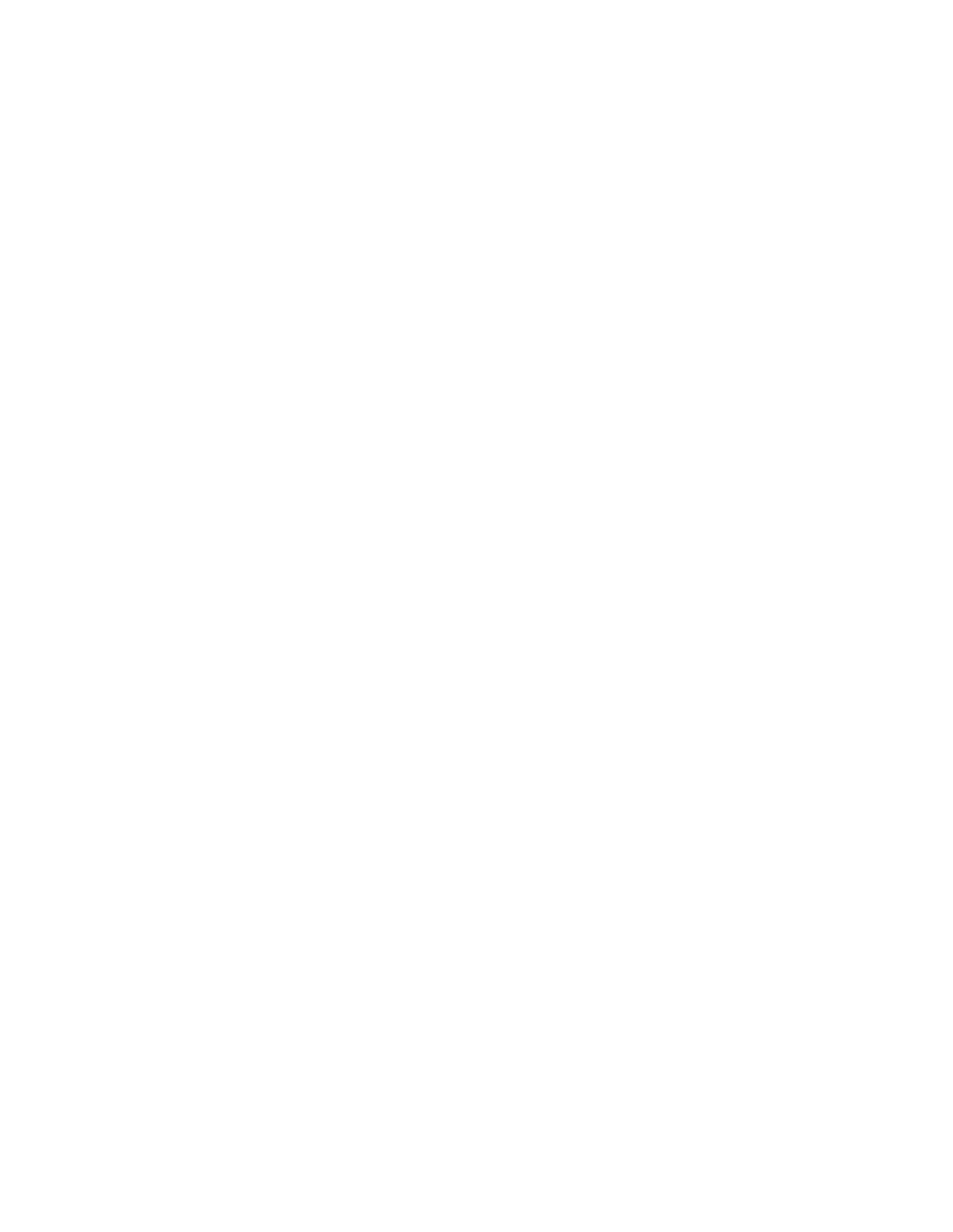# **Annex IV**

|                |                                 |                 | <b>Approved funds</b> |       |       |               |
|----------------|---------------------------------|-----------------|-----------------------|-------|-------|---------------|
| No.            | Country                         | <b>Baseline</b> | 2001                  | 2002  | 2003  | $(US$)^{(*)}$ |
|                | <b>Bahrain</b>                  | 135.4           | 106                   | 94.6  | 85.8  | 69,000        |
| $\overline{c}$ | <b>Botswana</b>                 | 6.8             | 4                     | 3.6   | 5.1   | 35,000        |
| 3              | Cote D'Ivoire                   | 294.2           | 148                   | 106.5 | 93.4  | 40,000        |
| $\overline{4}$ | Dominica                        | 1.5             | 1.6                   | 3     | 1.4   | 20,000        |
| $\overline{5}$ | Fiji                            | 33.4            | $\theta$              | 0     | -     | 30,000        |
| 6              | Grenada                         | 6               | 1.3                   | 2.1   | 2.1   |               |
| $\overline{7}$ | Guinea                          | 42.4            | 35.4                  | 31.3  | 25.9  | 50,000        |
| 8              | Madagascar                      | 47.9            | 9.9                   | 7.8   | 7.2   | 20,000        |
| 9              | Mali                            | 108.1           | 27                    | 26    | 26.0  | 20,000        |
| 10             | Nicaragua                       | 82.8            | 35.2                  | 54.9  | 29.9  | 60,000        |
| 11             | Saint Kitts and Nevis           | 3.7             | 6.6                   | 5.3   | 2.8   | 45,000        |
| 12             | <b>Saint Vincent/Grenadines</b> | 1.8             | 6.9                   | 6     | 3.1   | 20,000        |
| 13             | Tanzania                        | 253.9           | 131.2                 | 71.5  | 148.2 | 15,000        |
|                | <b>Total</b>                    | 1,017.9         | 513.1                 | 412.6 | 430.9 | 424,000       |

# **Table 1: LVC countries with an RMP approved prior to Decision 31/48**

(\*) Total funds approved in the refrigeration servicing sector, excluding project preparation funds and agency support costs where applicable.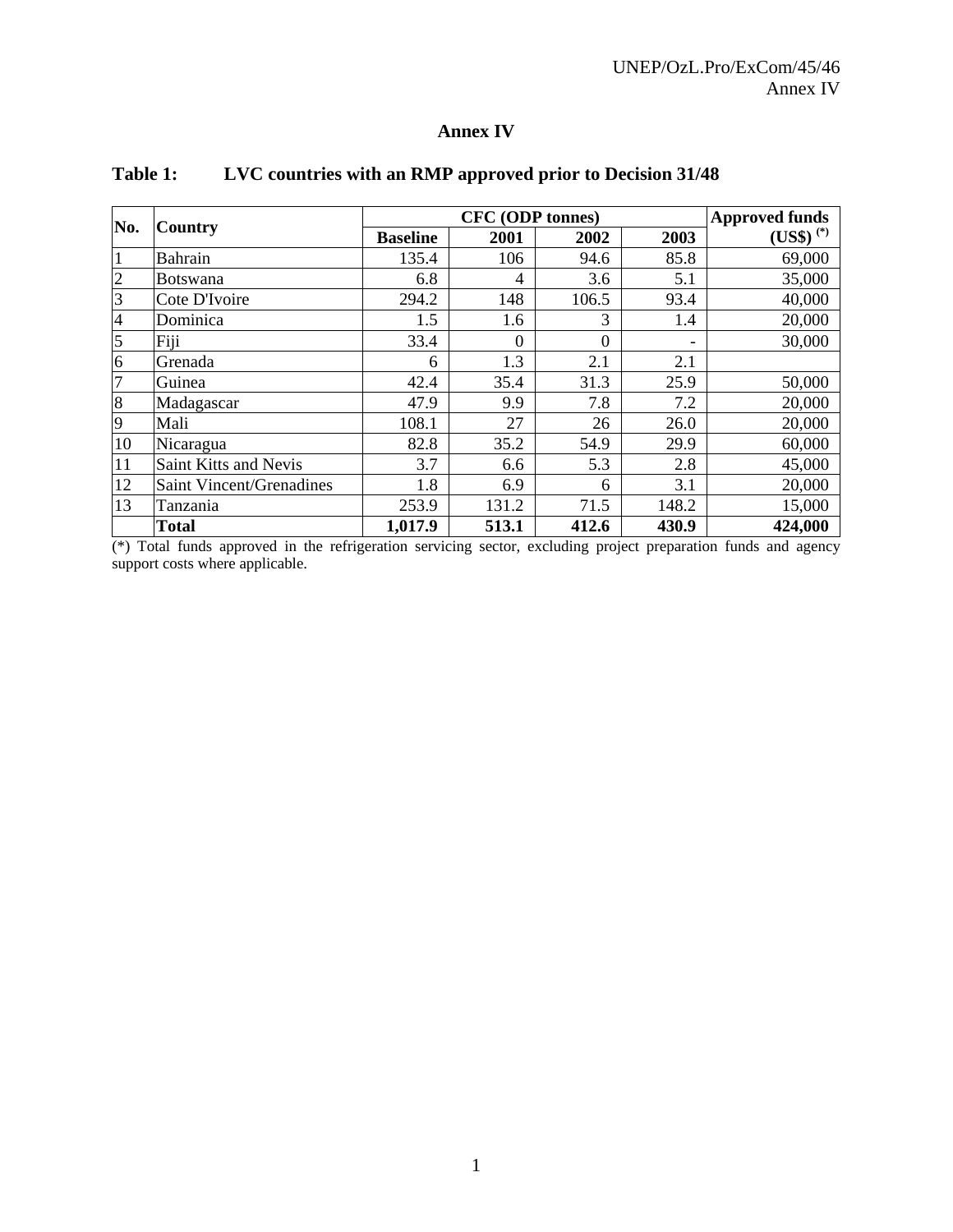# **Annex IV**

| No.                                                  | <b>Country</b>           | <b>CFC</b> (ODP tonnes) |                  |              |                  | Approved                                 |  |
|------------------------------------------------------|--------------------------|-------------------------|------------------|--------------|------------------|------------------------------------------|--|
|                                                      |                          | <b>Baseline</b>         | 2001             | 2002         | 2003             | funds $\left( \text{US}\$ \right)^{(*)}$ |  |
| <b>Countries with an approved RMP and RMP update</b> |                          |                         |                  |              |                  |                                          |  |
| 1                                                    | <b>Barbados</b>          | 21.5                    | 12.5             | 9.5          | 8.6              | 441,931                                  |  |
| $\overline{2}$                                       | Belize                   | 24.4                    | 28               | 21.7         | 15.1             | 364,937                                  |  |
| $\overline{3}$                                       | Benin                    | 59.9                    | 54               | 35.5         | 17.3             | 384,900                                  |  |
| $\overline{4}$                                       | Bolivia                  | 75.7                    | 76.7             | 65.5         | 32.1             | 663,000                                  |  |
| 5                                                    | <b>Burkina Faso</b>      | 36.3                    | 19.6             | 16.3         | 13.2             | 368,600                                  |  |
| 6                                                    | Burundi                  | 59                      | 46.5             | 19.1         | 9.2              | 315,027                                  |  |
| $\overline{7}$                                       | Central African Republic | 11.3                    | $\overline{4}$   | 4.4          | 4.1              | 236,531                                  |  |
| 8                                                    | Chad                     | 34.6                    | 31.6             | 27.1         | 22.8             | 553,248                                  |  |
| 9                                                    | Congo                    | 11.9                    | 2.5              | 5.5          | 7                | 404,678                                  |  |
|                                                      | 10 Costa Rica            | 250.2                   | 144.6            | 137.4        | 142.5            | 888,000                                  |  |
| 11                                                   | Cote D'Ivoire            | 294.2                   | 148              | 106.5        | 93.4             | 365,150                                  |  |
| 12                                                   | El Salvador              | 306.6                   | 116.9            | 101.6        | 97.5             | 1,041,425                                |  |
| 13                                                   | Ethiopia                 | 33.8                    | 34.6             | 30           | 28               | 252,325                                  |  |
| 14                                                   | Gabon                    | 10.3                    | 6.4              | 5            | 5                | 480,847                                  |  |
| 15                                                   | Gambia                   | 23.8                    | 5.8              | 4.7          | 5.1              | 206,700                                  |  |
|                                                      | 16 Georgia               | 22.5                    | 18.8             | 15.5         | 12.6             | 363,000                                  |  |
| 17                                                   | Ghana                    | 35.8                    | 35.6             | 21.2         | 32               | 856,857                                  |  |
| 18                                                   | Guatemala                | 224.6                   | 265              | 239.6        | 147.1            | 731,780                                  |  |
| 19                                                   | Guyana                   | 53.2                    | 19.8             | 14.3         | 10.4             | 204,950                                  |  |
| 20                                                   | Honduras                 | 331.6                   | 121.6            | 131.2        | 219.1            | 859,150                                  |  |
| 21                                                   | Malawi                   | 57.7                    | 19               | 19           | 18.7             | 299,520                                  |  |
| 22                                                   | Mauritania               | 15.7                    | 15               | 14.7         | 14.3             | 360,795                                  |  |
| 23                                                   | Moldova                  | 73.3                    | 23.5             | 29.6         | 18.9             | 580,080                                  |  |
| 24                                                   | Mozambique               | 18.2                    | 8.4              | 9.9          | 1.7              | 313,521                                  |  |
| 25                                                   | Nepal                    | 27                      | $\boldsymbol{0}$ | $\mathbf{0}$ | $\boldsymbol{0}$ | 326,806                                  |  |
|                                                      | 26 Niger                 | 32                      | 29.1             | 26.6         | 24.5             | 311,305                                  |  |
| 27                                                   | Peru                     | 289.5                   | 189              | 196.5        | 178.4            | 771,695                                  |  |
| 28                                                   | Saint Lucia              | 8.3                     | 4.1              | 7.6          | 2.5              | 220,350                                  |  |
|                                                      | 29 Senegal               | 155.8                   | 98               | 71.9         | 51               | 411,480                                  |  |
|                                                      | 30 Seychelles            | 2.8                     | 0.7              | 1.5          | 0.6              | 124,807                                  |  |
| 31                                                   | Swaziland                | 24.6                    | 1.3              | 1.2          | 1.9              | 222,870                                  |  |
|                                                      | 32 Uganda                | 12.8                    | 13.4             | 12.7         | 4.1              | 214,200                                  |  |
|                                                      | 33 Uruguay               | 199.1                   | 102.3            | 75.2         | 111.4            | 628,351                                  |  |
| 34                                                   | Zambia                   | 27.4                    | 11.8             | 10.6         | 10.4             | 407,620                                  |  |
|                                                      | <b>Total</b>             | 2,865.4                 | 1,708.1          | 1,488.6      | 1,360.5          | 15,176,436                               |  |

# **Table 2: LVC countries with an RMP/RMP update approved in accordance with decision 31/48**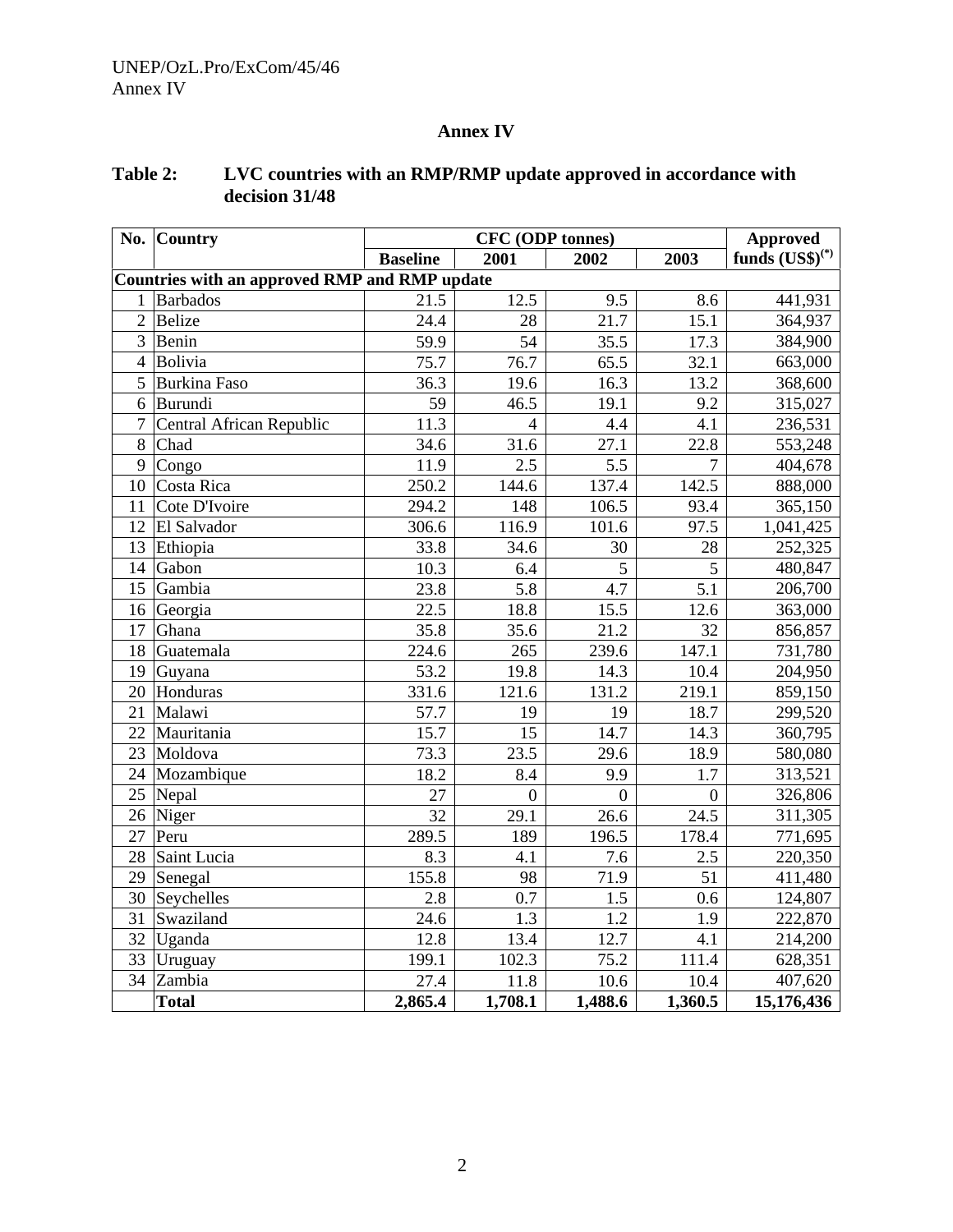# **Annex IV**

## **Table 2 (cont.)**

| No.                                      | <b>Country</b>           |                 | <b>Approved</b> |         |         |                         |  |
|------------------------------------------|--------------------------|-----------------|-----------------|---------|---------|-------------------------|--|
|                                          |                          | <b>Baseline</b> | 2001            | 2002    | 2003    | funds $(US\$ {S})^{(*)} |  |
| <b>RMP</b> approved after Decision 31/48 |                          |                 |                 |         |         |                         |  |
| 1                                        | Angola                   | 114.8           | 114.8           | 105.0   | 104.2   | 700,000                 |  |
| $\overline{2}$                           | <b>Brunei Darussalam</b> | 78.2            | 31.4            | 43.4    | 32.3    | 496,000                 |  |
| 3                                        | Cambodia                 | 94.2            | 94.2            | 94.2    | 86.7    | 890,000                 |  |
| $\overline{4}$                           | Cameroon                 | 256.9           | 364.1           | 226.0   | 220.5   | 522,982                 |  |
| 5                                        | Cape Verde               | 2.3             | 1.9             | 1.8     | 1.8     | 175,400                 |  |
| 6                                        | Comoros                  | 2.5             | 1.9             | 1.8     | 1.2     | 138,000                 |  |
| $\overline{7}$                           | Djibouti                 | 21.0            | 18.0            | 15.8    | 12.1    | 277,763                 |  |
| 8                                        | Guinea-Bissau            | 26.3            | 26.9            | 27.4    | 29.4    | 442,900                 |  |
| 9                                        | Haiti                    | 169.0           | 169.0           | 181.2   | 115.9   | 356,956                 |  |
| 10                                       | Kyrgyzstan               | 72.8            | 53.0            | 38.0    | 33.0    | 561,727                 |  |
| 11                                       | Lao, PDR                 | 43.3            | 41.2            | 42.3    | 35.3    | 273,592                 |  |
| 12                                       | Liberia                  | 56.1            | 25.1            | 32.8    | 26.3    | 436,563                 |  |
| 13                                       | Maldives                 | 4.6             | 14.0            | 2.8     |         | 200,000                 |  |
| 14                                       | Mongolia                 | 10.6            | 9.3             | 6.9     | 5.7     | 251,770                 |  |
| 15                                       | Oman                     | 248.4           | 207.3           | 179.5   | 134.5   | 470,000                 |  |
| 16                                       | Paraguay                 | 210.6           | 116.0           | 96.9    | 91.8    | 508,098                 |  |
| 17                                       | Qatar                    | 101.4           | 85.4            | 86.7    | 95.1    | 470,000                 |  |
| 18                                       | Rwanda                   | 30.4            | 30.1            | 30.1    | 30.1    | 238,758                 |  |
| 19                                       | Sao Tome and Principe    | 4.7             | 4.1             | 4.3     | 4.6     | 250,000                 |  |
| 20                                       | Sierra Leone             | 78.6            | 92.9            | 80.8    | 66.3    | 438,363                 |  |
| 21                                       | Suriname                 | 41.3            | 46.0            | 46.0    | 12.3    | 458,180                 |  |
| 22                                       | Togo                     | 39.8            | 34.7            | 35.3    | 33.7    | 382,500                 |  |
| 23                                       | Western Samoa            | 4.5             | 2.0             | 2.2     |         | 102,300                 |  |
|                                          | <b>Total</b>             | 1,712.3         | 1,583.3         | 1,381.2 | 1,172.8 | 9,041,852               |  |

(\*) Total funds approved in the refrigeration servicing sector, excluding project preparation funds and agency support costs where applicable.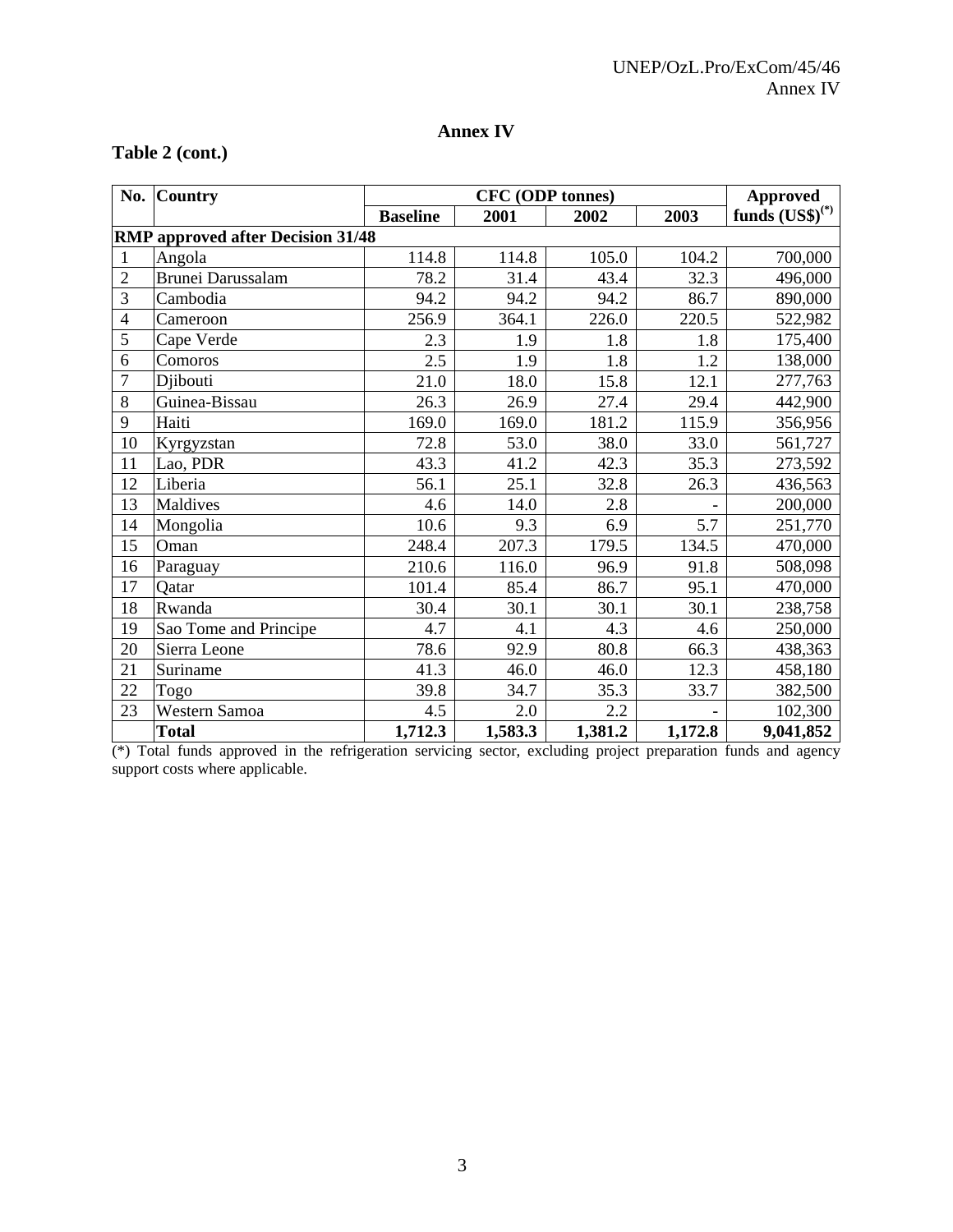#### UNEP/OzL.Pro/ExCom/45/46 Annex IV

# **Annex IV**

| No.            | <b>Country</b>         | <b>CFC</b> (ODP tonnes) |                         |                  |                   | <b>Approved</b> |
|----------------|------------------------|-------------------------|-------------------------|------------------|-------------------|-----------------|
|                |                        | <b>Baseline</b>         | 2001                    | 2002             | 2003              | funds (US\$)    |
| 1              | Albania                | 40.8                    | 68.8                    | 49.9             | 35                | 653,125         |
| $\overline{2}$ | Antigua and Barbuda    | 10.7                    | 3.1                     | 3.7              | 1.5               | 221,700         |
| 3              | Armenia(*)             | 196.5                   | 162.7                   | 172.7            | 172.7             |                 |
| $\overline{4}$ | <b>Bahamas</b>         | 64.9                    | 63                      | 55               | 24.6              | 787,900         |
| 5              | Bosnia and Herzegovina | 24.2                    | 199.7                   | 243.6            | 230               | 864,160         |
| 6              | Croatia                | 219.3                   | 113.8                   | 140.1            | 88.7              | 777,860         |
| $\overline{7}$ | Ecuador                | 301.4                   | 207                     | 229.6            | 256.3             | 1,689,800       |
| 8              | Jamaica                | 93.2                    | 48.6                    | 31.7             | 16.2              | 787,555         |
| 9              | Kenya                  | 239.5                   | 168.6                   | 152.3            | 168.6             | 1,132,025       |
| 10             | Lesotho                | 5.1                     | 1.8                     | 1.6              | 1.4               | 266,595         |
| 11             | <b>Mauritius</b>       | 29.1                    | 14.5                    | 7.3              | $\overline{4}$    | 664,957         |
| 12             | Namibia                | 21.9                    | 24                      | 20               | 17.2              | 468,540         |
| 13             | Papua New Guinea       | 36.3                    | 15                      | 34.6             | 22.7              | 700,000         |
| 14             | Trinidad and Tobago    | 120                     | 79.2                    | 63.6             | $\overline{62.5}$ | 867,490         |
| 15             | Turkmenistan(*)        | 37.3                    | 57.7                    | 10.5             |                   |                 |
|                | <b>Total</b>           | 1,440.2                 | 1,227.5                 | 1,216.2          | 1,101.4           | 9,881,707       |
|                | <b>PIC Strategy</b>    |                         |                         |                  |                   |                 |
| 1              | Cook Islands           |                         |                         |                  | $\mathbf{0}$      | 22000           |
| $\overline{2}$ | Kiribati               | $\mathbf{1}$            | $\boldsymbol{0}$        | $\boldsymbol{0}$ | $\overline{0}$    | 28000           |
| 3              | Marshall Islands       | $\mathbf{1}$            | $\overline{0}$          | $\overline{0}$   | $\overline{0}$    | 34000           |
| $\overline{4}$ | Micronesia             | $\mathbf 1$             |                         |                  |                   | 36000           |
| 5              | Nauru                  | $\boldsymbol{0}$        | $\overline{0}$          | $\boldsymbol{0}$ | $\mathbf{0}$      | 22000           |
| 6              | Niue                   |                         |                         |                  | $\overline{0}$    | 22000           |
| $\overline{7}$ | Palau                  | $\overline{2}$          | $\mathbf{1}$            | $\boldsymbol{0}$ | $\mathbf{1}$      | 38000           |
| 8              | Solomon Islands        | $\overline{2}$          | $\mathbf{1}$            | $\boldsymbol{0}$ |                   | 42000           |
| 9              | Tonga                  | $\mathbf{1}$            | $\mathbf{1}$            | $\mathbf{1}$     | $\overline{0}$    | 38000           |
| 10             | Tuvalu                 | $\overline{0}$          | $\overline{0}$          | $\boldsymbol{0}$ |                   | 26000           |
| 11             | Vanuatu                | $\overline{0}$          | $\boldsymbol{0}$        | $\boldsymbol{0}$ | $\mathbf{0}$      | 34000           |
|                | <b>Total</b>           | 8                       | $\overline{\mathbf{3}}$ | $\mathbf{1}$     | $\mathbf{1}$      | 342,000         |

# **Table 3: LVC countries with an approved TPMP project**

(\*) Funded through the GEF when the country was classified as a Party not operating under Article 5 of the Montreal Protocol.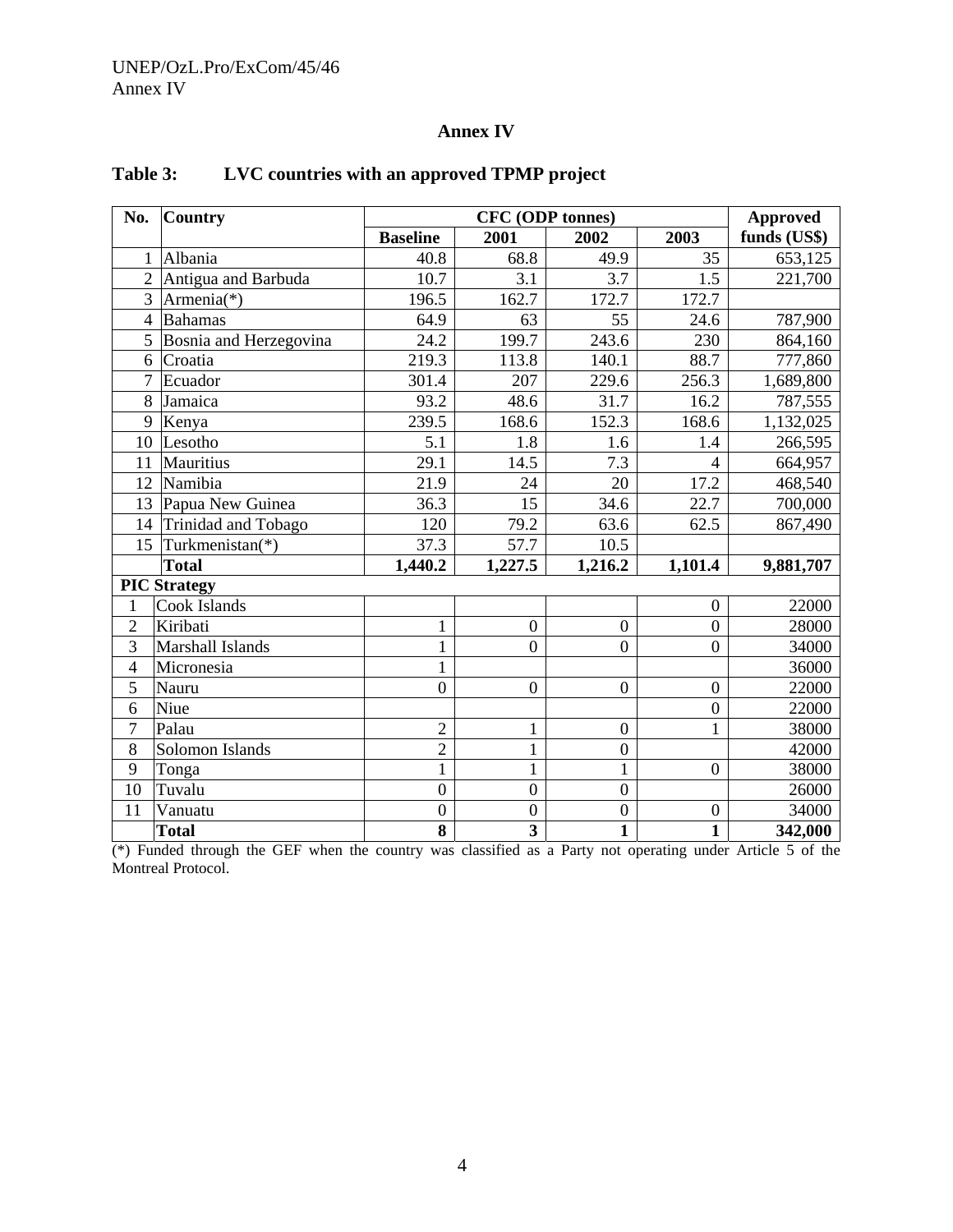## **Annex V**

### **Roles and responsibilities of main stakeholders implementing TPMP projects**

1. This Annex provides the major roles and responsibilities of main stakeholders implementing TPMP projects: the Ozone Unit, the project management unit, and the bilateral and/or implementing agency.

## **Roles and responsibilities of the Ozone Unit**

2. During the grace period (prior to 1999), in LVC countries, the Ozone Unit was required to undertake a co-ordinating role to facilitate implementation of the R&R programme and the training programmes for refrigeration servicing technicians and customs officers. In the compliance period, and with the gradual completion of projects in the manufacturing sectors, the requirement for effective interventions by Ozone Units has increased. The country-driven approach ultimately relies on the Government concerned, supported by relevant market forces.

3. The Ozone Unit, financed through or supported by an institutional strengthening project, plays a key role in achieving overall ODS phase-out, by co-ordinating and implementing the country's phase-out programme. Its tasks range from information gathering and dissemination, monitoring and reporting, to the inter-departmental co-ordination of administrative measures and the setting of ODS import quotas and allocation of quotas to licensed importers on an annual basis.

4. The Ozone Unit is also responsible for carrying out national awareness-raising, providing annual reports on ODS consumption to the Fund and Ozone Secretariats, reviewing draft annual action programmes of TPMPs and ensuring that those are in line with the other phase-out efforts by the country (where applicable). In general, the Ozone Unit's role is to keep all elements of the phase-out efforts of the country well co-ordinated with a focus on government-related issues.

### **Project Management Unit**

5. The implementation of activities under the TPMP leads to major co-ordination needs within the country. The co-ordination needs which, in the case of most TPMP projects approved so far, are fulfilled by a Project Management Unit (PMU), are:

- (a) Preparation of draft annual action programmes based on the needs of the country and the TPMP proposal, in cooperation with and with the support of experts from the implementing agency/agencies;
- (b) Co-ordination of proposed phase-out activities by major national stakeholders (e.g., ozone committees, customs departments, importers, refrigeration associations and the general public);
- (c) Monitoring of the various activities, both by bilateral and/or implementing agencies and other stakeholders and their relation to government actions, in order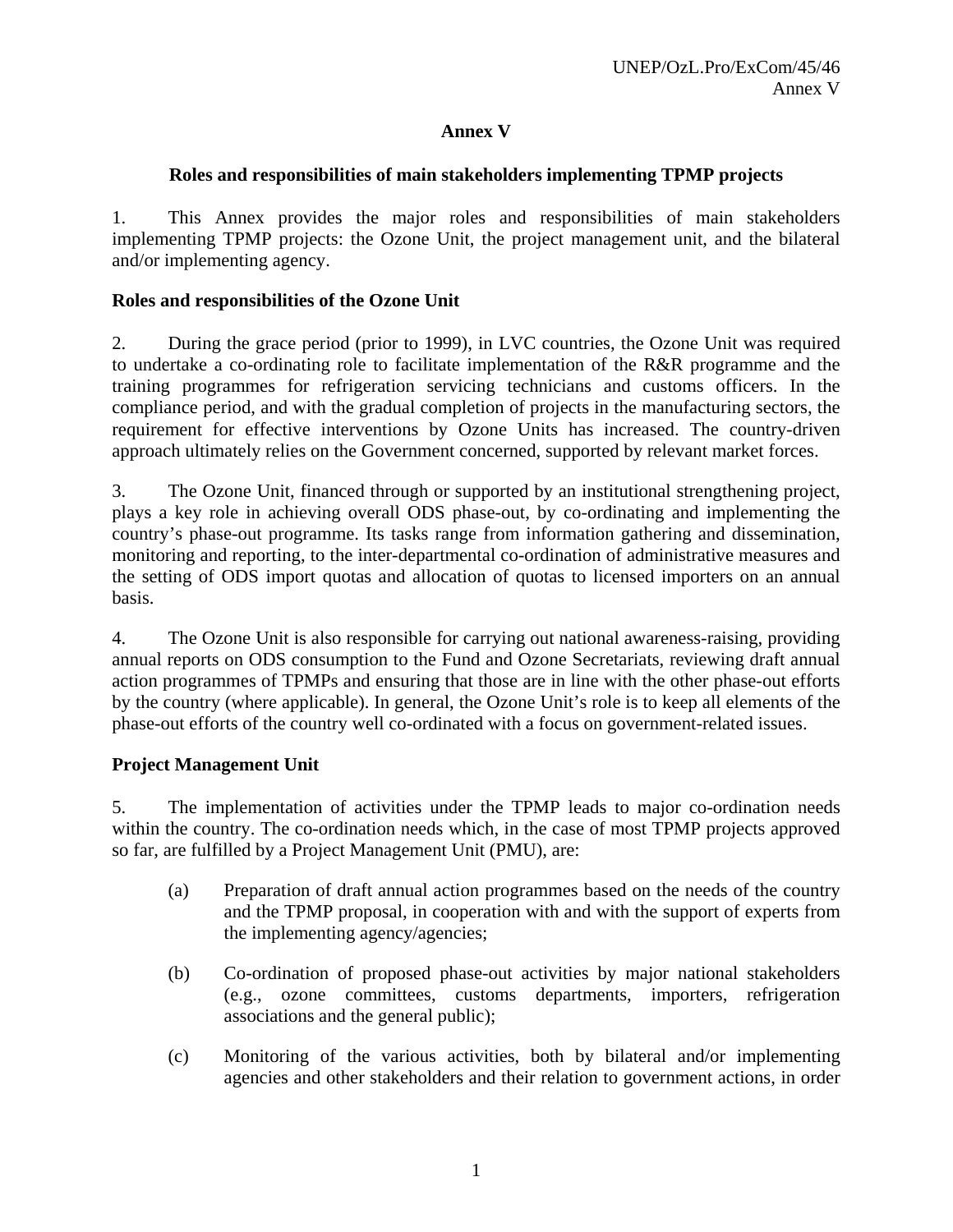to identify co-ordination or implementation shortcomings as well as other relevant issues; and

(d) Annual reports on progress in the implementation of all the activities approved in the TPMP project, including reports on the use of funds approved.

6. Depending on the local circumstances, in the majority of the LVC countries the PMU can be managed by one staff member working on a part time or full time basis.

7. Although the roles and responsibilities of the PMU are specifically related to the phase-out activities and programmes included in the TPMP, co-ordination with the Ozone Unit is essential in order to achieve both the successful implementation of the TPMP and the allowable annual CFC consumption levels until complete phase-out by no later than 2010.

8. The PMU is related to the implementation of the project and should therefore typically remain under the overall supervision of the lead bilateral or implementing agency (selected by the beneficiary country), providing vital support for the agency's in-country project implementation and monitoring and an important link between the national government and the bilateral and/or implementing agencies.

9. Similarly, for the successful implementation of the TPMP project it is essential that the implementation experience of the bilateral and/or implementing agencies, relating to purchase and delivery services, outreach, experiences from other countries and general advice on multi-level project management be available to support the PMU in the fulfilment of its tasks. Consequently, the budget for the PMU, as part of the overall budget of the TPMP, should foresee sufficient funds for the involvement of international implementation advisers, allowing at least one annual visit by such an advisor until 2009. A brief report on the major issues discussed should be included in annual reporting.

# **Roles and responsibilities of bilateral and implementing agencies**

10. All of the TPMP proposals that have been approved so far, have included the specific roles and responsibilities of the lead agency and, where applicable, the cooperating agencies. The responsibilities of the lead agency include, *inter alia:*

- (a) Ensuring performance and financial verification; providing verification to the Executive Committee that the phase-out targets have been met and associated annual activities have been completed;
- (b) Assisting the relevant country in preparation of progress reports and annual implementation programmes; ensuring that, when required, independent technical experts carry out technical reviews;
- (c) Carrying out required supervision missions;
- (d) Ensuring the presence of an operating mechanism to allow effective, transparent implementation of the annual implementation programme and accurate data reporting;